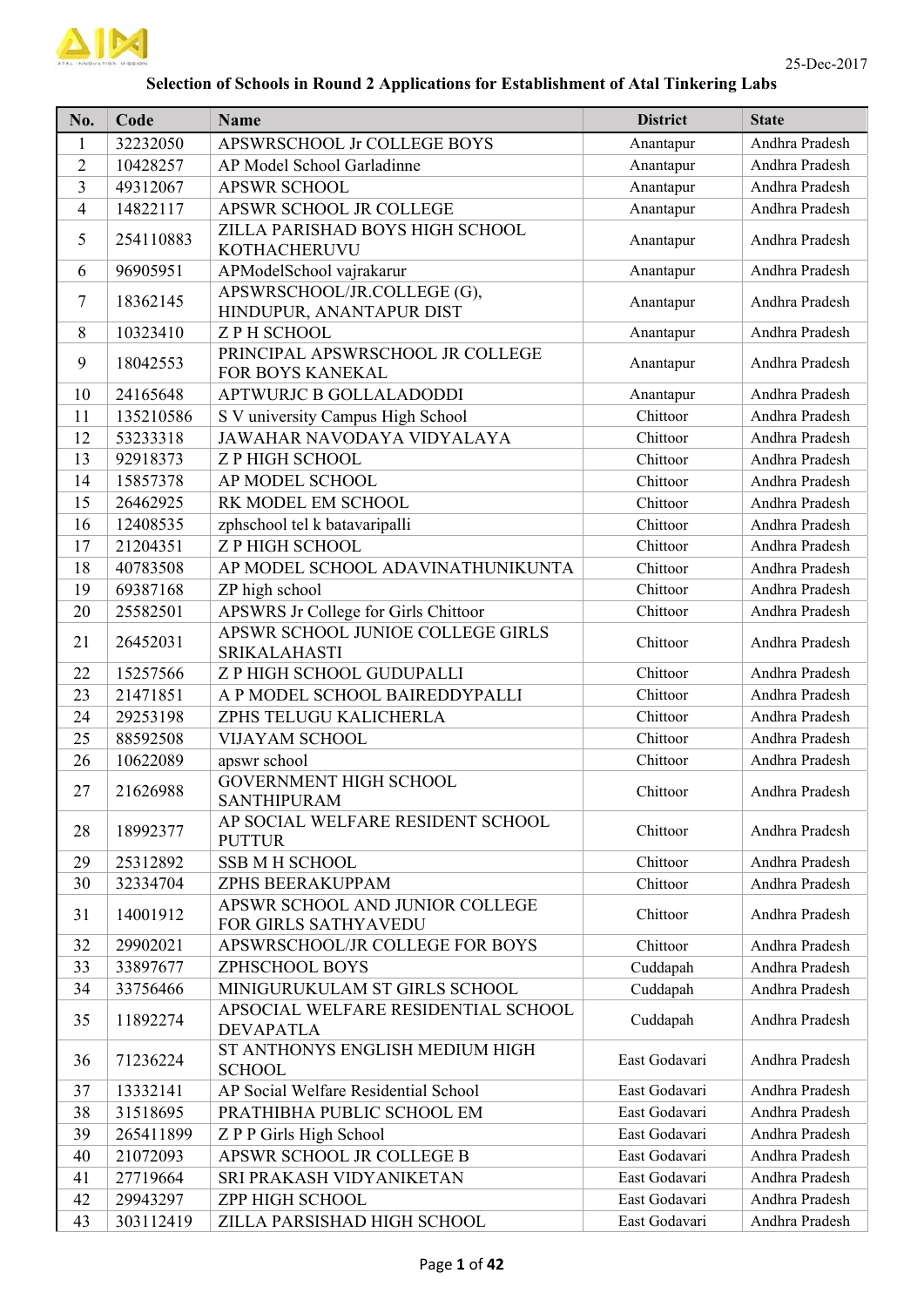

| ATAL INNOVATION MISSION |           |                                                                             |               | 25-Dec-2017    |
|-------------------------|-----------|-----------------------------------------------------------------------------|---------------|----------------|
| 44                      | 985212814 | STPAULS EM HIGH SCHOOL                                                      | East Godavari | Andhra Pradesh |
| 45                      | 267011387 | MANDAPETA PUBLIC SCHOOL                                                     | East Godavari | Andhra Pradesh |
| 46                      | 98951981  | <b>SKPGN JUNIOR COLLEGE</b>                                                 | East Godavari | Andhra Pradesh |
| 47                      | 503511829 | SPPPRZPP HIGH SCHOOL PANDALAPAKA                                            | East Godavari | Andhra Pradesh |
| 48                      | 310512540 | NARAYANA ENGLISH MEDIUM SCHOOL                                              | Guntur        | Andhra Pradesh |
| 49                      | 920611664 | AUXILIUM GIRLS HIGH SCHOOL                                                  | Guntur        | Andhra Pradesh |
| 50                      | 259310495 | AP Model School                                                             | Guntur        | Andhra Pradesh |
| 51                      | 1280588   | <b>BASARA CONCEPT SCHOOL</b>                                                | Guntur        | Andhra Pradesh |
| 52                      | 2829477   | Aravinda High School                                                        | Guntur        | Andhra Pradesh |
| 53                      | 26252480  | APSWRS JC ATCHEMPETA                                                        | Guntur        | Andhra Pradesh |
| 54                      | 37172269  | APSWRS JUNIOR COLLEGE                                                       | Guntur        | Andhra Pradesh |
| 55                      | 34422221  | APSWRS/JR.COLLEGE(G), CHALLAPALLI,<br><b>KRISHNA DIST</b>                   | Krishna       | Andhra Pradesh |
| 56                      | 24582191  | APSWRS Jr COLLEGE RANGAPURAM                                                | Krishna       | Andhra Pradesh |
| 57                      | 72059694  | Sree Balajee Vidyalayam                                                     | Krishna       | Andhra Pradesh |
| 58                      | 13562076  | APSWRSchool Rudravaram                                                      | Krishna       | Andhra Pradesh |
| 59                      | 10467346  | AP Model School and Model School Junior college                             | Krishna       | Andhra Pradesh |
| 60                      | 17977557  | AP MODEL SCHOOL                                                             | Kurnool       | Andhra Pradesh |
| 61                      | 85857523  | AP MODEL SCHOOL                                                             | Kurnool       | Andhra Pradesh |
| 62                      | 11702047  | APSWR JR COLLEGE FOR BOYS                                                   | Kurnool       | Andhra Pradesh |
| 63                      | 10707117  | zphs konidela                                                               | Kurnool       | Andhra Pradesh |
| 64                      | 28893532  | <b>Head Master</b>                                                          | Kurnool       | Andhra Pradesh |
| 65                      | 39306344  | <b>APTWRSCHOOL BOYS</b>                                                     | Kurnool       | Andhra Pradesh |
| 66                      | 19922874  | <b>AREKAL ADONI</b>                                                         | Kurnool       | Andhra Pradesh |
| 67                      | 28219082  | GOVT GIRLS HIGH SCHOOL KINGMARKET<br><b>KURNOOL</b>                         | Kurnool       | Andhra Pradesh |
| 68                      | 30577746  | ZPHS SCHOOL                                                                 | Kurnool       | Andhra Pradesh |
| 69                      | 11526918  | DAMODARAM SANJEEVAIAH MEMORIAL<br><b>GOVT GIRLS HIGH SCHOOL</b>             | Kurnool       | Andhra Pradesh |
| 70                      | 15292945  | A P MODEL SCHOOL RAVVALAKONDA<br>BANAGANAPALLI KURNOOL DISTRICT<br>518124   | Kurnool       | Andhra Pradesh |
| 71                      | 24947867  | A P MODEL SCHOOL GONEGANDLA                                                 | Kurnool       | Andhra Pradesh |
| 72                      | 23932356  | <b>APSWRS/JR COLLEGE</b><br>GIRLSDINNADEVARAPADU KURNOOL<br><b>DISTRICT</b> | Kurnool       | Andhra Pradesh |
| 73                      | 513310181 | AP MODEL SCHOOL                                                             | Kurnool       | Andhra Pradesh |
| 74                      | 24902990  | ZPP HIGH SCHOOL PENUBALLI                                                   | Nellore       | Andhra Pradesh |
| 75                      | 24892359  | APSWRS AND JUNIOR COLLEGE GIRLS<br><b>MUTHUKUR</b>                          | Nellore       | Andhra Pradesh |
| 76                      | 243910018 | VOWEL ENGLISH MEDIUM SCHOOL                                                 | Nellore       | Andhra Pradesh |
| 77                      | 40342631  | <b>APSWRS JC NAIDUPET</b>                                                   | Nellore       | Andhra Pradesh |
| 78                      | 21502386  | APSWRSCHOOL JUNIOUR COLLEGE<br><b>CHILLAKUR</b>                             | Nellore       | Andhra Pradesh |
| 79                      | 30748432  | KNR MUNICIPAL CORPORATION HIGH<br><b>SCHOOL</b>                             | Nellore       | Andhra Pradesh |
| 80                      | 11486762  | PADMAVATHI VIDYALAYA                                                        | Nellore       | Andhra Pradesh |
| 81                      | 29876729  | APTW UPGRADED RESIDENTIAL JUNIOR<br><b>COLLEGE GIRLS</b>                    | Nellore       | Andhra Pradesh |
| 82                      | 29072764  | A.P.S.W.R.S FOR GIRLS, BOGOLE                                               | Nellore       | Andhra Pradesh |
| 83                      | 92772220  | APSWRSJC KANDALERU                                                          | Nellore       | Andhra Pradesh |
| 84                      | 15826425  | SRINIVASA ENGLISH MEDIUM HIGH<br><b>SCHOOL</b>                              | Nellore       | Andhra Pradesh |
| 85                      | 19062258  | A P S W R SCHOOL AND JR COLLEGE FOR<br>BOYS, MULAPADAVA                     | Nellore       | Andhra Pradesh |
| 86                      | 770512534 | zphsgirlskandukur                                                           | Prakasam      | Andhra Pradesh |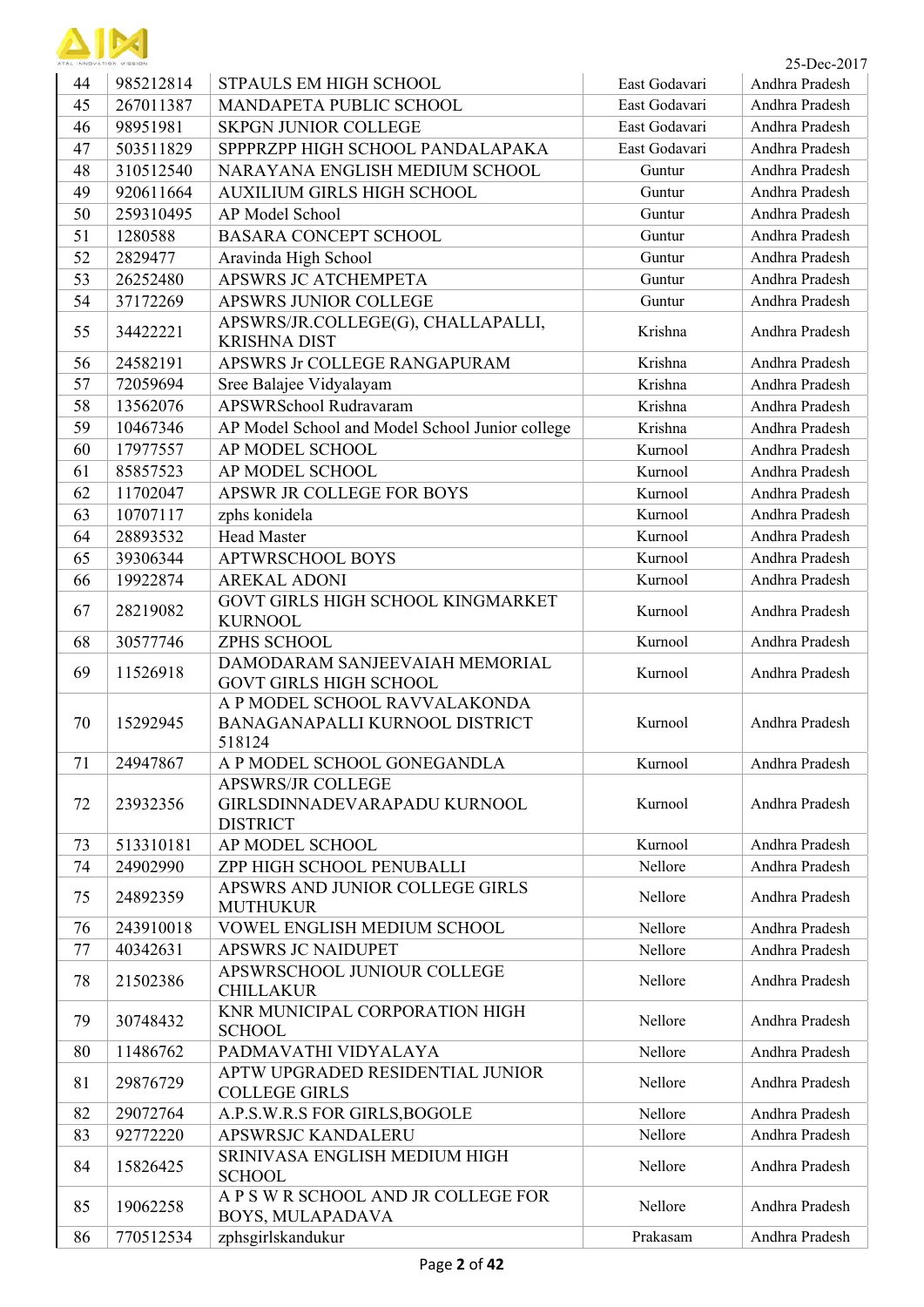

| ATAL INNOVATION MISSION |           |                                                                      |               | 25-Dec-2017    |
|-------------------------|-----------|----------------------------------------------------------------------|---------------|----------------|
| 87                      | 24902078  | <b>APSWRS JC KONDEPI</b>                                             | Prakasam      | Andhra Pradesh |
| 88                      | 30632600  | JAWAHAR NAVODAYA VIDYALAYA<br><b>ONGOLE</b>                          | Prakasam      | Andhra Pradesh |
| 89                      | 826612734 | ZPHS MEDARAMETLA                                                     | Prakasam      | Andhra Pradesh |
| 90                      | 31942560  | APSWRSJRCOLLEGE FOR GIRLS<br>CHIMAKURTHY PRAKASAM DISTRICT           | Prakasam      | Andhra Pradesh |
| 91                      | 24747257  | ZPHS SCHOOL                                                          | Prakasam      | Andhra Pradesh |
| 92                      | 45362121  | APSWRS/JR.COLLEGE (G), MADDUVALASA                                   | Srikakulam    | Andhra Pradesh |
| 93                      | 30383264  | ZP GIRLS HIGH SCHOOL KOTABOMMALI                                     | Srikakulam    | Andhra Pradesh |
| 94                      | 27072342  | APSWR SCHOOL JR COLLEGE BOYS<br><b>DUPPALAVALASA</b>                 | Srikakulam    | Andhra Pradesh |
| 95                      | 93431885  | APSWRSJC NANDIGAM                                                    | Srikakulam    | Andhra Pradesh |
| 96                      | 27684878  | AP MOEDL SCHOOL AND JUNIOR COLLEGE                                   | Srikakulam    | Andhra Pradesh |
| 97                      | 59082037  | ANDHRA PRADESH SOCIAL WELFARE<br>RESIDENTIAL SCHOOL JR COLLEGE GIRLS | Srikakulam    | Andhra Pradesh |
| 98                      | 23482127  | <b>APSWRSCHOOL (GIRLS)</b>                                           | Srikakulam    | Andhra Pradesh |
| 99                      | 52752033  | A.P.S.W.R.S/JR.COLLEGE(B), KOLLIVALASA                               | Srikakulam    | Andhra Pradesh |
| 100                     | 14543196  | ZPHSchool polavaram                                                  | Srikakulam    | Andhra Pradesh |
| 101                     | 42843980  | ZILLA PARISHAD HIGH SCHOOL                                           | Srikakulam    | Andhra Pradesh |
| 102                     | 21291855  | APSWR School                                                         | Srikakulam    | Andhra Pradesh |
| 103                     | 29568315  | <b>ZPHS IPPILI</b>                                                   | Srikakulam    | Andhra Pradesh |
| 104                     | 32254619  | VIGNAN ENGLISH MEDIUM SCHOOL                                         | Srikakulam    | Andhra Pradesh |
| 105                     | 439410343 | GOVERNMENT HIGH SCHOOL PALASA                                        | Srikakulam    | Andhra Pradesh |
| 106                     | 169810020 | Z.P.H.S, KANCHILI                                                    | Srikakulam    | Andhra Pradesh |
| 107                     | 16892433  | V.V.VASANTHA KUMAR                                                   | Srikakulam    | Andhra Pradesh |
| 108                     | 25962225  | APSWRS JR COLLEGE GOLUGONDA                                          | Visakhapatnam | Andhra Pradesh |
| 109                     | 16742601  | APSWRSCHOOL JUNIOR COLLEGE<br>SRIKRISHNAPURAM                        | Visakhapatnam | Andhra Pradesh |
| 110                     | 1980955   | APSWR CENTRE OF EXCELLENCE                                           | Visakhapatnam | Andhra Pradesh |
| 111                     | 75562677  | APSWRS/Jr.College, Bakkunaidupeta(Vil)                               | Vizianagaram  | Andhra Pradesh |
| 112                     | 17982575  | ZILLA PARISHAD HIGH SCHOOL<br>RAMABHADRAPURAM                        | Vizianagaram  | Andhra Pradesh |
| 113                     | 16545582  | APTWRSCHOOL UR JUNIOR COLLEGE<br><b>GIRLS</b>                        | Vizianagaram  | Andhra Pradesh |
| 114                     | 17525634  | APTWR JUNIOR COLLEGE GIRLS                                           | Vizianagaram  | Andhra Pradesh |
| 115                     | 32041883  | zphs kumaram                                                         | Vizianagaram  | Andhra Pradesh |
| 116                     | 86898758  | AP Mdel school Shikaruganji Dattirajeru                              | Vizianagaram  | Andhra Pradesh |
| 117                     | 23861972  | APSWRS JR COLLEGE FOR GIRLS<br>CHEEPURUPALLI                         | Vizianagaram  | Andhra Pradesh |
| 118                     | 12042427  | APSWR SCHOOL AND JUNIOR COLLEGE<br><b>FOR GIRLS</b>                  | Vizianagaram  | Andhra Pradesh |
| 119                     | 68081906  | <b>APSWSCHOOL FOR GIRLS</b>                                          | West Godavari | Andhra Pradesh |
| 120                     | 22812700  | APSWRS Jr COLLEGE GIRLS GOPALAPURAM                                  | West Godavari | Andhra Pradesh |
| 121                     | 15335343  | ZILLA PRAJA PARISHAD HIGH SCHOOL<br><b>SATYAWADA</b>                 | West Godavari | Andhra Pradesh |
| 122                     | 24638513  | Vignan English Medium School                                         | West Godavari | Andhra Pradesh |
| 123                     | 92242087  | APSWRS JR COLLEGE FOR GIRLS                                          | West Godavari | Andhra Pradesh |
| 124                     | 13702497  | APSWRS JUNIOR COLLEGE FOR GIRLS                                      | West Godavari | Andhra Pradesh |
| 125                     | 12752543  | Andhra Pradesh Social Welfare Residential School                     | West Godavari | Andhra Pradesh |
| 126                     | 29479498  | KSR GOVERNMENT HIGH SCHOOL                                           | West Godavari | Andhra Pradesh |
| 127                     | 22976959  | ZILLA PARISHAD HIGH SCHOOL<br>LANKALAKODERU                          | West Godavari | Andhra Pradesh |
| 128                     | 26265353  | MAHATI EM HIGH SCHOOL                                                | West Godavari | Andhra Pradesh |
| 129                     | 219612653 | NARAYANA ENGLISH MEDIUM SCHOOL                                       | West Godavari | Andhra Pradesh |
| 130                     | 56292831  | APSWR SCHOOL Jr COLLEGE ARUGOLANU                                    | West Godavari | Andhra Pradesh |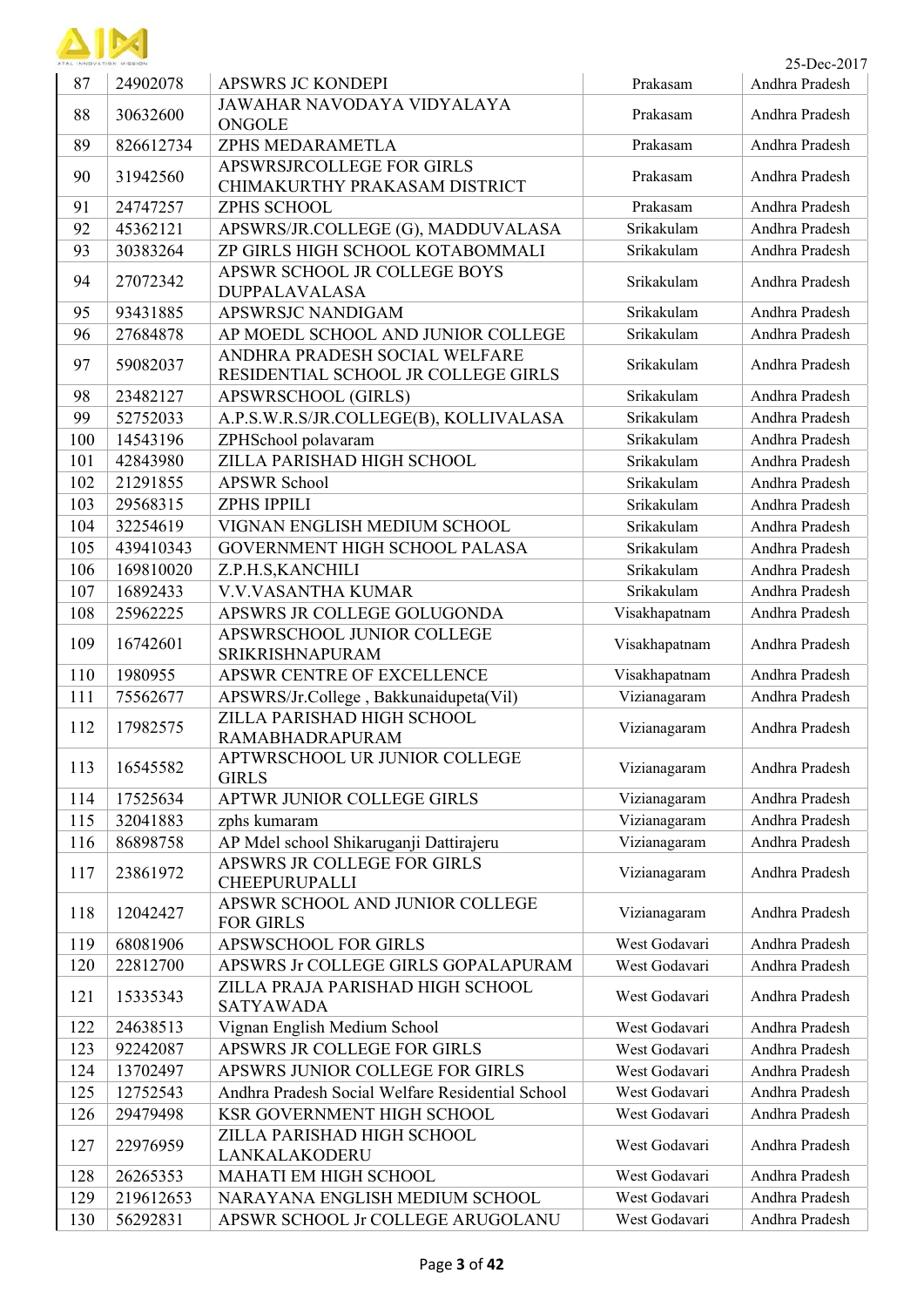

| 131 | 16252607  | APSWRSCHOOL JUNIOR COLLEGE<br>DWARAKATIRUMALA        | West Godavari       | Andhra Pradesh       |
|-----|-----------|------------------------------------------------------|---------------------|----------------------|
| 132 | 2903926   | JAWAHAR NAVODAYA VIDYALAYA ROING                     | Lower Dibang Valley | Arunachal<br>Pradesh |
| 133 | 89821541  | VIVEKANANDA KENDRA VIDYALAYA ZIRO                    | Lower Subansiri     | Arunachal<br>Pradesh |
| 134 | 1605896   | JAWAHAR NAVODAYA VIDYALAYA<br><b>YACHULI</b>         | Lower Subansiri     | Arunachal<br>Pradesh |
| 135 | 13622909  | Jawahar Navodaya Vidyalaya                           | Tawang              | Arunachal<br>Pradesh |
| 136 | 83197690  | GOVT HR SEC SCHOOL KHONSA                            | Tirap               | Arunachal<br>Pradesh |
| 137 | 32397479  | GOVT HIGHER SECONDARY SCHOOL RUPA                    | West Kameng         | Arunachal<br>Pradesh |
| 138 | 18096417  | Lakshmi Nath Bezbarua High School                    | <b>Baksa</b>        | Assam                |
| 139 | 39403385  | GOPINATH BARDOLOI MEMORIAL HIGH<br><b>SCHOOL</b>     | Barpeta             | Assam                |
| 140 | 72651132  | KENDRIYA VIDYALAYA SILCHAR                           | Cachar              | Assam                |
| 141 | 48877464  | DON BOSCO SCHOOL BENGTOL                             | Chirang             | Assam                |
| 142 | 11933902  | PALENGBARI HIGH SCHOOL                               | Chirang             | Assam                |
| 143 | 925610911 | DALGAON H S SCHOOL                                   | Darrang             | Assam                |
| 144 | 16278817  | GOGAMUKH HIGHER SECONDARY SCHOOL                     | Dhemaji             | Assam                |
|     |           | SHANKARDEV VIDYA NIKETON DHEMAJI                     |                     |                      |
| 145 | 11962941  |                                                      | Dhemaji             | Assam                |
| 146 | 13268761  | MORIDHAL HIGH SCHOOL                                 | Dhemaji             | Assam                |
| 147 | 18474618  | Sissimukh Higher Secondary School                    | Dhemaji             | Assam                |
| 148 | 15108379  | PATAMARI SONARAM HIGH SCHOOL                         | Dhubri              | Assam                |
| 149 | 25594503  | JAWAHAR NAVODAYA VIDYALAYA                           | Dibrugarh           | Assam                |
| 150 | 10181225  | Kuralguri Higher Secondary School                    | Golaghat            | Assam                |
| 151 | 72173039  | KENDRIYA VIDYALAYA HPC PANCHGRAM                     | Hailakandi          | Assam                |
| 152 | 31464745  | JORHAT GOVT GIRLS HS AND MP SCHOOL                   | Jorhat              | Assam                |
| 153 | 12974891  | T C Govt Girls H S and M P School                    | Kamrup              | Assam                |
| 154 | 13501606  | Kendriya Vidyalaya Khanapara                         | Kamrup Metropolitan | Assam                |
| 155 | 97011230  | SHANKARDEV VIDYA NIKETAN<br><b>HOWRAGHAT</b>         | Karbi Anglong       | Assam                |
| 156 | 32025961  | Kendriya Vidyalaya Karimganj                         | Karimganj           | Assam                |
| 157 | 21384119  | <b>PRINCIPAL</b>                                     | Kokrajhar           | Assam                |
| 158 | 190510038 | Dhakuakhana Higher Secondary School                  | Lakhimpur           | Assam                |
| 159 | 64955374  | KALAKHOWA ADARSHA HIGH SCHOOL                        | Lakhimpur           | Assam                |
| 160 | 27293753  | SANKARDEV SHISHU VIDYA NIKETAN<br><b>SIMALUGURI</b>  | Lakhimpur           | Assam                |
| 161 | 88195751  | KANPAI BORDOLOI HIGH SCHOOL                          | Morigaon            | Assam                |
| 162 | 31729998  | KENDRIYA VIDYALAYA HPCL JAGIROAD                     | Morigaon            | Assam                |
| 163 | 73273576  | JAWAHAR NAVODAYA VIDYALAYA<br><b>MORIGAON</b>        | Morigaon            | Assam                |
| 164 | 296710314 | <b>BARAJOL HS SCHOOL</b>                             | Nalbari             | Assam                |
| 165 | 20775954  | KENDRIYA VIDYALAYA ONGC NAZIRA                       | Sivasagar           | Assam                |
| 166 | 51271016  | VIVEKANANDA KENDRA VIDYALAYA NEC<br><b>BARAGOLAI</b> | Tinsukia            | Assam                |
| 167 | 26441001  | JAWAHAR NAVODAYA VIDYALAYA<br><b>ARARIA</b>          | Araria              | Bihar                |
| 168 | 24562984  | RAJA JAGANNATH HIGHER SECONDARY<br><b>SCHOOL</b>     | Aurangabad (Bihar)  | <b>Bihar</b>         |
| 169 | 15386789  | <b>SARASWATI SHISHU MANDIR</b>                       | Aurangabad (Bihar)  | Bihar                |
| 170 | 21154961  | HIGHER SECONDARY SCHOOL BARUN                        | Aurangabad (Bihar)  | Bihar                |
| 171 | 141511400 | CHAMAN SAH SARASWATI VIDYA MANDIR                    | Banka               | Bihar                |
| 172 | 18946355  | S S GIRLS HIGH SCHOOL NATHNAGAR<br><b>BHAGALPUR</b>  | Bhagalpur           | Bihar                |
|     |           |                                                      |                     |                      |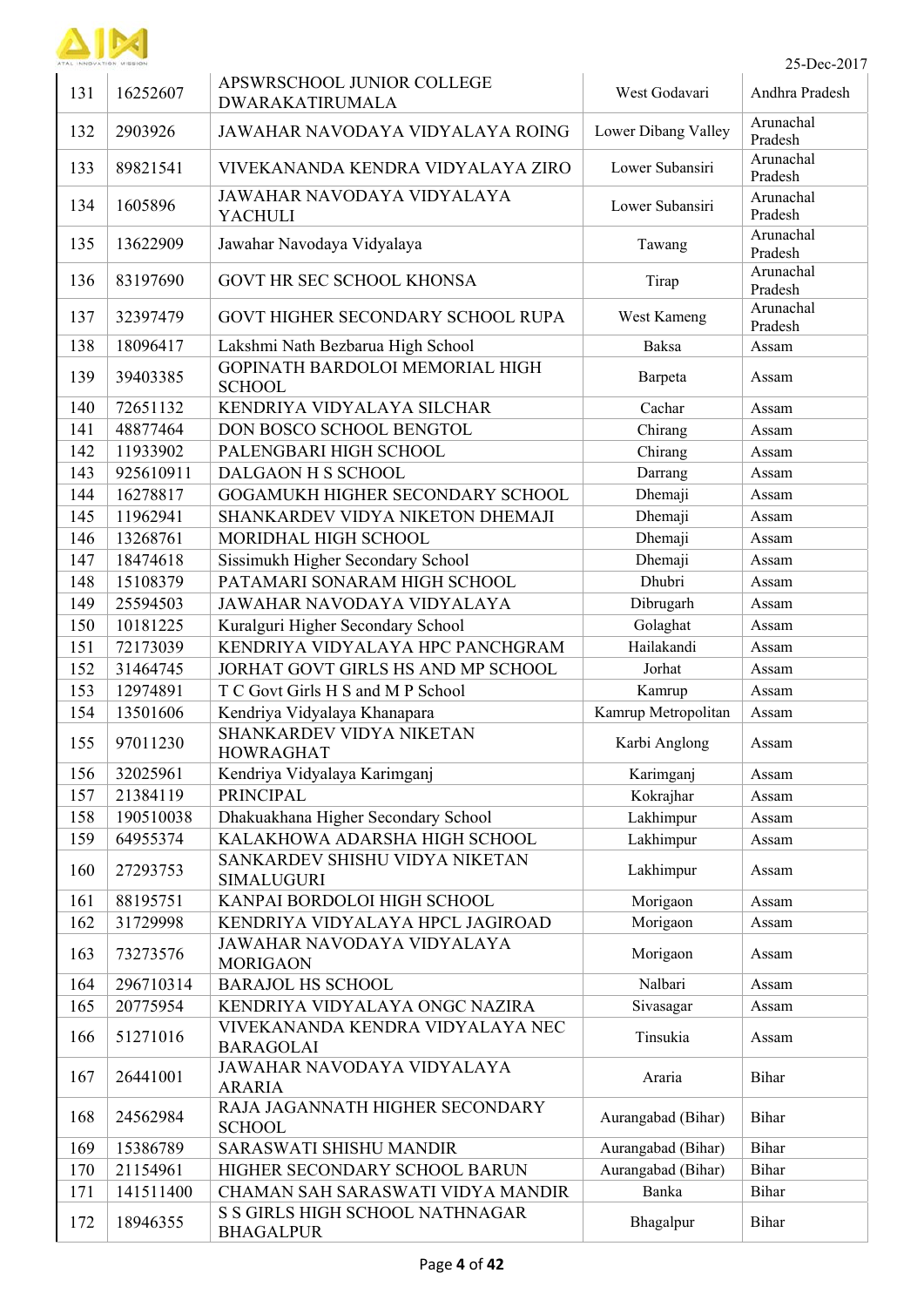

| 173 | 25921674  | HIT NARAYAN KSHATRIYA PLUS TWO<br><b>SCHOOL</b>           | Bhojpur                      | Bihar        |
|-----|-----------|-----------------------------------------------------------|------------------------------|--------------|
| 174 | 3124508   | JAWAHAR NAVODAYA VIDYALAYA<br><b>BIHIYA BHOJPUR BIHAR</b> | Bhojpur                      | Bihar        |
| 175 | 249120    | Foundation School                                         | <b>Buxar</b>                 | Bihar        |
| 176 | 10861818  | JAWAHAR NAVODAYA VIDYALAYA<br><b>BUXAR</b>                | Buxar                        | Bihar        |
| 177 | 25525150  | SRI GANESH MAHAVIR S S SCHOOL<br>RAMGARHWA EAST CHAMPARAN | East Champaran<br>(Motihari) | Bihar        |
| 178 | 784111867 | D.A.V +2 HIGH SCHOOL                                      | Gopalganj                    | Bihar        |
| 179 | 23375451  | JAWAHAR NAVODAYA VIDYALAYA                                | Jamui                        | Bihar        |
| 180 | 88214112  | HIGH SCHOOL RAMGARH                                       | Kaimur (Bhabua)              | Bihar        |
| 181 | 26919974  | HIGH SCHOOL SUDHANI                                       | Katihar                      | Bihar        |
| 182 | 24788604  | SARASWATI VIDYA MANDIR                                    | Kishanganj                   | Bihar        |
| 183 | 10049465  | Sanskar Bharti Global School                              | Madhubani                    | Bihar        |
| 184 | 91259655  | SAINIK SCHOOL NALANDA                                     | Nalanda                      | Bihar        |
| 185 | 10522077  | JAWAHAR NAVODAYA VIDYALAYA<br><b>NALANDA</b>              | Nalanda                      | Bihar        |
| 186 | 1254551   | <b>INTER SCHOOL NARDIGANJ</b>                             | Nawada                       | Bihar        |
| 187 | 30638887  | The Tribhuvan School                                      | Patna                        | Bihar        |
| 188 | 782611396 | DELHI MODEL PUBLIC SCHOOL                                 | Patna                        | Bihar        |
| 189 | 102411864 | High School Sarairanjan Samastipur                        | Samastipur                   | Bihar        |
| 190 | 2246563   | JAWAHAR NAVODAYA VIDYALAYA                                | Sheohar                      | Bihar        |
| 191 | 27424990  | SR SEC SCHOOL BASANTPUR SIWAN                             | Siwan                        | Bihar        |
| 192 | 30541725  | JAWAHAR NAVODAYA VIDYALAYA                                | Siwan                        | Bihar        |
| 193 | 26642554  | Jawahar Navodaya Vidyalaya Vaishali                       | Vaishali                     | Bihar        |
| 194 | 23165361  | Govt hr sec school dudhali                                | Balod                        | Chhattisgarh |
| 195 | 21759566  | Govt Aadarsh Girls Higher Secondary School<br>Balod       | Balod                        | Chhattisgarh |
| 196 | 17471547  | <b>GOVT HSS LATABOD</b>                                   | Balod                        | Chhattisgarh |
| 197 | 30558112  | SARASWATI SISHU MANDIR DIPADIHKALA                        | Balrampur                    | Chhattisgarh |
| 198 | 10557461  | VIDYA JYOTI SCHOOL                                        | <b>Bastar</b>                | Chhattisgarh |
| 199 | 25522698  | NIRMAL HIGHER SECONDARY SCHOOL                            | <b>Bastar</b>                | Chhattisgarh |
|     |           | DAV MUKHYAMANTRI PUBLIC SCHOOL                            |                              |              |
| 200 | 24056913  | <b>MANJHIGUDA</b>                                         | Bijapur (Chh)                | Chhattisgarh |
| 201 | 12431062  | KENDRIYA VIDYALAYA BILASPUR                               | Bilaspur                     | Chhattisgarh |
| 202 | 22681996  | SARASWATI SHISU MANDIR HIGHER<br><b>SECONDARY SCHOOL</b>  | Bilaspur                     | Chhattisgarh |
| 203 | 15762818  | GOVERNMENT GIRLS HIGHER SECONDARY<br><b>SCHOOL KOTA</b>   | Bilaspur                     | Chhattisgarh |
| 204 | 24635084  | JAWAHAR NAVODAYA VIDYALAYA<br><b>MALHAR BILASPUR CG</b>   | Bilaspur                     | Chhattisgarh |
| 205 | 24134537  | <b>GOVT BOYS H S SCHOOL GEEDAM</b>                        | Dantewada (South<br>Bastar)  | Chhattisgarh |
| 206 | 46636825  | GOVERNMENT HIGHER SECONDARY<br><b>SCHOOL KUKREL</b>       | Dhamtari                     | Chhattisgarh |
| 207 | 160311403 | MODEL ENGLISH HR SEC SCHOOL                               | Dhamtari                     | Chhattisgarh |
| 208 | 12973471  | KRISHNA PUBLIC SCHOOL                                     | Durg                         | Chhattisgarh |
| 209 | 21077395  | GOVT ADARSH GIRLS HIGHER SECONDARY<br><b>SCHOOL</b>       | Durg                         | Chhattisgarh |
| 210 | 309212806 | BSP SENIOR SECONDARY SCHOOL<br><b>SECTOR10 BHILAI</b>     | Durg                         | Chhattisgarh |
| 211 | 18488735  | JRD MULTIPURPOSE GOVT HR SEC SCHOOL                       | Durg                         | Chhattisgarh |
| 212 | 40918306  | GOVT. HIGHER SECONDARY SCHOOL<br><b>KHADMA</b>            | Gariaband                    | Chhattisgarh |
| 213 | 49237954  | Government Higher Secondary School Rajim                  | Gariaband                    | Chhattisgarh |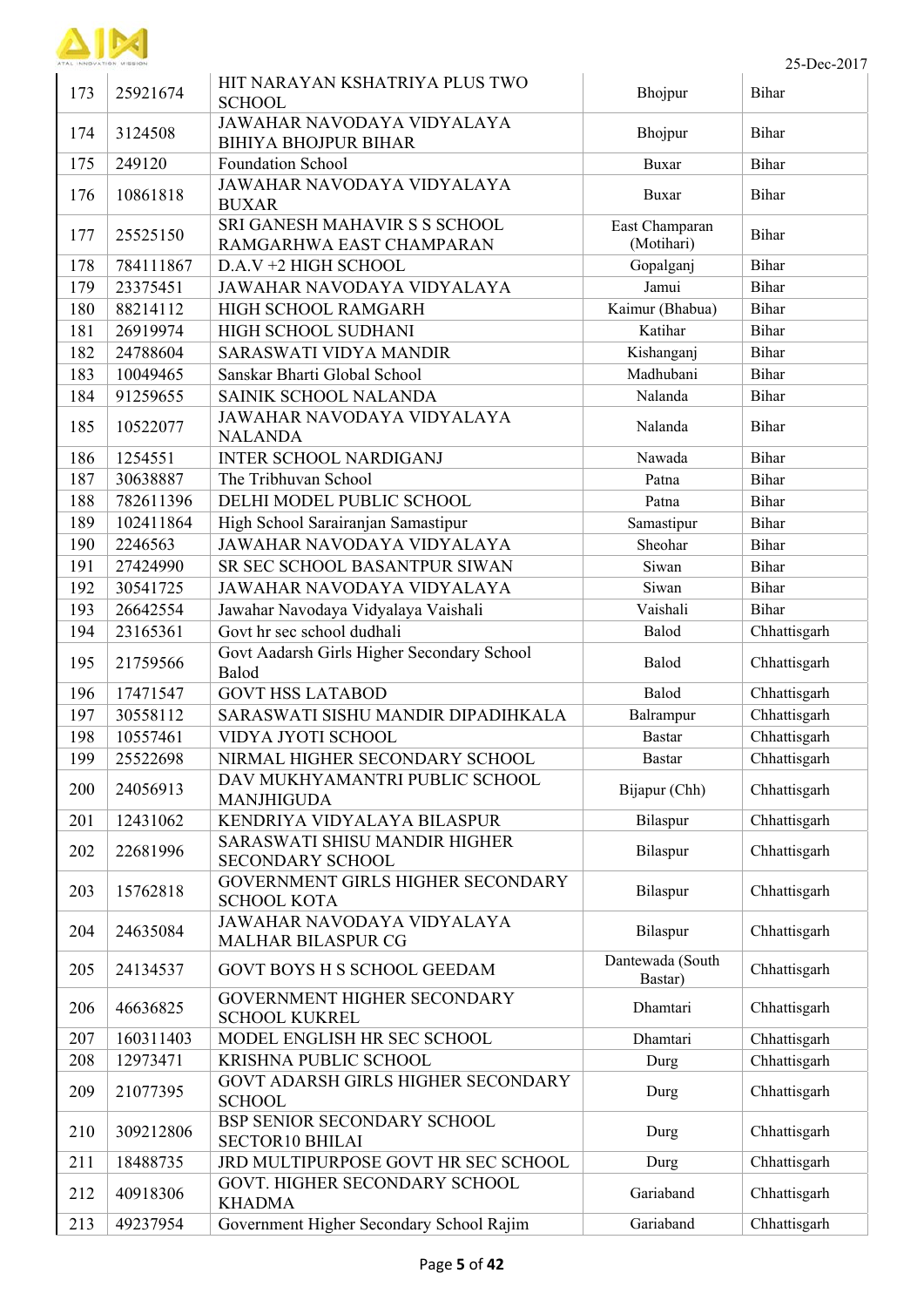

| TAL INNOVATION MISSION |           |                                                                      |                         | 25-Dec-2017               |
|------------------------|-----------|----------------------------------------------------------------------|-------------------------|---------------------------|
| 214                    | 12441380  | <b>GOVT GIRLS HSS BALODA</b>                                         | Janjgir-Champa          | Chhattisgarh              |
| 215                    | 25976664  | Govt Boys Higher Secondary School Jashpur Nagar                      | Jashpur                 | Chhattisgarh              |
| 216                    | 66003638  | <b>SARASWATI SHISHU MANDIR</b>                                       | Jashpur                 | Chhattisgarh              |
| 217                    | 71033331  | Governent Adrash Girls higher Secondary School<br>Kawardha           | Kabirdham<br>(Kawardha) | Chhattisgarh              |
| 218                    | 27313935  | Governent Higher Secondary School Kunda                              | Kabirdham<br>(Kawardha) | Chhattisgarh              |
| 219                    | 18792267  | Govt Model Hr Sec School Pharasgaon                                  | Kondagaon               | Chhattisgarh              |
| 220                    | 72358360  | Saraswati higher secondary school CSEB Korba                         | Korba                   | Chhattisgarh              |
| 221                    | 168611118 | Govt higher secondary school rajgamar                                | Korba                   | Chhattisgarh              |
| 222                    | 24388799  | NEW LIFE ENGLISH HIGH SCHOOL                                         | Korea (Koriya)          | Chhattisgarh              |
| 223                    | 115411015 | GOVT HR SEC SCHOOL NAGPUR KOREA CG                                   | Korea (Koriya)          | Chhattisgarh              |
| 224                    | 174111616 | KENDRIYA VIDYALAYA BAIKUNTHPUR                                       | Korea (Koriya)          | Chhattisgarh              |
| 225                    | 587611414 | Ashibai Golchha Government Adarsh Girls Higher<br>Secondary School   | Mahasamund              | Chhattisgarh              |
| 226                    | 22859177  | GOVERMENT HIGHET SECONDARY SCHOOL<br><b>GARHPHULJHAR</b>             | Mahasamund              | Chhattisgarh              |
| 227                    | 17181709  | government higher secondary school chakarbhatha                      | Mungeli                 | Chhattisgarh              |
| 228                    | 84573821  | Govt H S School Padiyain                                             | Mungeli                 | Chhattisgarh              |
| 229                    | 11261617  | govt hr sec school mungeli                                           | Mungeli                 | Chhattisgarh              |
| 230                    | 53051294  | Govt Higher Secondary School                                         | Mungeli                 | Chhattisgarh              |
| 231                    | 291610359 | <b>GOVT.AADARSH KANYA HIGHER</b><br>SECONDARY SCHOOL BHATPAL         | Narayanpur              | Chhattisgarh              |
| 232                    | 32719805  | GOVT.HIGHER SECONDARY SCHOOL<br><b>DHODAI</b>                        | Narayanpur              | Chhattisgarh              |
| 233                    | 28269757  | GOVT BOYS HIGHER SECONDARY SCHOOL<br><b>NARAYANPUR</b>               | Narayanpur              | Chhattisgarh              |
| 234                    | 30089774  | GOVT HIGHER SECONDARY SCHOOL<br><b>BAKULWAHI</b>                     | Narayanpur              | Chhattisgarh              |
| 235                    | 90359816  | <b>GOVT.AADARSH BALAK HIGHER</b><br>SECONDARY SCHOOL GANRAJI         | Narayanpur              | Chhattisgarh              |
| 236                    | 78309811  | <b>GOVT GAIRLS HIGHER SECONDARY</b><br>SCHOOL BANGALAPARA NARAYANPUR | Narayanpur              | Chhattisgarh              |
| 237                    | 845512214 | O P JINDAL SCHOOL RAIGARH                                            | Raigarh                 | Chhattisgarh              |
| 238                    | 11911068  | NH GOEL WORLD SCHOOL                                                 | Raipur                  | Chhattisgarh              |
| 239                    | 12971144  | Delhi Public School                                                  | Raipur                  | Chhattisgarh              |
| 240                    | 9633703   | PG UMATHE GOVT GIRLS HIGHER SOC<br><b>SCHOOL</b>                     | Raipur                  | Chhattisgarh              |
| 241                    | 502712860 | Dream India School                                                   | Raipur                  | Chhattisgarh              |
| 242                    | 58522323  | Jawahar Navodaya Vidyalaya Dongargarh                                | Rajnandgaon             | Chhattisgarh              |
| 243                    | 71794857  | maharani laxmi bai govt model girls hss<br>rajnandgaon               | Rajnandgaon             | Chhattisgarh              |
| 244                    | 25431229  | Government Higher Secondary School Tongpal<br>Sukma                  | Sukma                   | Chhattisgarh              |
| 245                    | 82493150  | GOVERNMENT GIRLS HIGHER SECONDARY<br><b>SCHOOL BISHRAMPUR</b>        | Surajpur                | Chhattisgarh              |
| 246                    | 24426895  | GOVT. HR.SEC.SCHOOLDEONAGAR                                          | Surajpur                | Chhattisgarh              |
| 247                    | 97052805  | Govt Multipurpose Higher Secondary School<br>Ambikapur               | Surguja                 | Chhattisgarh              |
| 248                    | 30552328  | GOVERNMENT GIRLS H S SCHOOL<br><b>AMBIKAPUR</b>                      | Surguja                 | Chhattisgarh              |
| 249                    | 77647079  | Government Higher Secondary School Khanvel<br>Marathi Medium         | Dadra & Nagar Haveli    | Dadra and Nagar<br>Haveli |
| 250                    | 1247401   | JAWAHAR NAVODAYA VIDYALAYA<br><b>SILVASSA</b>                        | Dadra & Nagar Haveli    | Dadra and Nagar<br>Haveli |
| 251                    | 31503726  | Rabea Girls' Public School                                           | Central Delhi           | Delhi                     |
| 252                    | 22131311  | SPRINGDALES SCHOOL                                                   | Central Delhi           | Delhi                     |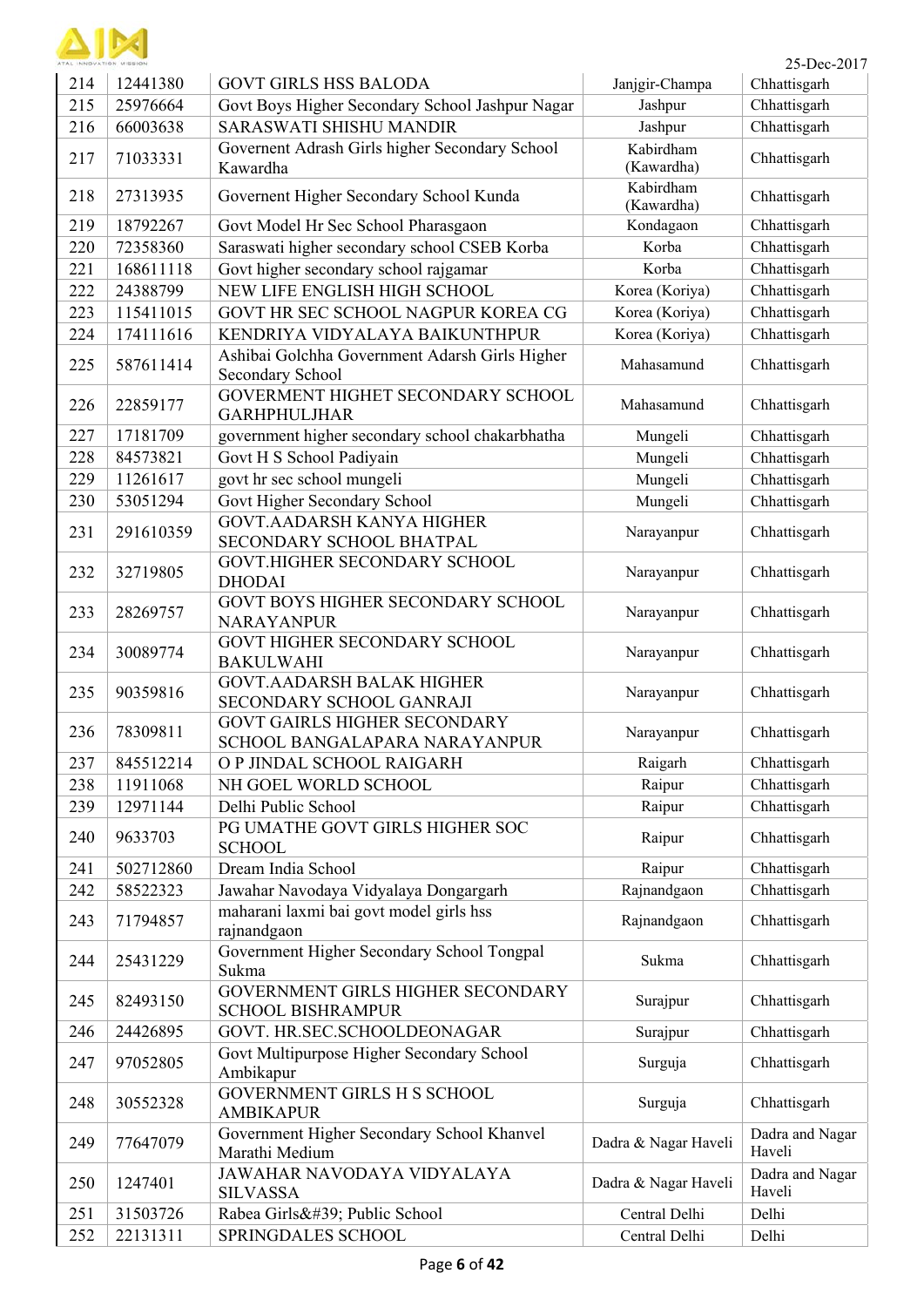| ATAL INNIPULATION AFIERING |
|----------------------------|

| ATAL INNOVATION MISSION |           |                                                                   |                  | 25-Dec-2017 |
|-------------------------|-----------|-------------------------------------------------------------------|------------------|-------------|
| 253                     | 844312820 | St Thomas Girls Sr Sec School                                     | Central Delhi    | Delhi       |
| 254                     | 14422789  | <b>BAL BHARATI PUBLIC SCHOOL</b>                                  | Central Delhi    | Delhi       |
| 255                     | 131112064 | D. T. E. A. SENIOR SECONDARY SCHOOL,<br><b>PUSA ROAD</b>          | Central Delhi    | Delhi       |
| 256                     | 472610441 | VIVEKANAND SCHOOL                                                 | East Delhi       | Delhi       |
| 257                     | 6055710   | <b>SLS DAV PUBLIC SCHOOL</b>                                      | East Delhi       | Delhi       |
| 258                     | 2483486   | Mayur Public School                                               | East Delhi       | Delhi       |
| 259                     | 20917960  | AMITY INTERNATIONAL SCHOOL MAYUR<br><b>VIHAR</b>                  | East Delhi       | Delhi       |
| 260                     | 2440956   | Salwan Public School                                              | East Delhi       | Delhi       |
| 261                     | 25108793  | AHLCON PUBLIC SCHOOL                                              | East Delhi       | Delhi       |
| 262                     | 59942322  | Lovely Public Senior Secondary School                             | East Delhi       | Delhi       |
| 263                     | 11945310  | <b>GGSSS NEW KONDLI DELHI</b>                                     | East Delhi       | Delhi       |
| 264                     | 2801224   | Ahlcon International School                                       | East Delhi       | Delhi       |
| 265                     | 2608419   | Dilshad Public School                                             | East Delhi       | Delhi       |
| 266                     | 25637340  | <b>SBBM GSV</b>                                                   | North Delhi      | Delhi       |
| 267                     | 23873864  | SKV NO.1 SHAKTI NAGAR DELHI-7                                     | North Delhi      | Delhi       |
|                         |           | LILAWATI VIDYA MANDIR SENIOR                                      |                  |             |
| 268                     | 18708141  | SECONDARY SCHOOL                                                  | North Delhi      | Delhi       |
| 269                     | 1820284   | APEEJAY SCHOOL PITAMPURA                                          | North Delhi      | Delhi       |
| 270                     | 16082143  | Rajkiya Pratibha Vikas Vidhyalaya                                 | North East Delhi | Delhi       |
| 271                     | 17702848  | <b>GREENWAY MODERN SCHOOL</b>                                     | North East Delhi | Delhi       |
| 272                     | 21883235  | Government Girls Senior Secondary School                          | North East Delhi | Delhi       |
| 273                     | 24196137  | DR SAMPURANAND SARVODAYA KANYA<br><b>VIDYALAYA</b>                | North East Delhi | Delhi       |
| 274                     | 74553878  | BAL BHARATI PUBLIC SCHOOL PITAM<br><b>PURA</b>                    | North West Delhi | Delhi       |
| 275                     | 1149993   | Kendriya Vidyalaya Shalimarbagh Delhi                             | North West Delhi | Delhi       |
| 276                     | 14622146  | DAV PUBLIC SCHOOL PUSHPANJALI<br><b>ENCLAVE</b>                   | North West Delhi | Delhi       |
| 277                     | 1417218   | Darbari Lal DAV Model School                                      | North West Delhi | Delhi       |
| 278                     | 1076771   | VIKAS BHARATI PUBLIC SCHOOL                                       | North West Delhi | Delhi       |
| 279                     | 45225486  | <b>S D PUBLIC SCHOOL</b>                                          | North West Delhi | Delhi       |
| 280                     | 23441755  | Maharaja Agarsain Public School                                   | North West Delhi | Delhi       |
| 281                     | 8637707   | N K BAGRODIA PUBLIC SCHOOL                                        | North West Delhi | Delhi       |
| 282                     | 15132470  | D A V Public School Ashok Vihar                                   | North West Delhi | Delhi       |
| 283                     | 23621847  | <b>BAL BHARATI PUBLIC SCHOOL ROHINI</b>                           | North West Delhi | Delhi       |
| 284                     | 12634682  | SKV D BLOCK KAMDHENU MANGOL PURI                                  | North West Delhi | Delhi       |
| 285                     | 7199605   | <b>ITL PUBLIC SCHOOL</b>                                          | South West Delhi | Delhi       |
| 286                     | 24908450  | Sri Venkateshwar International School                             | South West Delhi | Delhi       |
| 287                     | 3170957   | KENDRIYA VIDYALAYA NO TWO DELHI<br><b>CANTT</b>                   | South West Delhi | Delhi       |
| 288                     | 2853278   | <b>BAL BHARATI PUBLIC SCHOOL</b>                                  | South West Delhi | Delhi       |
| 289                     | 18667849  | HANSRAJ MODEL SCHOOL                                              | West Delhi       | Delhi       |
| 290                     | 9320442   | <b>KV VIKASPURI</b>                                               | West Delhi       | Delhi       |
| 291                     | 31487561  | DAV CENTENARY PUBLIC SCHOOL                                       | West Delhi       | Delhi       |
| 292                     | 21051066  | VEDA VYASA DAV PUBLIC SCHOOL                                      | West Delhi       | Delhi       |
| 293                     | 31056576  | MAMTA MODERN SR SEC SCHOOL                                        | West Delhi       | Delhi       |
| 294                     | 25373036  | RAJKIYA PRATIBHA VIKAS VIDYALAYA                                  | West Delhi       | Delhi       |
| 295                     | 11983464  | MAHASHAY CHUNNI LAL SARASAWATI<br><b>BAL MANDIR SR SEC SCHOOL</b> | West Delhi       | Delhi       |
| 296                     | 32021500  | L D Samant Memorial High School                                   | North Goa        | Goa         |
| 297                     | 820711676 | SMT H A PANDYA HIGHER SECONDARY<br><b>SCHOOL</b>                  | Ahmedabad        | Gujarat     |
| 298                     | 31272871  | Divan Ballubhai School                                            | Ahmedabad        | Gujarat     |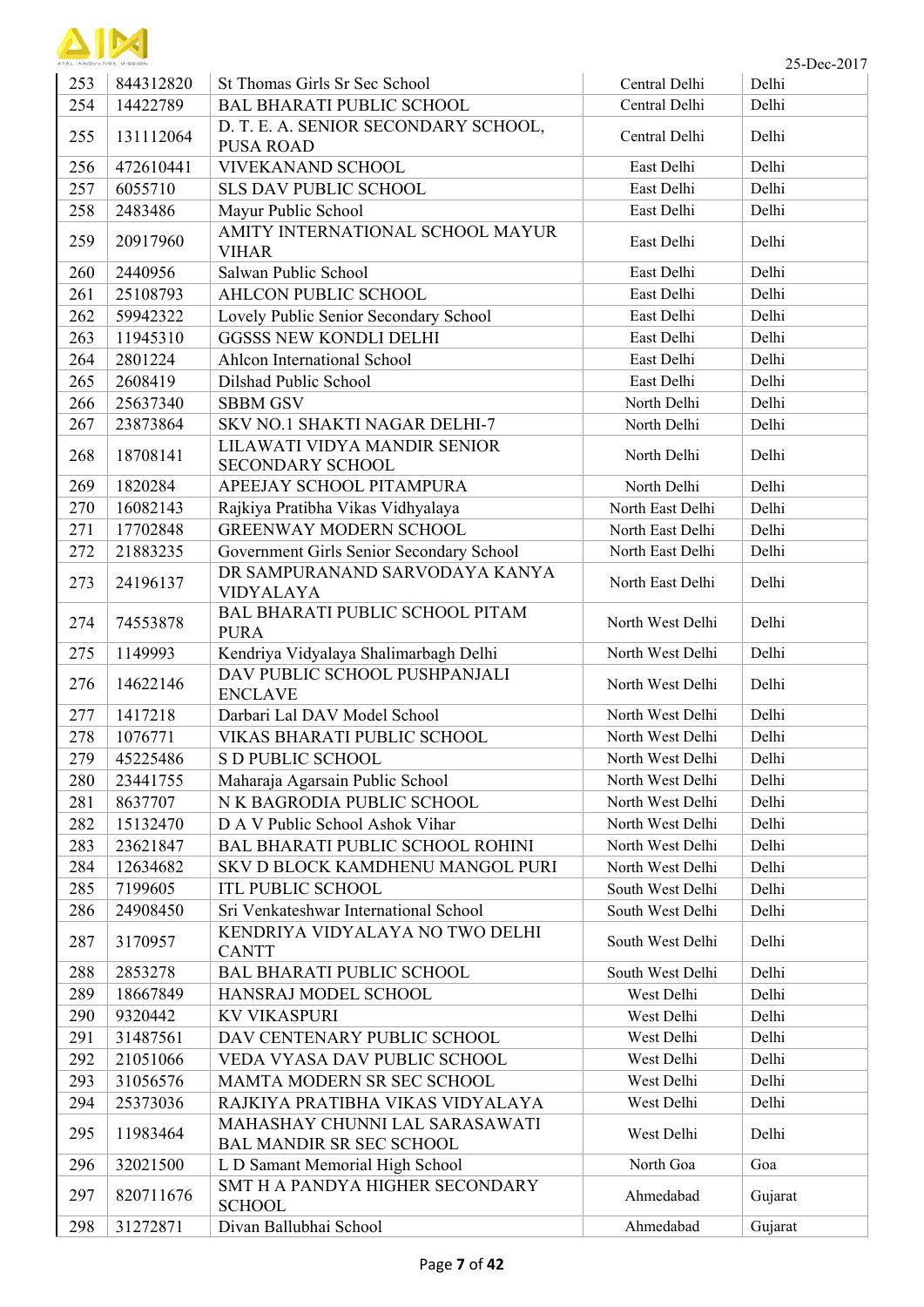

| ATAL INNOVATION MISSION |           |                                                                                               |                           | 25-Dec-2017 |
|-------------------------|-----------|-----------------------------------------------------------------------------------------------|---------------------------|-------------|
| 299                     | 16312     | Gurunanak and Chandraketu Pandya English<br>Medium School                                     | Ahmedabad                 | Gujarat     |
| 300                     | 112211654 | SHRI KASHI VIDYA VIHAR HINDI HIGHER<br>SECONDARY VIDYALAYA                                    | Ahmedabad                 | Gujarat     |
| 301                     | 277812366 | <b>IP MISSION HIGH SCHOOL</b>                                                                 | Ahmedabad                 | Gujarat     |
| 302                     | 13439950  | RAJASTHAN HINDI HIGH SCHOOL                                                                   | Ahmedabad                 | Gujarat     |
| 303                     | 256310915 | Rajpur Urdu school no seven                                                                   | Ahmedabad                 | Gujarat     |
| 304                     | 25408786  | Hemachandracharya Sanskrit Pathashala Gurukul                                                 | Ahmedabad                 | Gujarat     |
| 305                     | 17001409  | Global Mission School                                                                         | Ahmedabad                 | Gujarat     |
| 306                     | 289210933 | KHOKHARA GUJARATI SCHOOL-2                                                                    | Ahmedabad                 | Gujarat     |
| 307                     | 187412049 | Sheth C.N English Medium school                                                               | Ahmedabad                 | Gujarat     |
| 308                     | 11878038  | Deepak High School                                                                            | Amreli                    | Gujarat     |
| 309                     | 18429371  | NALANDA VIDHYALAY SHAIKSHANIK<br><b>SANKUL</b>                                                | Amreli                    | Gujarat     |
| 310                     | 76994226  | Vidhyasabha Vikasvibhag Primary School                                                        | Amreli                    | Gujarat     |
| 311                     | 379410141 | stxaviers higher secondary school                                                             | Anand                     | Gujarat     |
| 312                     | 14612819  | SHRI J B SHAH ENGLISH MEDIUM SCHOOL<br><b>MODASA</b>                                          | Aravalli                  | Gujarat     |
| 313                     | 1315731   | SHRI K N SHAH MODASA HIGHSCHOOL<br>AND SMT MANIBEN B M SHAH HIGHER<br><b>SECONDARY SCHOOL</b> | Aravalli                  | Gujarat     |
| 314                     | 17043216  | Shri C G Butala Sarvodaya High School                                                         | Aravalli                  | Gujarat     |
| 315                     | 22839760  | MAKHDUM HIGH SCHOOL                                                                           | Aravalli                  | Gujarat     |
| 316                     | 23997697  | JAWAHAR NAVODAYA VIDYALAYA                                                                    | Banaskantha<br>(Palanpur) | Gujarat     |
| 317                     | 24422460  | H.D.GARDI HIGHSCHOOL                                                                          | Bhavnagar                 | Gujarat     |
| 318                     | 468410436 | SHREE MUKTALAXMI MAHILA<br><b>VIDHYALAYA</b>                                                  | Bhavnagar                 | Gujarat     |
| 319                     | 82338653  | MODEL SCHOOL                                                                                  | Bhavnagar                 | Gujarat     |
| 320                     | 22281919  | SMT V R SHAH SARVAJANIK HIGH SCHOOL<br><b>PAVI JETPUR</b>                                     | Chhota Udepur             | Gujarat     |
| 321                     | 11065532  | SMT V R SHAH SARVAJANIK HIGH SCHOOL<br>PAVI JETPUR                                            | Chhota Udepur             | Gujarat     |
| 322                     | 15668668  | SHETH H H SHIROLAWALA HIGHSHOOL                                                               | Chhota Udepur             | Gujarat     |
| 323                     | 14638964  | <b>IRA SCHOOL</b>                                                                             | Dahod                     | Gujarat     |
| 324                     | 21746070  | JAWAHAR NAVODAYA VIDYALAYA                                                                    | Dahod                     | Gujarat     |
| 325                     | 13826693  | SANTOKBA DHOLAKIYA VIDHYA MANDIR<br><b>MALEGAM</b>                                            | Dangs (Ahwa)              | Gujarat     |
| 326                     | 15787613  | Navjyot school                                                                                | Dangs (Ahwa)              | Gujarat     |
| 327                     | 32175221  | Government secondary school Ahwa                                                              | Dangs (Ahwa)              | Gujarat     |
| 328                     | 325310047 | TataChem DAV Public School                                                                    | Devbhoomi Dwarka          | Gujarat     |
| 329                     | 34063705  | SMT RGPATEL GIRLS SECONDARY<br><b>SCCHOOL</b>                                                 | Gandhinagar               | Gujarat     |
| 330                     | 13152584  | KENDRIYA VIDYALAYA GANDHINAGAR<br><b>CANTT</b>                                                | Gandhinagar               | Gujarat     |
| 331                     | 188513004 | Govt Boys High School Veraval                                                                 | Gir Somnath               | Gujarat     |
| 332                     | 29271307  | TATVESHEVER PRAIMARY VIDHYALAY                                                                | Gir Somnath               | Gujarat     |
| 333                     | 308811849 | ST FRANCIS HIGH SCHOOL JAMNAGAR                                                               | Jamnagar                  | Gujarat     |
| 334                     | 27901387  | SHREE G M PATEL GIRLS SCHOOL DHROL                                                            | Jamnagar                  | Gujarat     |
| 335                     | 18153053  | shree b d kalariya secondary and higher secondery<br>school                                   | Jamnagar                  | Gujarat     |
| 336                     | 70741959  | Shree B B and P B Hirpara Kanya Vidyalaya                                                     | Jamnagar                  | Gujarat     |
| 337                     | 27473298  | SHREEMAD DAYANAND KANYA<br>VIDYALAY JAMNAGAR                                                  | Jamnagar                  | Gujarat     |
| 338                     | 31056214  | Smt. R.M.Tilva Secondary & Higher Secondary<br>School                                         | Jamnagar                  | Gujarat     |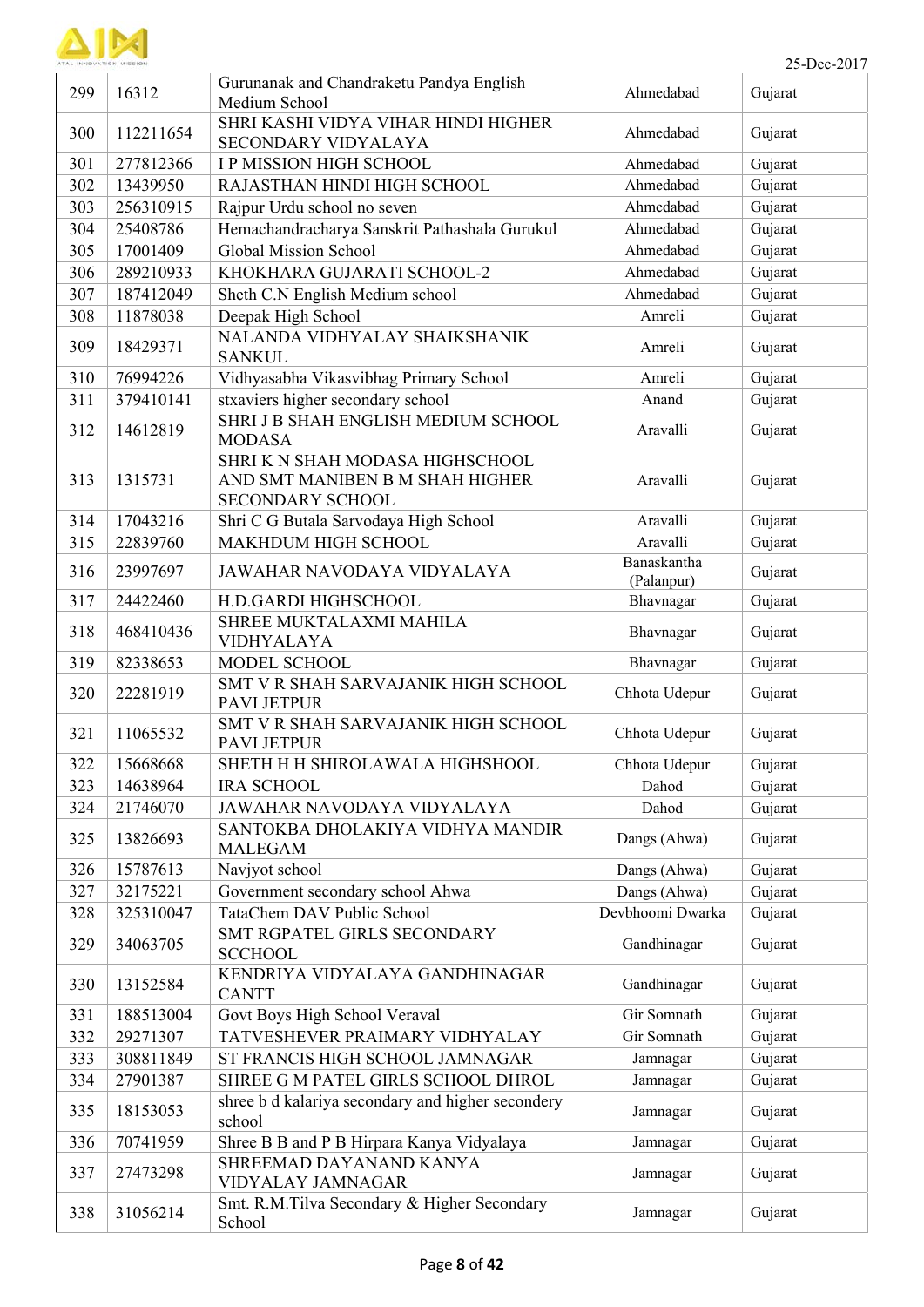

| 339 | 3154991   | JAWAHAR NAVODAYA VIDYALAYA                                                      | Kheda (Nadiad)               | Gujarat |
|-----|-----------|---------------------------------------------------------------------------------|------------------------------|---------|
| 340 | 32391456  | NAVIN SARVA VIDYALAYA VADNAGAR                                                  | Mehsana                      | Gujarat |
| 341 | 24986365  | Shree Amarsinhji High School                                                    | Morbi                        | Gujarat |
| 342 | 369311265 | SHREE A N BAROT VIDHYALAYA<br><b>DEDIAPADA</b>                                  | Narmada (Rajpipla)           | Gujarat |
| 343 | 30666704  | Vidyakunj High School Navsari                                                   | Navsari                      | Gujarat |
| 344 | 263812179 | THE IQBAL UNION HIGH SCHOOL                                                     | Panchmahal (Godhra)          | Gujarat |
| 345 | 14798015  | SHREE B D SARVAJANIK VIDHYALAYA                                                 | Patan                        | Gujarat |
| 346 | 30077399  | Shree Swaminarayan Gurukul Vidhayalaya Chhaya                                   | Porbandar                    | Gujarat |
| 347 | 166011642 | karmyog primary school                                                          | Porbandar                    | Gujarat |
| 348 | 56613059  | Shree G K Dholakiya School                                                      | Rajkot                       | Gujarat |
| 349 | 964911485 | K G Dholakiya School                                                            | Rajkot                       | Gujarat |
| 350 | 51796852  | VIDHYA VIHAR HIGH SCHOOL                                                        | Rajkot                       | Gujarat |
| 351 | 566011744 | SPACE ENGLISH MEDIUM SCHOOL                                                     | Rajkot                       | Gujarat |
| 352 | 96436395  | <b>JAINACHARYA ANANDGHANSURI</b><br><b>VIDHYALAYA</b>                           | Sabarkantha<br>(Himmatnagar) | Gujarat |
| 353 | 13364581  | SHRI C G MEHTA VIDHYAMANDIR<br><b>UMEDGADH</b>                                  | Sabarkantha<br>(Himmatnagar) | Gujarat |
| 354 | 25914648  | SHRI R D GHAEL JEEVANBHARTI<br>MADHYAMIK VIDHAYALA                              | Surat                        | Gujarat |
| 355 | 3230276   | pravrutti vidhalaya                                                             | Surat                        | Gujarat |
| 356 | 16905827  | <b>NALANDA VIDHYALAY</b>                                                        | Surat                        | Gujarat |
| 357 | 25358421  | ISHWARLAL GULABBHAI DESAI<br><b>VIDYALAYA</b>                                   | Surat                        | Gujarat |
| 358 | 13839915  | Sincerite School                                                                | Surat                        | Gujarat |
| 359 | 20052131  | surendranagar jilla kadava patidar kelavani mandal<br>sachalit girls highschool | Surendranagar                | Gujarat |
| 360 | 16212280  | SMT S C U SHAH MUNI GIRLS HIGH SCHOOL                                           | Surendranagar                | Gujarat |
| 361 | 11332168  | SHREE SARDAR PATEL KANYA<br><b>VIDYALAYA</b>                                    | Surendranagar                | Gujarat |
| 362 | 95912243  | SHREE N D RAVAL NEW ENGLISH<br>HIGHSCHOOL SURENDRANAGAR                         | Surendranagar                | Gujarat |
| 363 | 20609845  | 1 h bhkata sarvajanik high school                                               | Tapi (Vyara)                 | Gujarat |
| 364 | 20218802  | <b>ZEN SCHOOL PADRA</b>                                                         | Vadodara                     | Gujarat |
| 365 | 15649254  | fertilizer nagar school                                                         | Vadodara                     | Gujarat |
| 366 | 22359810  | MES BOYS HIGH SCHOOL                                                            | Vadodara                     | Gujarat |
| 367 | 305913020 | Lokvidhyalaya Untdi                                                             | Valsad                       | Gujarat |
| 368 | 10867924  | KENDRIYA VIDYALAYA I AMBALA CANTT                                               | Ambala                       | Haryana |
| 369 | 544013058 | T I T SR SEC SCHOOL                                                             | Bhiwani                      | Haryana |
| 370 | 16746823  | <b>BRCM Public School</b>                                                       | Bhiwani                      | Haryana |
| 371 | 88661166  | Government Senior Secondary School Bhiwani                                      | Bhiwani                      | Haryana |
| 372 | 267712593 | <b>B K SR SEC PUBLIC SCHOOL</b>                                                 | Bhiwani                      | Haryana |
| 373 | 24793703  | Delhi Public School Bhiwani                                                     | Bhiwani                      | Haryana |
| 374 | 51281967  | <b>GGSSS Bhiwani</b>                                                            | Bhiwani                      | Haryana |
| 375 | 23296957  | Halwasiya Vidya Vihar Sr Sec School                                             | Bhiwani                      | Haryana |
| 376 | 21581562  | Jawahar Navodaya Vidyalaya Devrala                                              | Bhiwani                      | Haryana |
| 377 | 30653939  | Manav Rachna International School                                               | Faridabad                    | Haryana |
| 378 | 26899909  | D A V PUBLIC SCHOOL                                                             | Faridabad                    | Haryana |
| 379 | 287812005 | MANAV RACHNA INTERNATIONAL SCHOOL                                               | Faridabad                    | Haryana |
| 380 | 14904062  | SBP DAV CENTENARY PUBLIC SCHOOL                                                 | Fatehabad                    | Haryana |
| 381 | 22386025  | <b>GSSS PILIMANDORI</b>                                                         | Fatehabad                    | Haryana |
| 382 | 17438337  | DAV PUBLIC SCHOOL                                                               | Gurgaon                      | Haryana |
| 383 | 57841064  | Delhi Public School Gurgaon                                                     | Gurgaon                      | Haryana |
| 384 | 2952406   | LOTUS VALLEY INTERNATIONAL SCHOOL<br><b>GGN</b>                                 | Gurgaon                      | Haryana |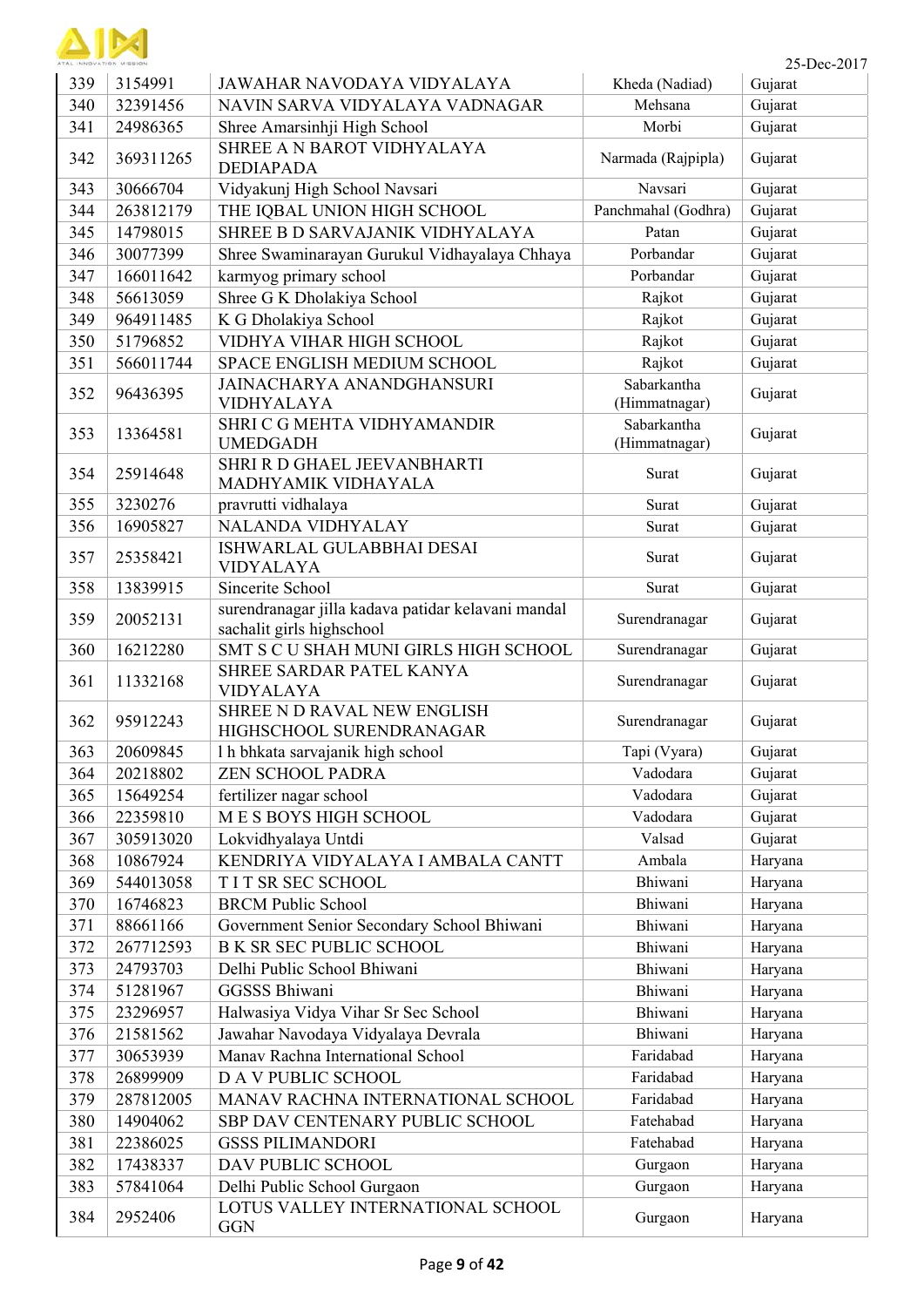| ATAL INNOVATION MISSION |
|-------------------------|

l.

| 385 | 14896843  | OP JINDAL MODERN SCHOOL                                            | Hisar        | Haryana             |
|-----|-----------|--------------------------------------------------------------------|--------------|---------------------|
| 386 | 14085612  | <b>GSSS PABRA</b>                                                  | Hisar        | Haryana             |
| 387 | 92157480  | <b>GSSS JHAJJAR</b>                                                | Jhajjar      | Haryana             |
| 388 | 74423755  | <b>GSSS BAHADURGARH</b>                                            | Jhajjar      | Haryana             |
| 389 | 82388295  | <b>BAL BHARTI SCHOOL</b>                                           | Jhajjar      | Haryana             |
| 390 | 15126649  | Indus Public School Jind                                           | Jind         | Haryana             |
| 391 | 213812923 | SD Public Sr Sec School                                            | Jind         | Haryana             |
| 392 | 23644893  | SHRI SHIV MANDIR SANATAN DHARAM<br>SENIOR SECONDARY SCHOOL         | Jind         | Haryana             |
| 393 | 28506832  | Gopal Vidya Mandir Senior Secondary School Jind                    | Jind         | Haryana             |
| 394 | 290312955 | D V Sr Sec School                                                  | Jind         | Haryana             |
| 395 | 285212359 | MAHARISHI VIDYA MANDIR SR SEC<br><b>SCHOOL</b>                     | Jind         | Haryana             |
| 396 | 308412492 | MOTILAL NEHRU PUBLIC SCHOOL                                        | Jind         | Haryana             |
| 397 | 31555501  | ADARSH BAL MANDIR HIGH SCHOOL                                      | Jind         | Haryana             |
| 398 | 275513062 | Plus Point Sr Sec School                                           | Jind         | Haryana             |
| 399 | 73332072  | GOVERNMENT GIRLS SENIOR SECONDARY<br>SCHOOL PREM NAGAR KARNAL      | Karnal       | Haryana             |
| 400 | 12831792  | Govt Senior Secondary School Bhadson Karnal                        | Karnal       | Haryana             |
| 401 | 87098312  | Gurukul Kurukshetra                                                | Kurukshetra  | Haryana             |
| 402 | 2151932   | Aggarsain Public School                                            | Kurukshetra  | Haryana             |
| 403 | 25016     | Aishly Public School                                               | Mahendragarh | Haryana             |
| 404 | 100913015 | Saraswati Senior Secondary School                                  | Mahendragarh | Haryana             |
| 405 | 198410974 | Government Model Sanskriti Senior Secondary<br>School Mahendergarh | Mahendragarh | Haryana             |
| 406 | 85609161  | YADUVANSHI SHIKSHA NIKETAN                                         | Mahendragarh | Haryana             |
| 407 | 25903895  | BHAVAN VIDYLAYA PANCHKULA                                          | Panchkula    | Haryana             |
| 408 | 51665834  | Hallmark Public School                                             | Panchkula    | Haryana             |
| 409 | 98463695  | AAROHI MODEL SR SEC SCHOOL<br>CHHAJPURKALAN BAPOLI PANIPAT         | Panipat      | Haryana             |
| 410 | 44267964  | DAV POLICE PUBLIC SCHOOL                                           | Panipat      | Haryana             |
| 411 | 24205400  | Rishikul Sr Sec School Kurana                                      | Panipat      | Haryana             |
| 412 | 10415439  | GOVT MODEL SR SEC SCHOOL BODIA<br><b>KAMALPUR</b>                  | Rewari       | Haryana             |
| 413 | 1552452   | VIVEKANAND HIGH SCHOOL KUND MANDI                                  | Rewari       | Haryana             |
| 414 | 25137     | RASHTRIYA SR SEC SCHOOL                                            | Rewari       | Haryana             |
| 415 | 24901797  | <b>GMSSS KUND</b>                                                  | Rewari       | Haryana             |
| 416 | 22961843  | BL GOVT. SENIOR SECONDARY SCHOOL                                   | Rewari       | Haryana             |
| 417 | 11957834  | RkP School                                                         | Rohtak       | Haryana             |
| 418 | 17085811  | SHIKSHA BHARTI VIDYALAYA                                           | Rohtak       | Haryana             |
| 419 | 24031270  | SHIKSHA BHARTI SR SEC SCHOOL                                       | Rohtak       | Haryana             |
| 420 | 121512981 | DELHI PUBLIC SCHOOL                                                | Rohtak       | Haryana             |
| 421 | 25417305  | MDN PUBLIC SCHOOL                                                  | Rohtak       | Haryana             |
| 422 | 156010991 | VIVEKANAND BAL MANDIR SEN SEC<br><b>SCHOOL</b>                     | Sirsa        | Haryana             |
| 423 | 209711986 | SARVODAYA SHIKSHA SADAN                                            | Sirsa        | Haryana             |
| 424 | 62945798  | JAWAHAR NAVODAYA VIDYALAYA SIRSA                                   | Sirsa        | Haryana             |
| 425 | 83545231  | BISHNA MAL JAIN SARASWATI VIDYA<br><b>MANDIR</b>                   | Sirsa        | Haryana             |
| 426 | 16999147  | Satluj Public School Ellenabad                                     | Sirsa        | Haryana             |
| 427 | 27245861  | Rishikul Vidyapeeth Sonepat                                        | Sonipat      | Haryana             |
| 428 | 19523271  | GITA VIDYA MANDIR GOHANA                                           | Sonipat      | Haryana             |
| 429 | 1565866   | DAV Multipurpose Public School                                     | Sonipat      | Haryana             |
| 430 | 298311554 | <b>GSSS CHOWARI</b>                                                | Chamba       | Himachal<br>Pradesh |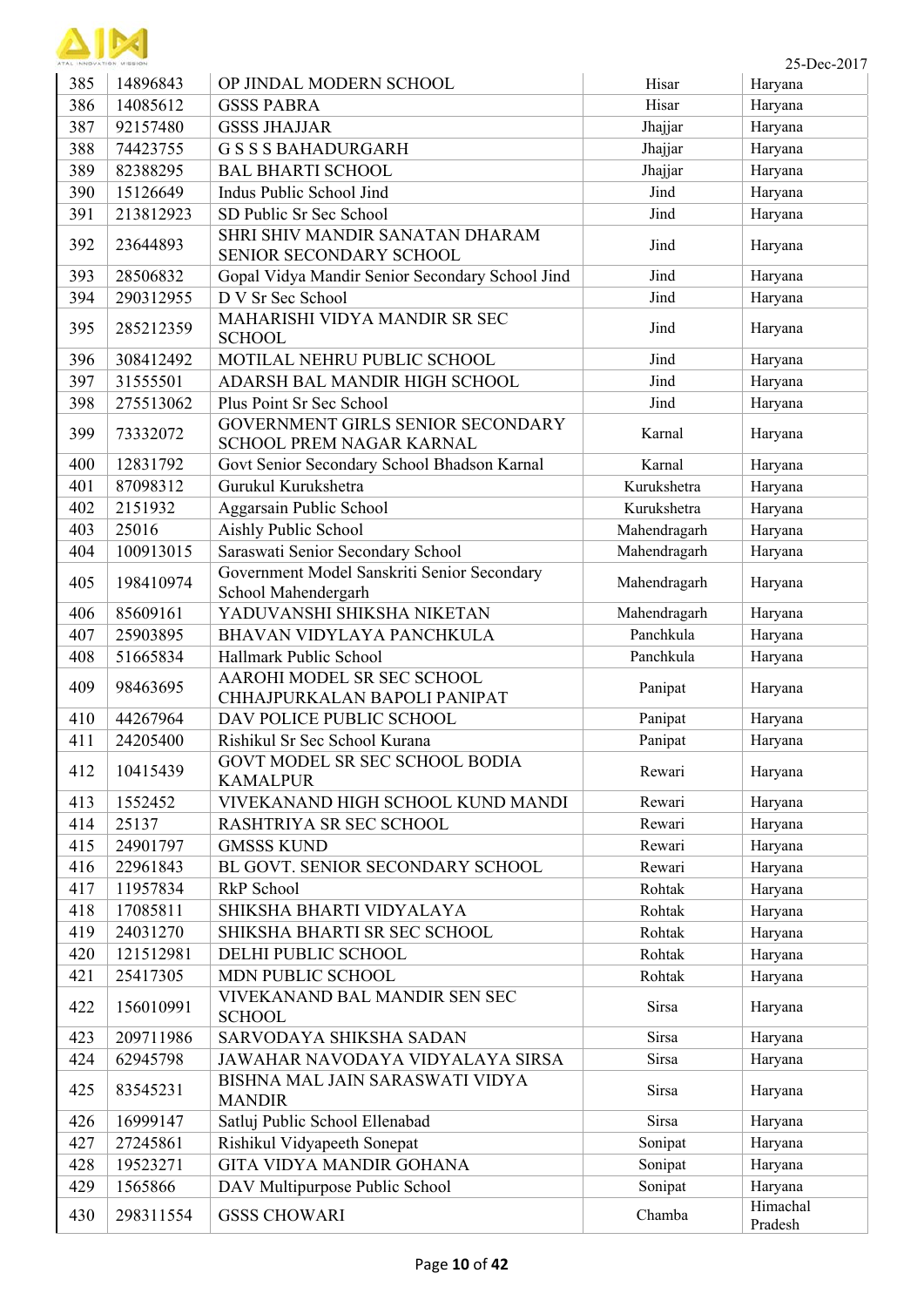

| 431 | 9822919   | Kendriya vidyalaya dharamshala cantt                                           | Kangra         | Pradesh              |
|-----|-----------|--------------------------------------------------------------------------------|----------------|----------------------|
| 432 | 61444472  | GOVERNMENT SENIOR SECONDARY<br>SCHOOL BAJAURA KULLU HIMACHAL<br><b>PRADESH</b> | Kullu          | Himachal<br>Pradesh  |
| 433 | 151512865 | Government senior secondary school sainj                                       | Kullu          | Himachal<br>Pradesh  |
| 434 | 32454644  | <b>GSSS MANALI</b>                                                             | Kullu          | Himachal<br>Pradesh  |
| 435 | 289712750 | Snower Valley Public School                                                    | Kullu          | Himachal<br>Pradesh  |
| 436 | 25959343  | Trinity Public School                                                          | Kullu          | Himachal<br>Pradesh  |
| 437 | 15633966  | Anila Mahajan Sarswati Vidya Mandir Sn Sec<br>School Manali                    | Kullu          | Himachal<br>Pradesh  |
| 438 | 2925585   | Jawahar navodaya vidyalaya                                                     | Kullu          | Himachal<br>Pradesh  |
| 439 | 118810885 | Govt Sr Sec School Garsa                                                       | Kullu          | Himachal<br>Pradesh  |
| 440 | 408111246 | Spiti Children Home School                                                     | Lahaul & Spiti | Himachal<br>Pradesh  |
| 441 | 698112113 | King George Royal Public School                                                | Mandi          | Himachal<br>Pradesh  |
| 442 | 12759503  | <b>GSSS HATGARH</b>                                                            | Mandi          | Himachal<br>Pradesh  |
| 443 | 22632735  | Saraswati Vidya Mandir Sr Sec school                                           | Shimla         | Himachal<br>Pradesh  |
| 444 | 75065770  | <b>GSSS</b> Ghanari                                                            | Una            | Himachal<br>Pradesh  |
| 445 | 22051995  | Principal Govt Girls Model Higher Secondary<br>School                          | Anantnag       | Jammu and<br>Kashmir |
| 446 | 29299906  | GOVT BOYS MODEL HIGHER SECONDARY<br><b>SCHOOL ANANTNAG</b>                     | Anantnag       | Jammu and<br>Kashmir |
| 447 | 349011942 | GOVT HIGHER SECONDARY SCHOOL<br><b>SRIGUFWARA</b>                              | Anantnag       | Jammu and<br>Kashmir |
| 448 | 14859997  | GOVT HIGHER SECONDARY SCHOOL SALIA                                             | Anantnag       | Jammu and<br>Kashmir |
| 449 | 307713206 | <b>GOVT HSS DORU</b>                                                           | Anantnag       | Jammu and<br>Kashmir |
| 450 | 264113203 | <b>GOVT GIRLS HIGHER SECONDARY</b><br><b>SCHOOLNVERINAG</b>                    | Anantnag       | Jammu and<br>Kashmir |
| 451 | 21448819  | Govt Girls Higher Secondary School Bijbehara                                   | Anantnag       | Jammu and<br>Kashmir |
| 452 | 61338871  | GOVT HIGHER SECONDARY SCHOOL<br><b>DIALGAM</b>                                 | Anantnag       | Jammu and<br>Kashmir |
| 453 | 13369462  | New GreenLand Sr Sc School                                                     | Bandipora      | Jammu and<br>Kashmir |
| 454 | 118610016 | Govt Girls Higher Secondary School Bandipora                                   | Bandipora      | Jammu and<br>Kashmir |
| 455 | 18107452  | Nadim Memorial Govt Boys Higher Secondary<br>School Bandipora                  | Bandipora      | Jammu and<br>Kashmir |
| 456 | 26647145  | SRM WELKIN HIGHER SECONDARY<br><b>SCHOOL SOPORE</b>                            | Baramulla      | Jammu and<br>Kashmir |
| 457 | 24943959  | K V NO II AIR FORCE STATION SRINAGAR                                           | Budgam         | Jammu and<br>Kashmir |
| 458 | 17215428  | BHARTIYA VIDYA MANDIR HIGH SCHOOL                                              | Doda           | Jammu and<br>Kashmir |
| 459 | 33412794  | Government Girls Higher Secondary School<br>Ganderbal                          | Ganderbal      | Jammu and<br>Kashmir |
| 460 | 40547047  | KENDRIYA VIDYALAYA SUNJUWAN                                                    | Jammu          | Jammu and<br>Kashmir |

431 9822919 Kendriya vidyalaya dharamshala cantt Kangra

 $25$ -Dec-2017<br>Himachal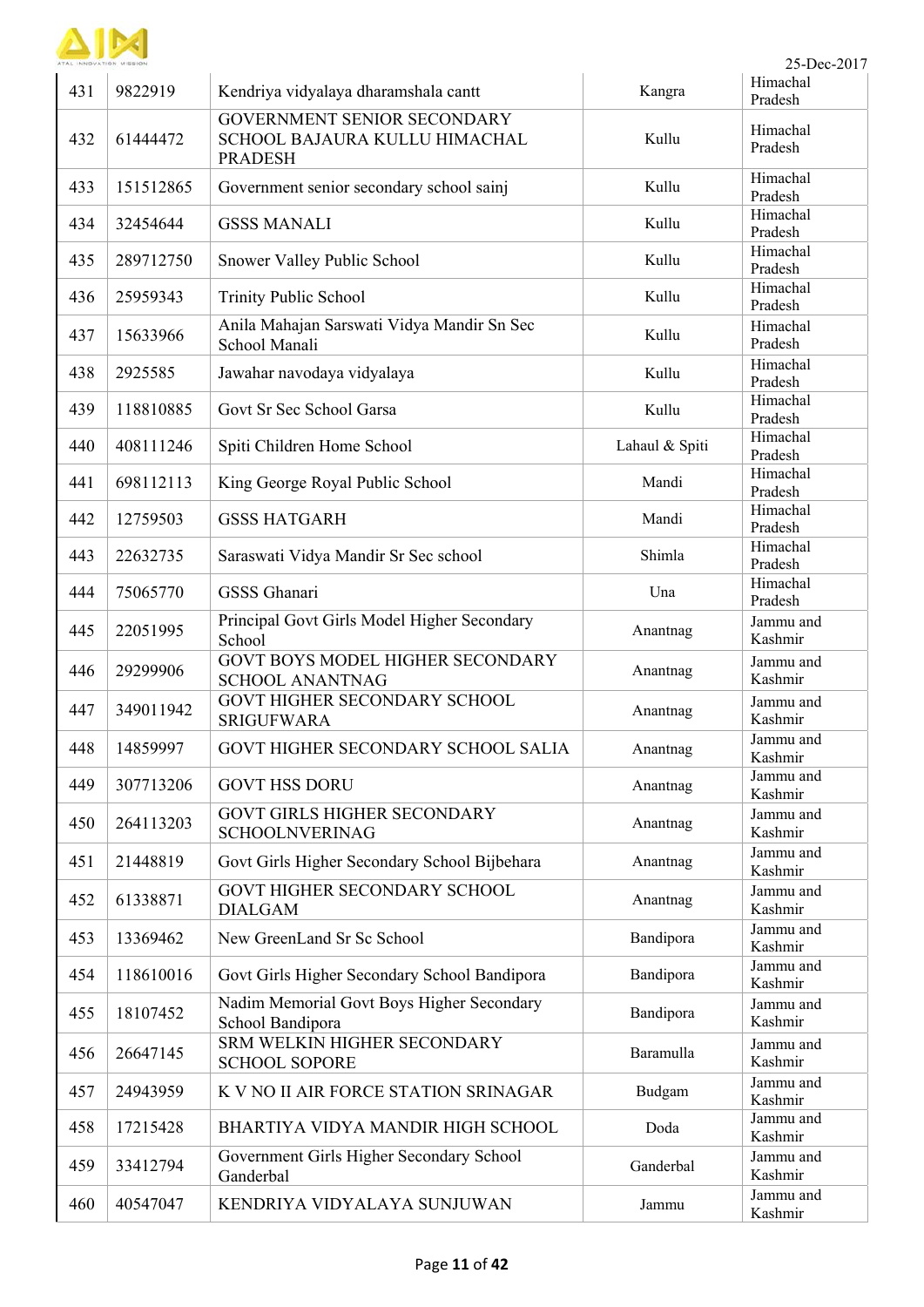

| 461 | 29754210  | Sant Bal Yogeshwar Bhartiya Vidya Mandir<br>Dadwara      | Kathua              | Jammu and<br>Kashmir |
|-----|-----------|----------------------------------------------------------|---------------------|----------------------|
| 462 | 25141784  | Government girls model higher secondary school<br>kulgam | Kulgam              | Jammu and<br>Kashmir |
| 463 | 17953242  | BHARTIYA VIDYA MANDIR HIGH SCHOOL<br><b>RAMBAN</b>       | Ramban              | Jammu and<br>Kashmir |
| 464 | 31332836  | JAWAHAR NAVODAYA VIDYALAYA                               | Reasi               | Jammu and<br>Kashmir |
| 465 | 22071331  | <b>BHSS SHOPIAN</b>                                      | Shopian             | Jammu and<br>Kashmir |
| 466 | 84282103  | Govt Girls Higher Secondary School Kothibagh             | Srinagar            | Jammu and<br>Kashmir |
| 467 | 2971618   | <b>GREEN VALLEY EDUCATIONAL INSTITUTE</b>                | Srinagar            | Jammu and<br>Kashmir |
| 468 | 19288151  | <b>KV1UDHAMPUR</b>                                       | Udhampur            | Jammu and<br>Kashmir |
| 469 | 241511760 | <b>SHC</b>                                               | Bokaro              | Jharkhand            |
| 470 | 127610087 | <b>UPGRADE HIGH SCHOOL</b>                               | Chatra              | Jharkhand            |
| 471 | 289410242 | <b>UH S PUNASI DEOGHAR</b>                               | Deoghar             | Jharkhand            |
| 472 | 10063286  | DAV PUBLIC SCHOOL KOYLANAGAR<br><b>DHANBAD</b>           | Dhanbad             | Jharkhand            |
| 473 | 59916798  | <b>JAWAHAR NAVODAYA VIDYALAYA</b><br>HANSDIHA DUMKA      | Dumka               | Jharkhand            |
| 474 | 22279020  | KERALA PUBLIC SCHOOL KADMA                               | East Singhbhum      | Jharkhand            |
| 475 | 22306695  | MOTILAL NEHRU PUBLIC SCHOOL                              | East Singhbhum      | Jharkhand            |
| 476 | 417413035 | VIDYA BHARATI CHINMAYA VIDYALAYA                         | East Singhbhum      | Jharkhand            |
| 477 | 54907845  | HILL TOP SCHOOL                                          | East Singhbhum      | Jharkhand            |
| 478 | 30278250  | Kerala Samajam Model School                              | East Singhbhum      | Jharkhand            |
| 479 | 21501248  | Carmel Junior College                                    | East Singhbhum      | Jharkhand            |
| 480 | 164812303 | UPG HIGH SCHOOL SONEEHARA DANDAI                         | Garhwa              | Jharkhand            |
| 481 | 10867044  | DAV PUBLIC SCHOOL CCL GIRIDIH                            | Giridih             | Jharkhand            |
| 482 | 5810517   | JAWAHAR NAVODAYA VIDYALAYA                               | Giridih             | Jharkhand            |
|     |           | KASTURBA GANDHI BALIKA VIDYALAYA                         |                     |                      |
| 483 | 604210227 | PALKOT BAGHIMA GUMLA                                     | Gumla               | Jharkhand            |
| 484 | 261212469 | KASTURBA GANDHI BALIKA VIDAYALAYA<br><b>CHURCHU</b>      | Hazaribag           | Jharkhand            |
| 485 | 56641125  | <b>JAWAHAR NAVODAYA VIDYALAYA</b><br><b>JAMTARA</b>      | Jamtara             | Jharkhand            |
| 486 | 346511787 | <b>S S HIGH SCHOOL</b>                                   | Khunti              | Jharkhand            |
| 487 | 143112470 | UHS JOGDISHPUR MARKACHO                                  | Koderma             | Jharkhand            |
| 488 | 400813224 | NETARHAT RESIDENTIAL SCHOOL                              | Latehar             | Jharkhand            |
| 489 | 11399754  | Gov UPG Higher secondary Bipti Bhandara<br>Lohardaga     | Lohardaga           | Jharkhand            |
| 490 | 279210229 | <b>GOVT UPG HIGH SCHOOL SITHIO</b><br><b>LOHARDAGA</b>   | Lohardaga           | Jharkhand            |
| 491 | 324610277 | KASTURBA GANDHI BALIKA VIDYALYA<br>KURU LOHARDAGA        | Lohardaga           | Jharkhand            |
| 492 | 588810099 | GOVT UPG HIGH SCHOOL KUJRA<br><b>LOHARDAGA</b>           | Lohardaga           | Jharkhand            |
| 493 | 140012278 | <b>K G B V HARIHARGANJ</b>                               | Palamu              | Jharkhand            |
| 494 | 471212622 | up high school dadidih                                   | Ramgarh             | Jharkhand            |
| 495 | 24167188  | Jawahar Vidya Mandir                                     | Ranchi              | Jharkhand            |
| 496 | 793510372 | S S Dorinda Girls plus two High School Ranchi            | Ranchi              | Jharkhand            |
| 497 | 196010597 | <b>Upgraded High School</b>                              | Ranchi              | Jharkhand            |
| 498 | 25973224  | Jawahar Navodaya Vidyalaya Ranchi                        | Ranchi              | Jharkhand            |
| 499 | 13822685  | JNV Sahibganj                                            | Sahibganj           | Jharkhand            |
| 500 | 61224851  | JNV Seraikela                                            | Seraikela-Kharsawan | Jharkhand            |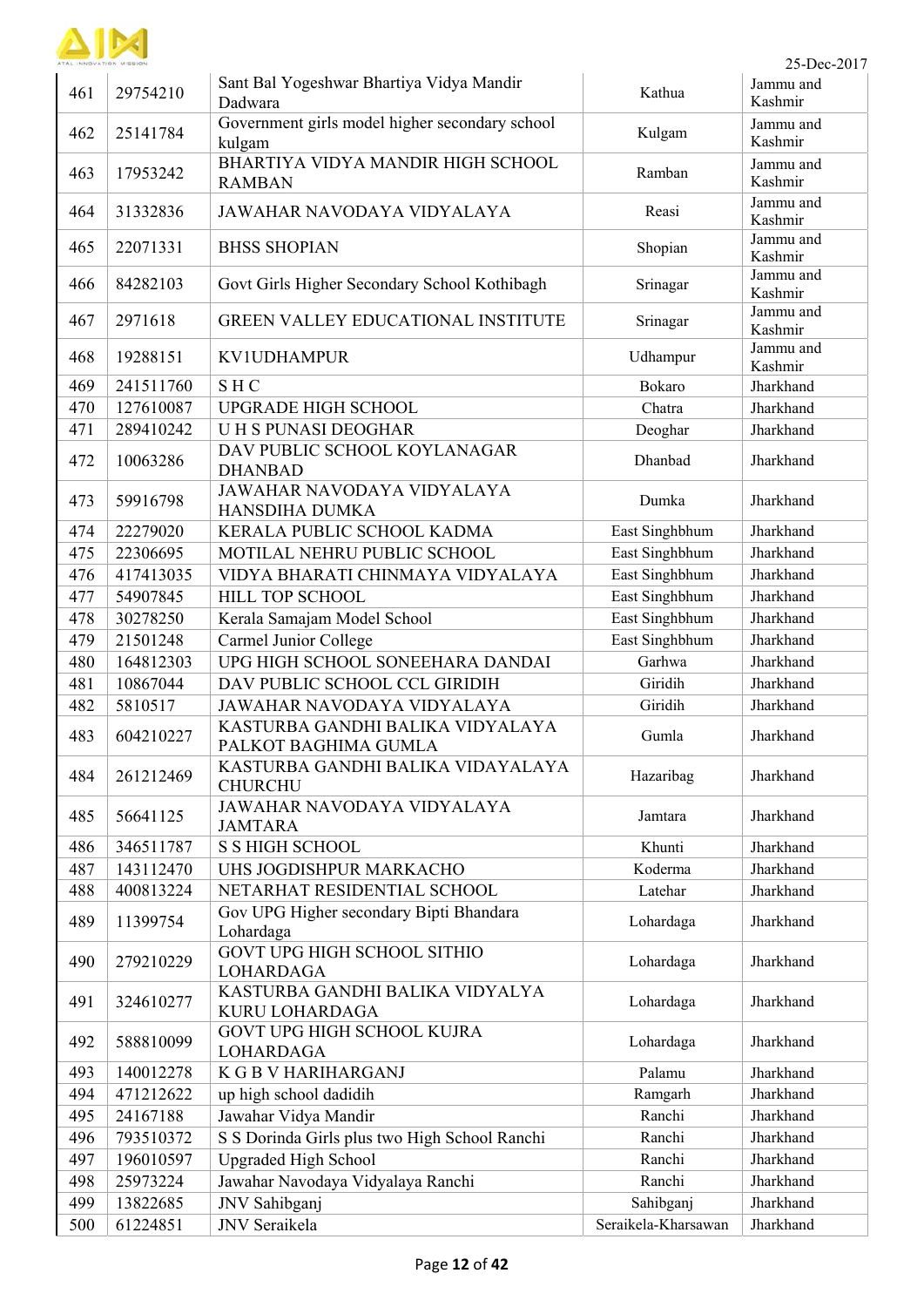

| ATAL INNOVATION MISSION |           |                                                                                   |                        | 25-Dec-2017 |
|-------------------------|-----------|-----------------------------------------------------------------------------------|------------------------|-------------|
| 501                     | 323110388 | S S PLUS TWO HIGH SCHOOL SIMDEGA                                                  | Simdega                | Jharkhand   |
| 502                     | 23398504  | VIVEKANAND SHISHU VIDYA MANDIR<br><b>LACHRAGARH</b>                               | Simdega                | Jharkhand   |
| 503                     | 204610149 | UHS NARSANDA CHAIBASA                                                             | West Singhbhum         | Jharkhand   |
| 504                     | 31838897  | SRA COMPOSITE JUNIOR COLLEGE<br><b>BANAHATTI</b>                                  | Bagalkot               | Karnataka   |
| 505                     | 14939375  | PETs Rathi and Kavade English Medium School                                       | Bagalkot               | Karnataka   |
| 506                     | 95803178  | Adarsha Vidyalaya RMSA Bilagi                                                     | Bagalkot               | Karnataka   |
| 507                     | 13641105  | Sri Kumaran Childrens Home CBSE                                                   | <b>Bangalore Rural</b> | Karnataka   |
| 508                     | 13937634  | Bruhath Bangalore Mahanagara Palike Girls P U<br>College Padarayanapura Bangalore | Bangalore Urban        | Karnataka   |
| 509                     | 17015     | Army Public School Bangalore                                                      | Bangalore Urban        | Karnataka   |
| 510                     | 300212847 | <b>BGS NATIONAL PUBLIC SCHOOL</b>                                                 | Bangalore Urban        | Karnataka   |
| 511                     | 28543712  | KENDRIYA VIDYALAYA HEBBAL,<br><b>BANGALORE</b>                                    | Bangalore Urban        | Karnataka   |
| 512                     | 32581281  | Bruhath Bangalore Mahanagara Palike P U College<br>and High School Chamarajpete   | Bangalore Urban        | Karnataka   |
| 513                     | 90172380  | JAWAHAR NAVODAYA VIDYALAYA<br><b>BAGALUR BANGALORE URBAN DIST</b>                 | Bangalore Urban        | Karnataka   |
| 514                     | 2581958   | KENDRIYA VIDYALAYA NO.2 JALHALLI<br><b>EAST</b>                                   | Bangalore Urban        | Karnataka   |
| 515                     | 18777377  | <b>GEAR Innovative International School</b>                                       | Bangalore Urban        | Karnataka   |
| 516                     | 35957246  | Delhi Public School Bangalore South                                               | Bangalore Urban        | Karnataka   |
| 517                     | 141512172 | Bruhath Bangalore Mahanagar Palike High school<br>Ganganagar                      | Bangalore Urban        | Karnataka   |
| 518                     | 129911835 | Bhrahat Bangalore Mahanagar Palike High School<br>Vijayanagara                    | Bangalore Urban        | Karnataka   |
| 519                     | 188712807 | Bhrahat Bangalore Mahanagar Palike Girls High<br>School Cleveland Town            | Bangalore Urban        | Karnataka   |
| 520                     | 280011870 | Bhrahat Bangalore Mahanagar Palike High School<br>Byraweshwaranagar               | Bangalore Urban        | Karnataka   |
| 521                     | 10009376  | DR MAHADEVAPPA MADDEPPA DALAWAI<br>HIGH SCHOOL KOUJALAGI                          | Belgaum                | Karnataka   |
| 522                     | 3057138   | S S COMPOSITE PU COLLEGE HIGH SCHOOL<br>SECTION SHIVBASAV NAGAR BELGAVI           | Belgaum                | Karnataka   |
| 523                     | 19508508  | Junnedia High School                                                              | Belgaum                | Karnataka   |
| 524                     | 5937798   | CTE SOCIETYS INTERNATIONAL PUBLIC<br><b>SCHOOL</b>                                | Belgaum                | Karnataka   |
| 525                     | 19784985  | G N S COMPOSITE PU COLLEGE YADAWAD                                                | Belgaum                | Karnataka   |
| 526                     | 12057719  | GOVERNMENT HIGH SCHOOL, SHIRAGAON                                                 | Belgaum                | Karnataka   |
| 527                     | 121410270 | MM CENTRAL HIGH SCHOOL                                                            | Belgaum                | Karnataka   |
| 528                     | 28988768  | BHARATESH COMP PU COLLEGE HIGH<br>SCHOOL SECTION BELLAD BAGEWADI                  | Belgaum                | Karnataka   |
| 529                     | 27768125  | GOVERNMENT HIGH SCHOOL<br><b>PAMALADINNI</b>                                      | Belgaum                | Karnataka   |
| 530                     | 23311791  | JAWAHAR NAVODAYA VIDYALAYA                                                        | Bellary                | Karnataka   |
| 531                     | 8032794   | NANDI SCHOOL CBSE B BELAGAL<br><b>BELLARY</b>                                     | Bellary                | Karnataka   |
| 532                     | 43038920  | Phool Bun Urdu High School for Girls                                              | Bellary                | Karnataka   |
| 533                     | 14892118  | <b>NANDI STATE</b>                                                                | Bellary                | Karnataka   |
| 534                     | 29712790  | gjc high school section kudligi                                                   | Bellary                | Karnataka   |
| 535                     | 11035253  | I G JAMGUNDI HIGHSCHOOL                                                           | Bijapur                | Karnataka   |
| 536                     | 14965220  | <b>KRCR SCHOOL ANJUTIGI</b>                                                       | Bijapur                | Karnataka   |
| 537                     | 31568455  | MCS PUBLIC SCHOOL                                                                 | Chamarajanagar         | Karnataka   |
| 538                     | 29545839  | MESPMLV GIRLS HIGH SCHOOL                                                         | Chickmagalur           | Karnataka   |
| 539                     | 33885933  | GOVT HIGH SCHOOL SOKKE                                                            | Chickmagalur           | Karnataka   |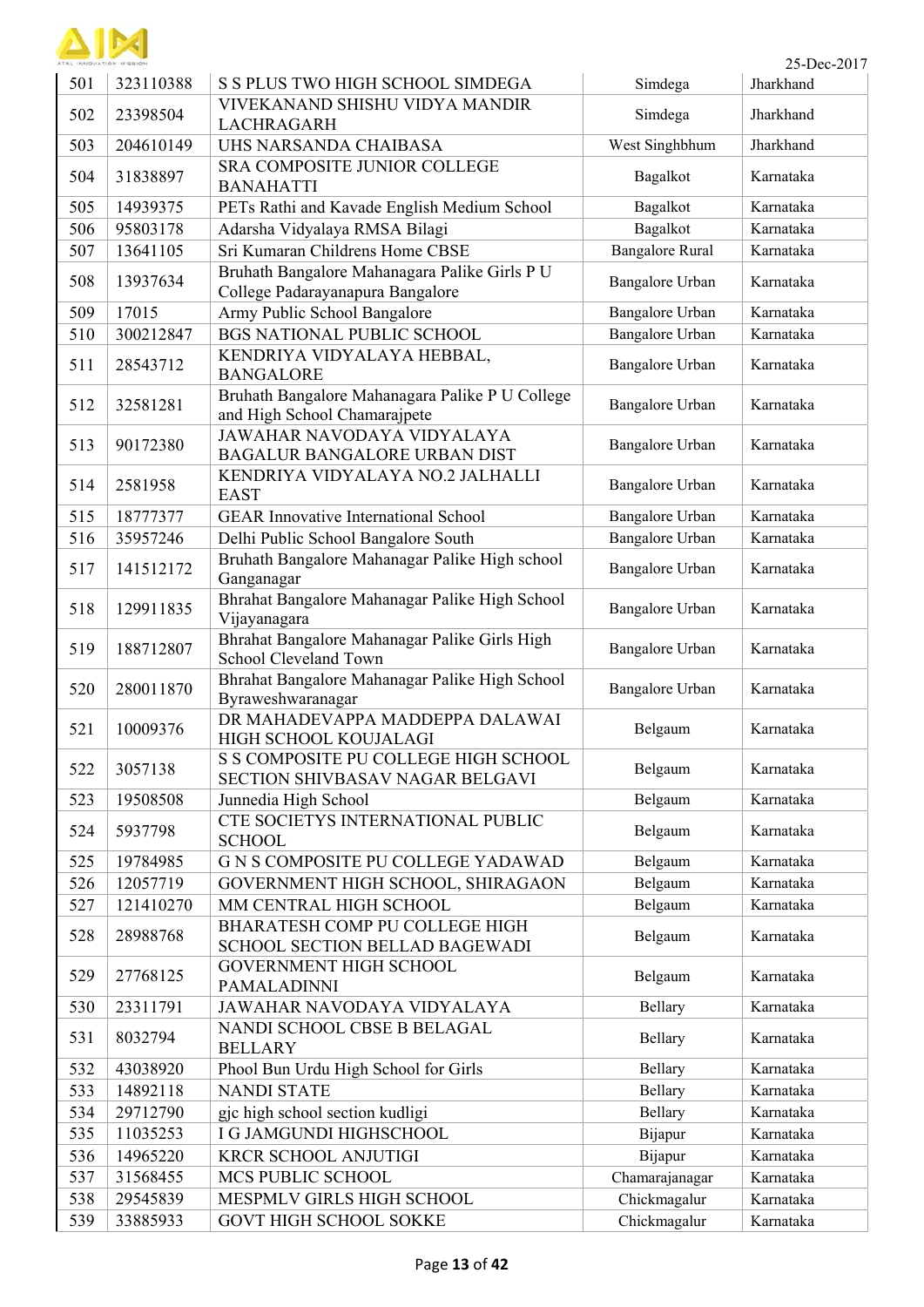

| ATAL INNOVATION MISSION |           |                                                                                  |                  | 25-Dec-2017 |
|-------------------------|-----------|----------------------------------------------------------------------------------|------------------|-------------|
| 540                     | 27962186  | St Josephs High School                                                           | Chickmagalur     | Karnataka   |
| 541                     | 11685682  | <b>GOVT PU COLLEGE</b>                                                           | Chickmagalur     | Karnataka   |
| 542                     | 28301208  | KITTURU RANI CHENNAMMA RESIDENTIAL<br><b>SCHOOL SOKKE</b>                        | Chickmagalur     | Karnataka   |
| 543                     | 75987391  | JAWAHAR NAVODAYA VIDYALAYA                                                       | Chickmagalur     | Karnataka   |
| 544                     | 19252443  | GOVT PRE UNIVERSITY COLLEGE (HIGH<br>SCHOOL SECTION) KALASA                      | Chickmagalur     | Karnataka   |
| 545                     | 14475422  | <b>GOVERNMENT P U COLLEGE</b><br>(HIGHSCHOOLSECTION)SRINGERI                     | Chickmagalur     | Karnataka   |
| 546                     | 94475694  | S S Govt PU College Ajjampura                                                    | Chickmagalur     | Karnataka   |
| 547                     | 16381085  | Girls Government Junior College (High School).                                   | Chickmagalur     | Karnataka   |
| 548                     | 31433114  | Morarji desai residential school                                                 | Chickmagalur     | Karnataka   |
| 549                     | 824812978 | Vidya Vikasa Vidya samsthe                                                       | Chitradurga      | Karnataka   |
| 550                     | 31411891  | GPUC highschool section kombettu puttur                                          | Dakshina Kannada | Karnataka   |
| 551                     | 26453723  | SRI RAMA PU COLLEGE KALLADKA                                                     | Dakshina Kannada | Karnataka   |
| 552                     | 29594303  | VIVEKANANDA ENGLISH MEDIUM SCHOOL                                                | Dakshina Kannada | Karnataka   |
| 553                     | 71412285  | VIDYADAYINEE ENGLISH MEDIUM SCHOOL                                               | Dakshina Kannada | Karnataka   |
| 554                     | 19867742  | Vidyabodhini high school                                                         | Dakshina Kannada | Karnataka   |
| 555                     | 26062908  | ST PHILOMENA AIDED HIGH SCHOOL                                                   | Dakshina Kannada | Karnataka   |
| 556                     | 9620387   | SRI RAMAKRISHNA HIGH SCHOOL PUTTUR                                               | Dakshina Kannada | Karnataka   |
| 557                     | 70662545  | ARAFA VIDYA KENDRA                                                               | Dakshina Kannada | Karnataka   |
| 558                     | 23442854  | VANI INDP PRE UNIVERSITY COLLEGE                                                 | Dakshina Kannada | Karnataka   |
| 559                     | 3266714   | <b>SHARADA P U COLLEGE</b>                                                       | Dakshina Kannada | Karnataka   |
| 560                     | 12502154  | SHRI VYASA MAHARSHI VIDYA PEETHA                                                 | Dakshina Kannada | Karnataka   |
| 561                     | 13832325  | JAWAHAR NAVODAYA VIDYALAYA                                                       | Dakshina Kannada | Karnataka   |
| 562                     | 77972534  | ALVAS ENGLISH MEDIUM HIGH SCHOOL                                                 | Dakshina Kannada | Karnataka   |
| 563                     | 31471290  | SHUBHODAYA VIDYALAYA                                                             | Dakshina Kannada | Karnataka   |
| 564                     | 75154259  | <b>JAIN HIGH SCHOOL MOODBIDRI</b>                                                | Dakshina Kannada | Karnataka   |
| 565                     | 10134042  | S D P T PU COLLEGE KATEEL                                                        | Dakshina Kannada | Karnataka   |
| 566                     | 17667017  | SRI DHARMASTALA<br>MANJUNATHESHWARA AIDED<br>SECONDARY SCHOOL UJIRE              | Dakshina Kannada | Karnataka   |
| 567                     | 82984219  | KENDRIYA VIDYALAYA PANAMBUR<br><b>MANGALURU</b>                                  | Dakshina Kannada | Karnataka   |
| 568                     | 30443731  | MOUNT CARMEL CENTRAL SCHOOL                                                      | Dakshina Kannada | Karnataka   |
| 569                     | 31364239  | Bondala Jagannatha Shetty Memorial Government<br>High School Shambhoor           | Dakshina Kannada | Karnataka   |
| 570                     | 21752841  | VIVEKANANDA KANNADA MEDIUM HIGH<br><b>SCHOOL</b>                                 | Dakshina Kannada | Karnataka   |
| 571                     | 31111655  | BHAGAWVAN SRI SATHYA SAI<br>HIGHSCHOOL (E. M.) CHOKKADY                          | Dakshina Kannada | Karnataka   |
| 572                     | 11354204  | Aided Holy Family High School Bajpe                                              | Dakshina Kannada | Karnataka   |
| 573                     | 29343724  | Excellent Science and Commerce P U College<br>Kallabettu Moodbidri               | Dakshina Kannada | Karnataka   |
| 574                     | 31964225  | GOVERNAMENT P U COLLEGE HIGH<br>SCHOOL SECTION JAGALUR DAVANAGERE<br><b>DIST</b> | Davangere        | Karnataka   |
| 575                     | 104412931 | Vijaynagar Composite PU College                                                  | Dharwad          | Karnataka   |
| 576                     | 20237054  | Shri Vivekanand English Medium School                                            | Dharwad          | Karnataka   |
| 577                     | 20963363  | Sri S R Bommai govenment high<br>school, Gokul. Hubli                            | Dharwad          | Karnataka   |
| 578                     | 1192881   | JSS SHRI MANJUNATHESHWARA CENTRAL<br><b>SCHOOL</b>                               | Dharwad          | Karnataka   |
| 579                     | 233713101 | Shri Sharanabasaveshwar Composite PU College                                     | Gadag            | Karnataka   |
| 580                     | 759910807 | SHRI PARSHWANATH ENGLISH MEDIUM<br><b>HIGH SCHOOL</b>                            | Gadag            | Karnataka   |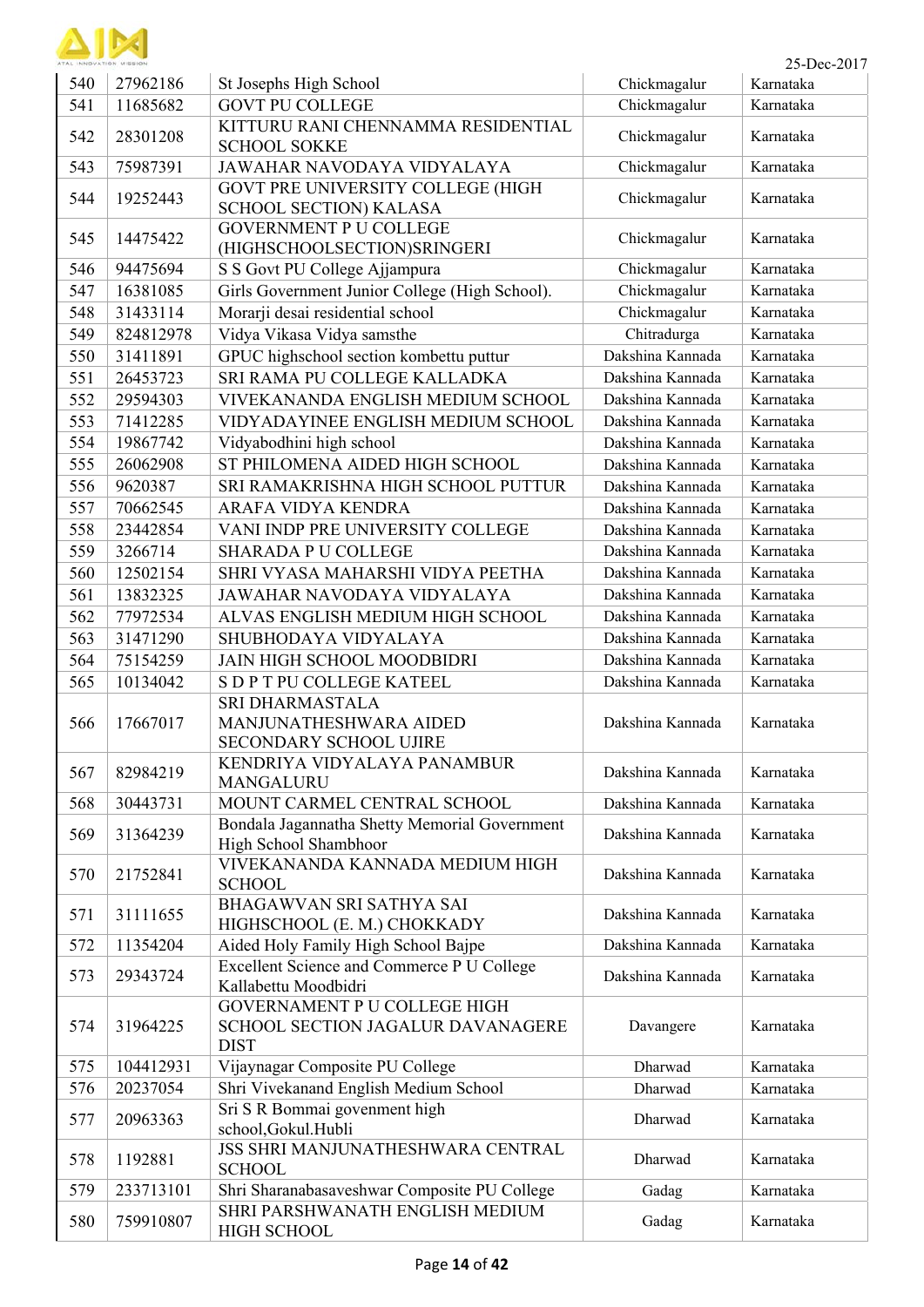

| 581 | 20285128  | GIRLS GOVT HIGH SCHOOL NARGUND                                                    | Gadag     | Karnataka |
|-----|-----------|-----------------------------------------------------------------------------------|-----------|-----------|
| 582 | 29443005  | SHRI BHEEMARADDI P ALAVANDI GIRLS                                                 | Gadag     | Karnataka |
|     |           | GOVERNMENT HIGH SCHOOL BELLATTI                                                   |           |           |
| 583 | 103712736 | Shri C D O Jain Education Society                                                 | Gadag     | Karnataka |
| 584 | 23402099  | JAWAHAR NAVODAYA VIDYALAYA                                                        | Hassan    | Karnataka |
| 585 | 10005214  | <b>GOVT HIGH SCHOOL</b>                                                           | Haveri    | Karnataka |
| 586 | 19134787  | SABARAMATHI COMPOSITE HIGH SCHOOL                                                 | Kolar     | Karnataka |
| 587 | 30593338  | <b>GOVT HIGH SCHOOL CHALAGERI</b>                                                 | Koppal    | Karnataka |
| 588 | 99593585  | ADARSHA VIDYALAYA RMSA MALAVALLI                                                  | Mandya    | Karnataka |
| 589 | 27233941  | GJC (HS) SANTHEBACHAHALLI                                                         | Mandya    | Karnataka |
| 590 | 2192447   | <b>JNV MANDYA</b>                                                                 | Mandya    | Karnataka |
| 591 | 20312454  | JAWAHAR NAVODAYA VIDYALAYA<br><b>MYSORE</b>                                       | Mysore    | Karnataka |
| 592 | 520410101 | <b>Excel Public School</b>                                                        | Mysore    | Karnataka |
| 593 | 29709352  | ANDALUS ENGLISH SCHOOL                                                            | Mysore    | Karnataka |
| 594 | 85054156  | Sri Ramakrishna Vidyashala                                                        | Mysore    | Karnataka |
| 595 | 88862084  | Vidya Bharati Shikshana Kendra Raichur                                            | Raichur   | Karnataka |
| 596 | 21375172  | <b>GOVT ADARSHA VIDYALAYA</b>                                                     | Ramnagara | Karnataka |
| 597 | 95307241  | Jnanadeepa Senior Secondary School                                                | Shimoga   | Karnataka |
| 598 | 28553355  | KITTURU RANI CHENNAMMA RESIDENTIAL<br><b>SCHOOL</b>                               | Tumkur    | Karnataka |
| 599 | 27933744  | JAWAHAR NAVODAYA VIDYALAYA                                                        | Tumkur    | Karnataka |
| 600 | 20339931  | government junior college high school                                             | Tumkur    | Karnataka |
| 601 | 98193306  | <b>ARYAN HIGH SCHOOL</b>                                                          | Tumkur    | Karnataka |
| 602 | 25815794  | Sri Siddaganga Composite PU College High School<br>Section                        | Tumkur    | Karnataka |
| 603 | 15533073  | KENDRIYA VIDYADALAYA TUMAKURU                                                     | Tumkur    | Karnataka |
|     |           | Madhava Kripa English Nursery and Higher                                          |           |           |
| 604 | 30482202  | Primary School                                                                    | Udupi     | Karnataka |
| 605 | 17621667  | Karkala Sundara Puranik Memorial Government<br>Composite HighSchool               | Udupi     | Karnataka |
| 606 | 16661786  | Govt High School Haklady                                                          | Udupi     | Karnataka |
| 607 | 23762745  | <b>GOVT PRE UNIVERSITY COLLEGE</b><br><b>KUNDAPURA</b>                            | Udupi     | Karnataka |
| 608 | 3078441   | LITTLE ROCK INDIAN SCHOOL                                                         | Udupi     | Karnataka |
| 609 | 87053518  | government highschool aloor                                                       | Udupi     | Karnataka |
| 610 | 11783165  | GOVERNMENT PRE UNIVERSITY COLLEGE<br><b>BRAHMAVARA</b>                            | Udupi     | Karnataka |
| 611 | 47131713  | JAWAHAR NAVODAYA VIDYALAYA                                                        | Udupi     | Karnataka |
| 612 | 26762176  | <b>GOVT P U COLLEGE BYNDOOR</b>                                                   | Udupi     | Karnataka |
| 613 | 94424737  | SRIMAD BHUVANENDRA HIGH SCHOOL                                                    | Udupi     | Karnataka |
| 614 | 24325978  | GOVERNMENT PREUNIVERSITY COLLEGE<br><b>SANOOR</b>                                 | Udupi     | Karnataka |
| 615 | 85512540  | GOVERNMENT PRE UNIVERSITY COLLEGE<br><b>SHIROOR</b>                               | Udupi     | Karnataka |
| 616 | 25211214  | GOVERNMENT HIGHSCHOOL SIDDAPURA                                                   | Udupi     | Karnataka |
| 617 | 13441765  | GOVERNAMENT PREUNIVERSITY COLLEGE                                                 | Udupi     | Karnataka |
| 618 | 23327339  | <b>GPUC HEBRI</b>                                                                 | Udupi     | Karnataka |
| 619 | 57651094  | GOVERNAMENT PRE UNIVERSITY COLLEGE<br><b>BAILUR</b>                               | Udupi     | Karnataka |
| 620 | 30192242  | Governnment Pre University College Bidkalkatte,<br>Kundapur Taluk, Udupi District | Udupi     | Karnataka |
| 621 | 23361567  | <b>GOVT HIGH SCHOOL AMASEBAIL</b>                                                 | Udupi     | Karnataka |
| 622 | 29663253  | GOVERNMENT PREUNIVERSITY COLLEGE                                                  | Udupi     | Karnataka |
|     |           | <b>KOTESHWARA</b>                                                                 |           |           |
| 623 | 27883749  | Amratha Bharathi Vidyalaya Hebri                                                  | Udupi     | Karnataka |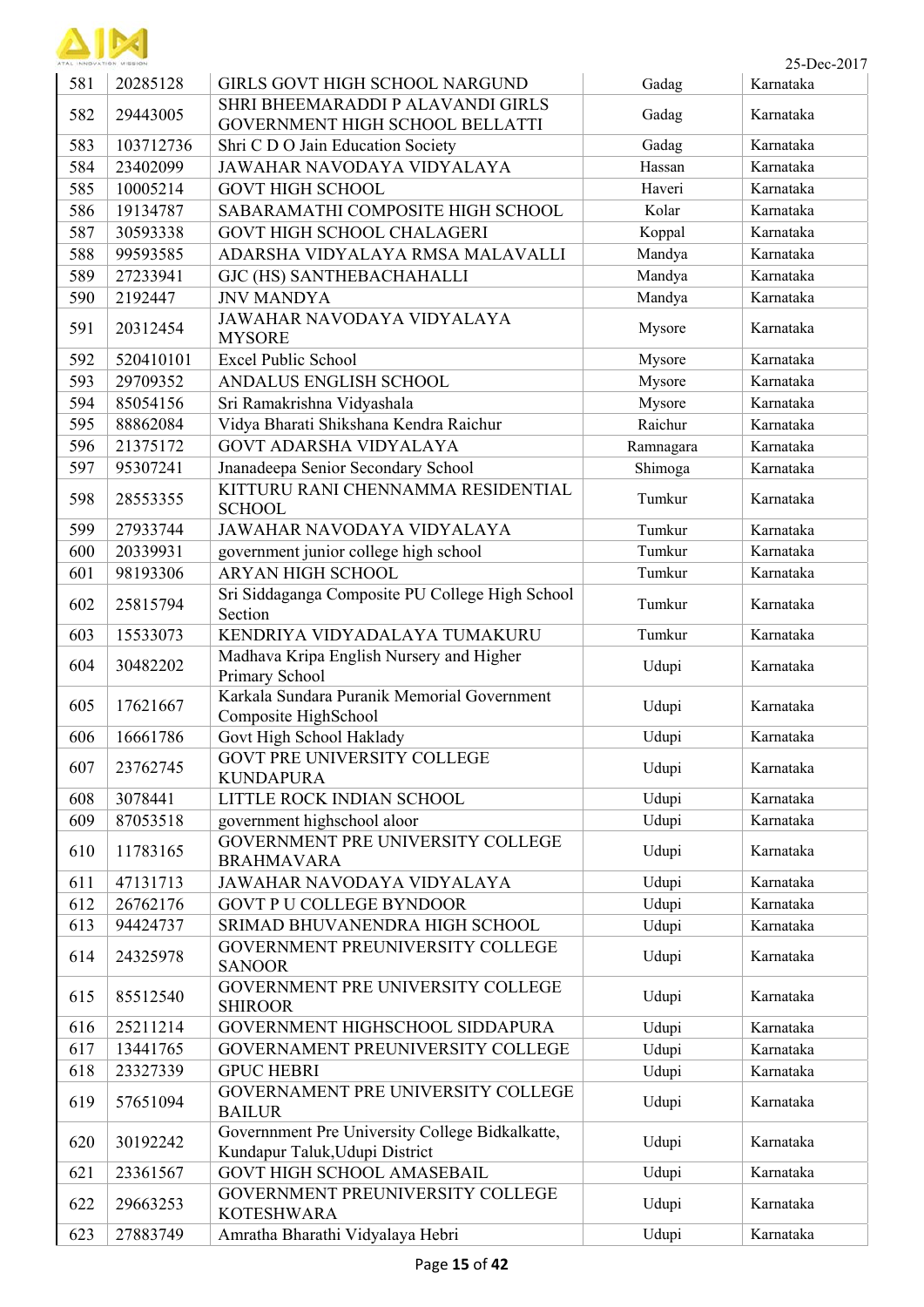

| 624 | 18441814  | HERGA VITTAL SHETTY GOVT HIGH<br><b>SCHOOL KUCHOOR</b>                                   | Udupi                      | Karnataka |
|-----|-----------|------------------------------------------------------------------------------------------|----------------------------|-----------|
| 625 | 71853327  | H M M ENGLISH PRIMARY AND V K R<br>ACHARYA MEMORIAL ENGLISH MEDIUM<br><b>HIGH SCHOOL</b> | Udupi                      | Karnataka |
| 626 | 21991854  | DR N SHANKARA ADYANTHAYA<br>MEMORIAL ENGLISH MEDIUM HIGH<br><b>SCHOOL NITTE</b>          | Udupi                      | Karnataka |
| 627 | 21235977  | HINDU HIGH SCHOOL KARWAR                                                                 | Uttara Kannada<br>(Karwar) | Karnataka |
| 628 | 63813550  | New English School Honavar                                                               | Uttara Kannada<br>(Karwar) | Karnataka |
| 629 | 10954551  | ST MICHAELS CONVENT HIGH SCHOOL<br>KARWAR UTTAR KANNADA KARNATAKA                        | Uttara Kannada<br>(Karwar) | Karnataka |
| 630 | 19324612  | Balbhavan English Medium School Baad Karwar                                              | Uttara Kannada<br>(Karwar) | Karnataka |
| 631 | 16409324  | SIRSI LIONS ENGLISH MEDIUM HIGH<br><b>SCHOOL</b>                                         | Uttara Kannada<br>(Karwar) | Karnataka |
| 632 | 32145543  | Holy Rosary Convent High School                                                          | Uttara Kannada<br>(Karwar) | Karnataka |
| 633 | 11801914  | GOVT HIGH SCHOOL HALADAKATTA<br><b>SIDDAPUR</b>                                          | Uttara Kannada<br>(Karwar) | Karnataka |
| 634 | 28335787  | <b>JAWAHAR NAVODAYA VIDYALAYA</b><br><b>YADGIR</b>                                       | Yadgir                     | Karnataka |
| 635 | 12288443  | ST RAPHAELS HSS EZHUPUNNA                                                                | Alappuzha                  | Kerala    |
| 636 | 1276540   | Mary immaculate H.S Poomkavu                                                             | Alappuzha                  | Kerala    |
| 637 | 1791248   | THIRUMALA DEVASWOM HIGHER<br>SECONDARY SCHOOL                                            | Alappuzha                  | Kerala    |
| 638 | 31888619  | JYOTHI NIKETHAN ENGLISH MEDIUM<br><b>SCHOOL</b>                                          | Alappuzha                  | Kerala    |
| 639 | 23823370  | <b>GOVT H S S FOR GIRLS MAVELIKARA</b>                                                   | Alappuzha                  | Kerala    |
| 640 | 11951399  | ST. ALOYSIUS HSS EDATHUA                                                                 | Alappuzha                  | Kerala    |
| 641 | 16971520  | GOVERNMENT HIGHER SECONDARY<br><b>SCHOOL KIDANGARA</b>                                   | Alappuzha                  | Kerala    |
| 642 | 25565974  | tdhighschool                                                                             | Alappuzha                  | Kerala    |
| 643 | 8425906   | <b>SREE VITOBA HIGH SCHOOL</b>                                                           | Alappuzha                  | Kerala    |
| 644 | 19262329  | <b>GOVERNMENT H S S KALAVOOR</b>                                                         | Alappuzha                  | Kerala    |
| 645 | 28591892  | GOVT HIGH SCHOOL MANNANCHERRY                                                            | Alappuzha                  | Kerala    |
| 646 | 10586247  | <b>SNM HSS</b>                                                                           | Alappuzha                  | Kerala    |
| 647 | 3251463   | Government D V H S S Charamangalam                                                       | Alappuzha                  | Kerala    |
| 648 | 23922914  | JAWAHAR NAVODAYA VIDYALAYA<br><b>ALLEPPEY</b>                                            | Alappuzha                  | Kerala    |
| 649 | 199910035 | HSS KANDAMANGALAM                                                                        | Alappuzha                  | Kerala    |
| 650 | 25544161  | SCUGOVTVHSS PATTANAKKAD                                                                  | Alappuzha                  | Kerala    |
| 651 | 21218175  | ST.ALOYSIUS H S,N.PARAVUR                                                                | Ernakulam                  | Kerala    |
| 652 | 19629437  | CARDINAL HIGHER SECONDARY SCHOOL                                                         | Ernakulam                  | Kerala    |
| 653 | 11272409  | BHAVANS VIDYA MANDIR ELAMAKKARA                                                          | Ernakulam                  | Kerala    |
| 654 | 27503693  | <b>BHAVANS VIDYA MANDIR EROOR</b>                                                        | Ernakulam                  | Kerala    |
| 655 | 32401873  | SARASWATHI VIDYANIKETHAN PUBLIC<br><b>SCHOOL</b>                                         | Ernakulam                  | Kerala    |
| 656 | 28355558  | KENDRIYA VIDYALAYA ERNAKULAM                                                             | Ernakulam                  | Kerala    |
| 657 | 97457093  | MODEL TECHNICAL HIGHER SECONDARY<br>SCHOOL, KAPRASSERY                                   | Ernakulam                  | Kerala    |
| 658 | 10327608  | ST.AUGUSTINES H.S., ERNAKULAM                                                            | Ernakulam                  | Kerala    |
| 659 | 21591844  | Toc H PUBLIC SCHOOL                                                                      | Ernakulam                  | Kerala    |
| 660 | 31857974  | COCHIN REFINERIES SCHOOL                                                                 | Ernakulam                  | Kerala    |
| 661 | 32149330  | ST GEORGES H S S PUTHENPALLY                                                             | Ernakulam                  | Kerala    |
|     |           |                                                                                          |                            |           |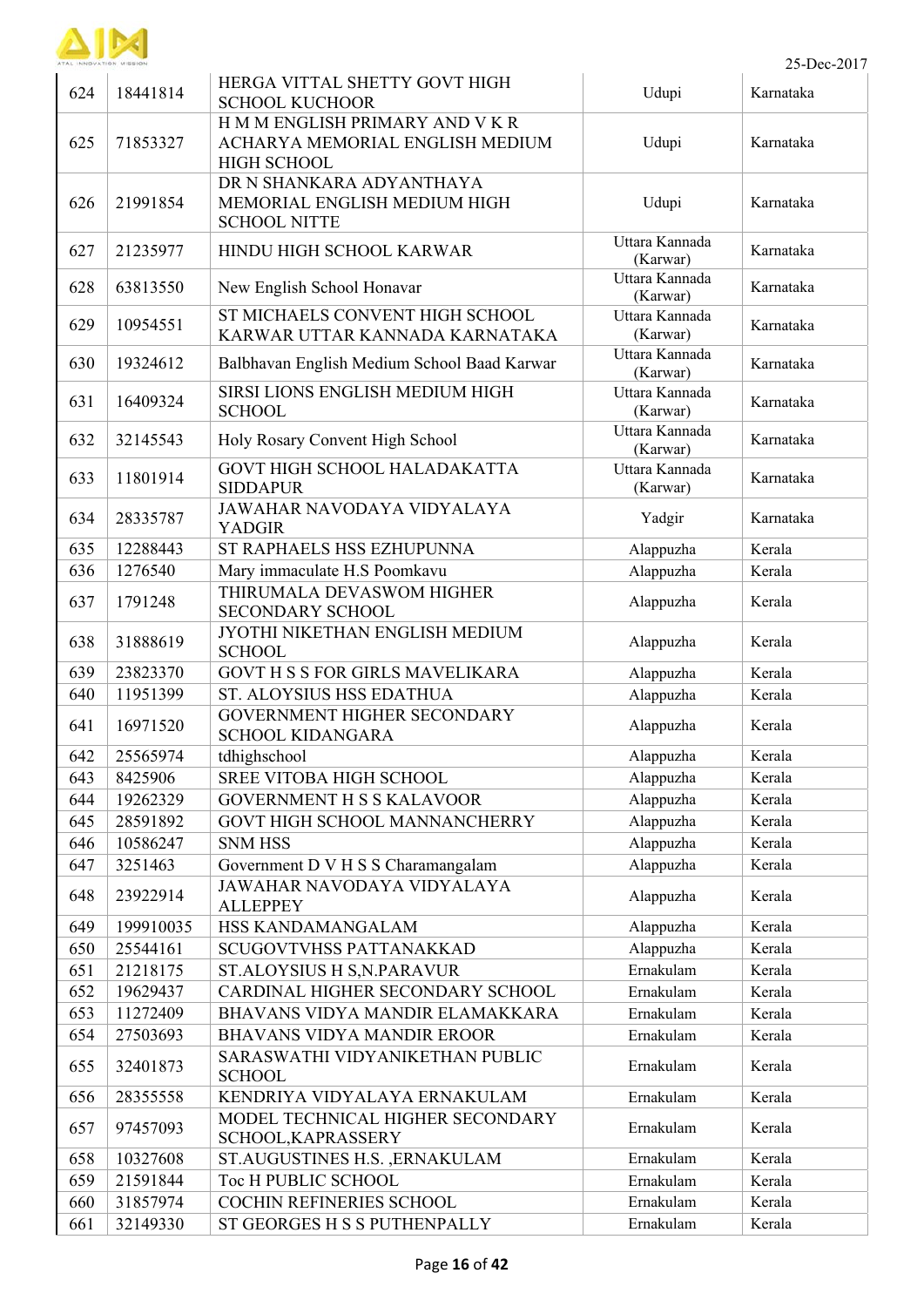

| 662 | 8164813   | <b>GOVERNMENT HSS KALLAR</b>                             | Idukki    | Kerala |
|-----|-----------|----------------------------------------------------------|-----------|--------|
|     |           | MUNDIYERUMA                                              |           |        |
| 663 | 275912290 | ST JOSEPHS HSS KARIMANNOOR                               | Idukki    | Kerala |
| 664 | 2812598   | <b>SXHSS CHEMMANNAR</b>                                  | Idukki    | Kerala |
| 665 | 4390231   | NAMHSS PERINGATHUR                                       | Kannur    | Kerala |
| 666 | 29831167  | KENDRIYA VIDYALAYA KANNUR                                | Kannur    | Kerala |
| 667 | 1381161   | St Marys High School for Girls                           | Kannur    | Kerala |
| 668 | 62591510  | <b>PRMHSS PANOOR</b>                                     | Kannur    | Kerala |
| 669 | 3119189   | RAJEEVGANDHI MEMORIALHIGHER<br><b>SECONDARY SCHOOL</b>   | Kannur    | Kerala |
| 670 | 857510266 | <b>KPCHSS PATTANUR</b>                                   | Kannur    | Kerala |
| 671 | 6940831   | C H MEMORIAL HIGHER SECONDARY<br><b>SCHOOL ELAYAVOOR</b> | Kannur    | Kerala |
| 672 | 2586146   | AKG SMARAKA GHSS, PERALASSERY                            | Kannur    | Kerala |
| 673 | 63271014  | <b>GHSS CHATTUKAPPARA</b>                                | Kannur    | Kerala |
| 674 | 1243415   | <b>GHSS PERIYE</b>                                       | Kasaragod | Kerala |
| 675 | 28387556  | CHINMAYA VIDYALAYA                                       | Kasaragod | Kerala |
| 676 | 5385331   | Headmaster                                               | Kasaragod | Kerala |
| 677 | 166670    | <b>GHSS PILICODE</b>                                     | Kasaragod | Kerala |
| 678 | 1135439   | K V PURUSHOTHAMAN                                        | Kasaragod | Kerala |
| 679 | 95211079  | VALLIKEEZHU GOVT H S S                                   | Kollam    | Kerala |
|     |           | GOVERNMENT HIGHER SECONDARY                              |           |        |
| 680 | 180025    | <b>SCHOOL ANCHALUMMOOD</b>                               | Kollam    | Kerala |
| 681 | 2093531   | MOUNT TABOR HIGH SCHOOL                                  | Kollam    | Kerala |
| 682 | 311974    | <b>GHSS &amp; VHSS ANCHAL EAST</b>                       | Kollam    | Kerala |
| 683 | 320927    | <b>GHSS KADAKKAL</b>                                     | Kollam    | Kerala |
| 684 | 2296110   | GOVERNMENT HSS ANCHAL WEST                               | Kollam    | Kerala |
| 685 | 10671913  | <b>JNV KOLLAM</b>                                        | Kollam    | Kerala |
| 686 | 17099482  | Sree Buddha Central School                               | Kollam    | Kerala |
| 687 | 140267    | GOVERNMENT HIGHER SECONDARY<br><b>SCHOOL PALLIMON</b>    | Kollam    | Kerala |
| 688 | 1642597   | GOVERNMENT.H.S.S.KARUNAGAPPALLY                          | Kollam    | Kerala |
| 689 | 51395534  | MAR GREGORIOS MEMORIAL RESIDENTIAL<br>PUBLIC SCHOOL      | Kollam    | Kerala |
| 690 | 977917    | KPMHSS CHERIYAVELINALLOOR                                | Kollam    | Kerala |
| 691 | 28429691  | Amrita Vidyalayam Puthiyakavu                            | Kollam    | Kerala |
| 692 | 25008737  | SREE NARAYANA PUBLIC SCHOOL                              | Kollam    | Kerala |
| 693 | 3954887   | St Berchmans Higher Secondary School                     | Kottayam  | Kerala |
| 694 | 2572335   | CMS COLLEGEHSS KOTTAYAM                                  | Kottayam  | Kerala |
| 695 | 6827204   | MOUNT CARMEL HS FOR GIRLS                                | Kottayam  | Kerala |
| 696 | 320111065 | ST JOHNS HS KURUMANNU                                    | Kottayam  | Kerala |
| 697 | 15969290  | <b>INFANT JESUS HS VADAYAR</b>                           | Kottayam  | Kerala |
| 698 | 10627818  | GIRIDEEPAM BETHANY CENTRAL SCHOOL                        | Kottayam  | Kerala |
| 699 | 8445131   | CMS HIGH SCHOOL                                          | Kottayam  | Kerala |
| 700 | 43212636  | SREE SARASWATHY VIDYA MANDIR<br>SENIOR SECONDARY SCHOOL  | Kottayam  | Kerala |
| 701 | 1483451   | ST LITTLE TERESAS GHSS VAIKOM                            | Kottayam  | Kerala |
| 702 | 13261999  | ST THOMAS HSS ERUMELY                                    | Kottayam  | Kerala |
| 703 | 24914273  | ST. ALOYSIUS HSS ATHIRAMPUZHA                            | Kottayam  | Kerala |
| 704 | 21292517  | ARAVINDA VIDYAMANDIRAM                                   | Kottayam  | Kerala |
|     |           | LITTLE FLOWER HIGH SCHOOL                                |           |        |
| 705 | 40264945  | CHEMMALAMATTOM                                           | Kottayam  | Kerala |
| 706 | 162910    | GOVERNMENT HSS CHENGALAM                                 | Kottayam  | Kerala |
| 707 | 27407161  | <b>GVHSS FOR GIRLS NADAKKAVU</b>                         | Kozhikode | Kerala |
| 708 | 6060192   | GHSS MEDICAL COLLEGE CAMPUS                              | Kozhikode | Kerala |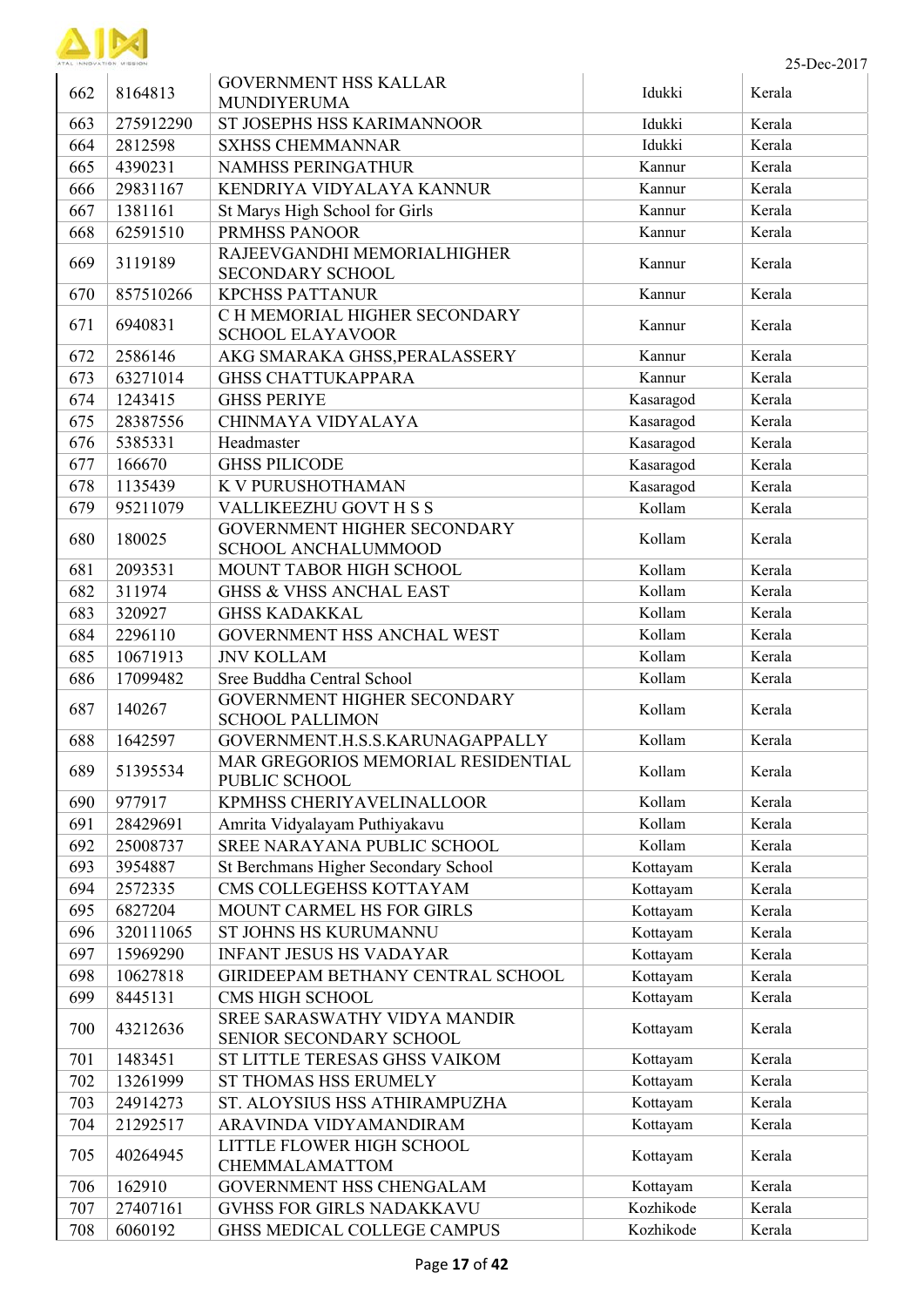| ATAL INNOVATION MISSION |
|-------------------------|

ï

| ATAL INNOVATION MISSION |           |                                                                        |            | 25-Dec-2017 |
|-------------------------|-----------|------------------------------------------------------------------------|------------|-------------|
| 709                     | 17582297  | VEDAVYASA VIDYALAYAM                                                   | Kozhikode  | Kerala      |
| 710                     | 140012850 | jdt islam high school                                                  | Kozhikode  | Kerala      |
| 711                     | 1522784   | <b>GVHSS Meppayur</b>                                                  | Kozhikode  | Kerala      |
| 712                     | 73472724  | <b>GHSS KODUVALLY</b>                                                  | Kozhikode  | Kerala      |
| 713                     | 20808109  | CALICUT GIRLS VOCATIONAL HIGHER<br><b>SECONDARY SCHOOL</b>             | Kozhikode  | Kerala      |
| 714                     | 26713722  | <b>GHSS MANIYUR</b>                                                    | Kozhikode  | Kerala      |
| 715                     | 26306725  | Goverment HS Nallalam                                                  | Kozhikode  | Kerala      |
| 716                     | 24362776  | JNM GOVT HSS PUDUPPANAM                                                | Kozhikode  | Kerala      |
| 717                     | 2420523   | <b>GHSS NIRAMARUTHUR</b>                                               | Malappuram | Kerala      |
| 718                     | 24146406  | MESHSSMAMPAD                                                           | Malappuram | Kerala      |
| 719                     | 2882855   | VPKMMHSS PUTHUR PALLIKKAL                                              | Malappuram | Kerala      |
| 720                     | 41141087  | NNMHSS CHELEMBRA                                                       | Malappuram | Kerala      |
| 721                     | 28488178  | Sree Valluvanad Vidya Bhavan                                           | Malappuram | Kerala      |
| 722                     | 29583968  | <b>AKMHSS KOTTOOR</b>                                                  | Malappuram | Kerala      |
| 723                     | 1075180   | <b>GHSS VAZHAKKAD</b>                                                  | Malappuram | Kerala      |
| 724                     | 312244    | GOVERNMEMT GIRLS HIGHER SECONDARY<br><b>SCHOOL MALAPPURAM</b>          | Malappuram | Kerala      |
| 725                     | 1584793   | Govt Higher Secondary School<br>KARUVARAKUNDU                          | Malappuram | Kerala      |
| 726                     | 4508332   | <b>GOVT H S S OTHUKKUNGAL</b>                                          | Malappuram | Kerala      |
| 727                     | 9127225   | <b>AEM PUBLIC SCHOOL</b>                                               | Malappuram | Kerala      |
| 728                     | 2500207   | <b>GRHSS KOTTAKKAL</b>                                                 | Malappuram | Kerala      |
| 729                     | 22944820  | SULLAMUSSALAM ORIENTAL HIGHER<br>SECONDARY SCHOOL AREEKODE             | Malappuram | Kerala      |
| 730                     | 1948199   | <b>GHSS KARAKUNNU</b>                                                  | Malappuram | Kerala      |
| 731                     | 3498155   | <b>GVHSS Kondotty</b>                                                  | Malappuram | Kerala      |
| 732                     | 17081005  | <b>MSPHSS MALAPPURAM</b>                                               | Malappuram | Kerala      |
| 733                     | 2377246   | Government Higher Secondary School Pandikkad                           | Malappuram | Kerala      |
| 734                     | 2140230   | <b>GHSS KATTILANGADI</b>                                               | Malappuram | Kerala      |
| 735                     | 1622211   | <b>GHSS PONMUNDAM</b>                                                  | Malappuram | Kerala      |
| 736                     | 20063863  | <b>GHSS PULAMANTHOLE</b>                                               | Malappuram | Kerala      |
| 737                     | 8327292   | Government Boys Higher Secondary School<br>Manjeri                     | Malappuram | Kerala      |
| 738                     | 24641101  | <b>GOVT MODEL HIGHER SECONDARY</b><br>SCHOOL CALICUT UNIVERSITY CAMPUS | Malappuram | Kerala      |
| 739                     | 3217252   | <b>GHSS PERINTHALMANNA</b>                                             | Malappuram | Kerala      |
| 740                     | 2000317   | <b>GHS Trikkulam</b>                                                   | Malappuram | Kerala      |
| 741                     | 2253312   | <b>GHSS KUZHIMANNA</b>                                                 | Malappuram | Kerala      |
| 742                     | 20405414  | <b>SSHSS MOORKANAD</b>                                                 | Malappuram | Kerala      |
| 743                     | 82451992  | PMSAPTHSS KAKKOVE                                                      | Malappuram | Kerala      |
| 744                     | 47831782  | SHMGVHSS EDAVANNA                                                      | Malappuram | Kerala      |
| 745                     | 2566345   | <b>GHSS POOKOTTUR</b>                                                  | Malappuram | Kerala      |
| 746                     | 1801395   | <b>GHSS EDAKKARA</b>                                                   | Malappuram | Kerala      |
| 747                     | 3250326   | <b>GHSS POOKKOTTUMPADAM</b>                                            | Malappuram | Kerala      |
| 748                     | 219710261 | PTMHSS TRIKKATIRI                                                      | Palakkad   | Kerala      |
| 749                     | 10459423  | <b>GHSS CHITTUR</b>                                                    | Palakkad   | Kerala      |
| 750                     | 13476805  | ST THERESE H S S SHORANUR                                              | Palakkad   | Kerala      |
| 751                     | 30247295  | CHALAVARA HIGHER SECONDARY<br><b>SCHOOL</b>                            | Palakkad   | Kerala      |
| 752                     | 32622798  | PHSS PALLIPPURAM                                                       | Palakkad   | Kerala      |
| 753                     | 2351168   | <b>G S M H S TATTAMANGALAM</b>                                         | Palakkad   | Kerala      |
| 754                     | 12136770  | <b>GHSS MEZHATHUR</b>                                                  | Palakkad   | Kerala      |
| 755                     | 27446076  | <b>GGHS NEMMARA</b>                                                    | Palakkad   | Kerala      |
| 756                     | 44516703  | MES HIGHER SECONDARY SCHOOL                                            | Palakkad   | Kerala      |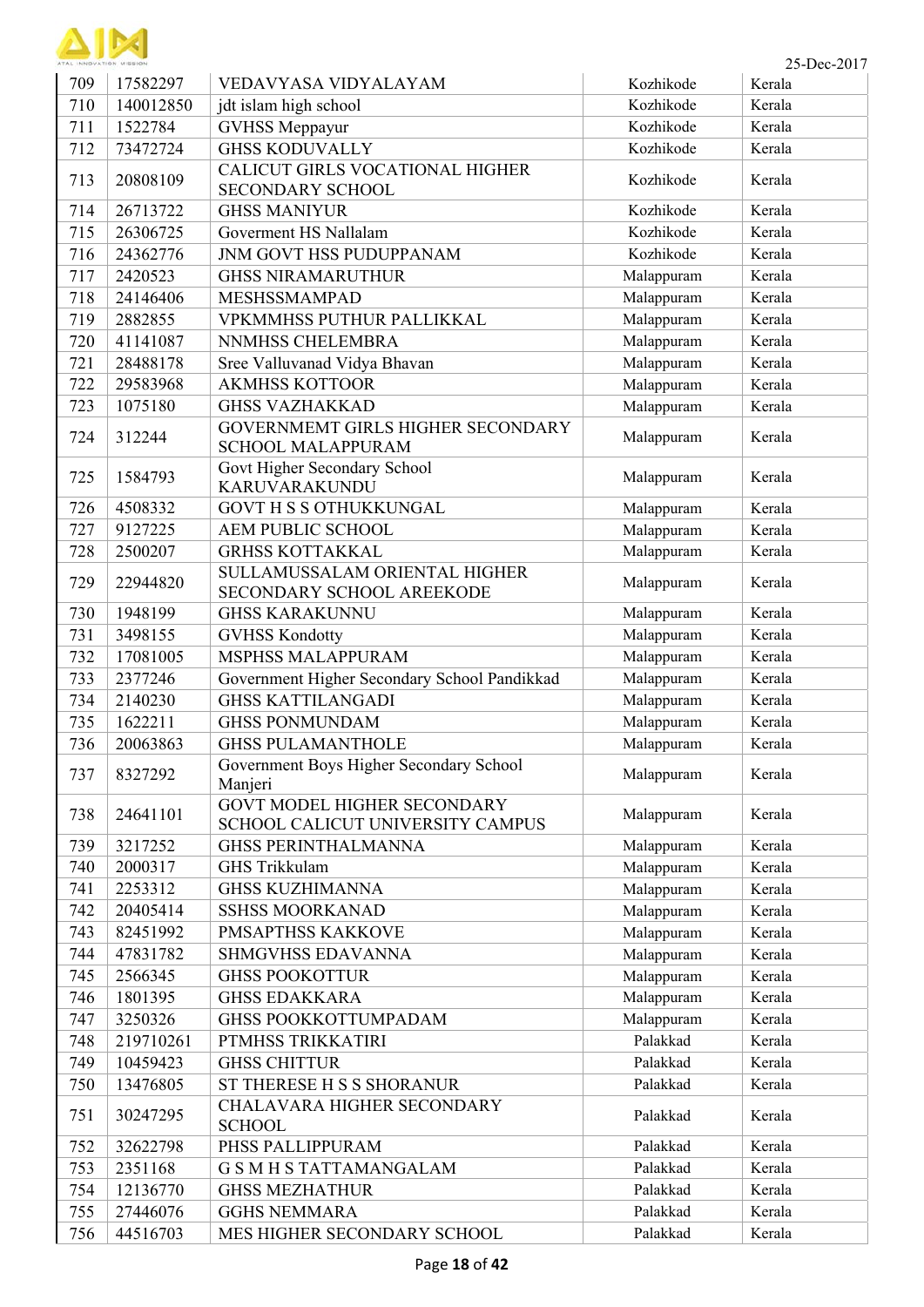

| 757 | 6613660   | MNKMGHSS PULAPPATTA                                   | Palakkad           | Kerala |
|-----|-----------|-------------------------------------------------------|--------------------|--------|
| 758 | 70527769  | AKNMMAM HSS KATTUKULAM                                | Palakkad           | Kerala |
| 759 | 28875522  | <b>GOVERNMENT HIGH SCHOOL</b><br><b>CHERPULASSERY</b> | Palakkad           | Kerala |
| 760 | 20656871  | K V R HIGH SCHOOL SHORANUR                            | Palakkad           | Kerala |
| 761 | 26102169  | <b>GJHSS NADUVATTAM</b>                               | Palakkad           | Kerala |
| 762 | 13259910  | Government Victoria Girls HSS Chittur                 | Palakkad           | Kerala |
| 763 | 1038649   | <b>GVHSS KOPPAM</b>                                   | Palakkad           | Kerala |
| 764 | 10202985  | <b>GGHSS ALATHUR</b>                                  | Palakkad           | Kerala |
| 765 | 57141343  | snvhs angadical                                       | Pathanamthitta     | Kerala |
| 766 | 8498113   | SNDPHSS VENKURINJI                                    | Pathanamthitta     | Kerala |
| 767 | 2175408   | SREELATHA.R                                           | Pathanamthitta     | Kerala |
| 768 | 31341866  | JNV Pathanamthitta                                    | Pathanamthitta     | Kerala |
| 769 | 1358220   | <b>GOVT HSS CHITTAR</b>                               | Pathanamthitta     | Kerala |
| 770 | 3040232   | GOVT HSS VECHOOCHIRA COLONY                           | Pathanamthitta     | Kerala |
| 771 | 2063334   | <b>Govt Girls HSS ATTINGAL</b>                        | Thiruvananthapuram | Kerala |
| 772 | 16405153  | <b>GOVT VHSS ARYANAD</b>                              | Thiruvananthapuram | Kerala |
| 773 | 26217460  | SARASWATHI VIDYALAYA                                  | Thiruvananthapuram | Kerala |
| 774 | 1873178   | <b>GOVT VHSS FOR GIRL MANACAUD</b>                    | Thiruvananthapuram | Kerala |
| 775 | 1451872   | GOVT GIRLS HIGHER SECONDARY SCHOOL<br>NEDUMANGAD      | Thiruvananthapuram | Kerala |
| 776 | 65661235  | <b>GOVT HSS PALAYAMKUNNU</b>                          | Thiruvananthapuram | Kerala |
| 777 | 12889271  | The School of The Good Shepherd                       | Thiruvananthapuram | Kerala |
| 778 | 30437150  | navajeevan bethany vidyalaya                          | Thiruvananthapuram | Kerala |
| 779 | 21419621  | Govt V HSS Poovachal                                  | Thiruvananthapuram | Kerala |
| 780 | 31675151  | Govt.v&hss vellanad                                   | Thiruvananthapuram | Kerala |
| 781 | 40226813  | ST.SEBASTIAN'S HS CHITTATTUKARA                       | Thrissur           | Kerala |
| 782 | 16481833  | CHALDEAN SYRIAN H S SCHOOL                            | Thrissur           | Kerala |
| 783 | 2995229   | <b>CNNBHS CHERPU</b>                                  | Thrissur           | Kerala |
| 784 | 2611847   | <b>GGHSS KODUNGALLUR</b>                              | Thrissur           | Kerala |
| 785 | 14319896  | ST JOSEPHS HS PANGARAPPILLY                           | Thrissur           | Kerala |
| 786 | 2386967   | GOVERNMENT HIGHER SECONDARY<br>SCHOOL PAZHAYANNUR     | Thrissur           | Kerala |
| 787 | 244811995 | Paramekkavu Vidyamandir                               | Thrissur           | Kerala |
| 788 | 2027802   | <b>GHSS KODUNGALLUR</b>                               | Thrissur           | Kerala |
| 789 | 1998695   | ghssmanathala                                         | Thrissur           | Kerala |
| 790 | 1811769   | <b>GKVHSS ERIYAD</b>                                  | Thrissur           | Kerala |
| 791 | 1390347   | G H S S Kadavallur                                    | Thrissur           | Kerala |
| 792 | 2403244   | <b>GVHSS PUTHUR</b>                                   | Thrissur           | Kerala |
| 793 | 7945962   | SDVHSS PERAMANGALAM                                   | Thrissur           | Kerala |
| 794 | 18769471  | ST. JOSEPH'S HSS MELOOR                               | Thrissur           | Kerala |
| 795 | 17356257  | <b>KNMVHSS VATANAPPALLY</b>                           | Thrissur           | Kerala |
| 796 | 2768781   | SMTGHSS CHELAKKARA                                    | Thrissur           | Kerala |
|     |           | S N VIDYA BHAVAN SENIOR SECONDARY                     |                    |        |
| 797 | 30325535  | <b>SCHOOL</b>                                         | Thrissur           | Kerala |
| 798 | 85724934  | ST CATHERINES HIGHER SECONDARY<br>SCHOOL PAYYAMPALLY  | Wayanad            | Kerala |
| 799 | 52332870  | <b>GHSS VADUVANCHAL</b>                               | Wayanad            | Kerala |
| 800 | 70944166  | SACRED HEART HSS DWARAKA                              | Wayanad            | Kerala |
| 801 | 20031632  | <b>GHSS MEENANGADI</b>                                | Wayanad            | Kerala |
| 802 |           | GOVERNMENT HIGHER SECONDARY                           |                    | Kerala |
|     | 15933187  | <b>SCHOOL ANAPPARA</b>                                | Wayanad            |        |
| 803 | 39462019  | <b>GHSS KANIYAMBETTA</b>                              | Wayanad            | Kerala |
| 804 | 9658268   | <b>GHSSPANAMARAM</b>                                  | Wayanad            | Kerala |

805 11517966 CMS HSS ARAPPETTA Wayanad Kerala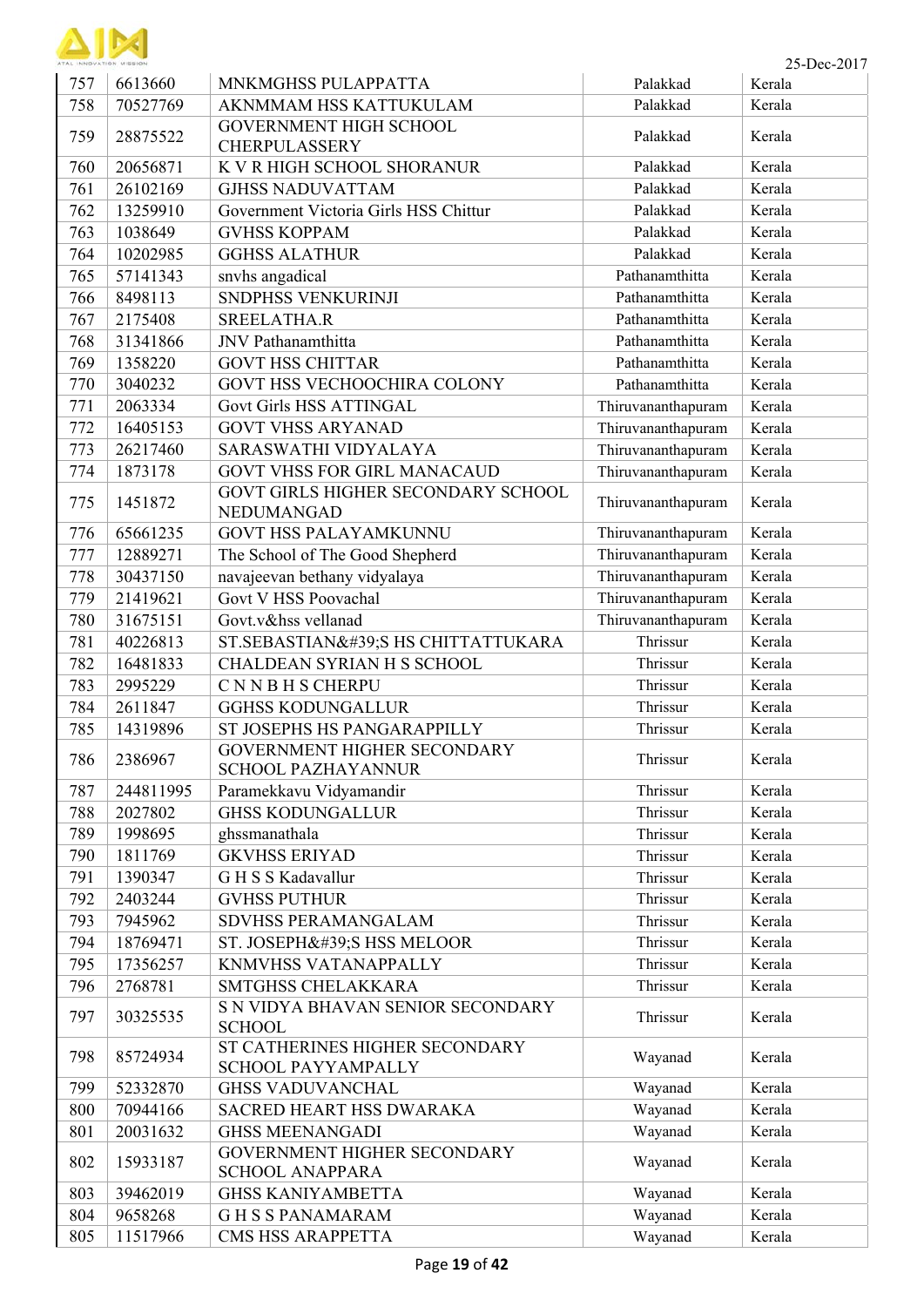

| 806 | 62488126  | <b>GOVERNMENT HIGHER SECONDARY</b><br><b>SCHOOL VALAT</b>                              | Wayanad     | Kerala         |
|-----|-----------|----------------------------------------------------------------------------------------|-------------|----------------|
| 807 | 30018985  | <b>GOVT GIRLS HSS SCHOOL ANUPPUR</b>                                                   | Anuppur     | Madhya Pradesh |
| 808 | 80258691  | SARASWATI VIDYA MANDIR ASHOKNAGAR                                                      | Ashoknagar  | Madhya Pradesh |
| 809 | 2182850   | GOVT GIRLS HIGHER SECONDARY SCHOOL<br><b>THIKRI</b>                                    | Barwani     | Madhya Pradesh |
| 810 | 143310056 | GOVT EXCELLENCE H S SCHOOL BETUL                                                       | Betul       | Madhya Pradesh |
| 811 | 31109015  | New Madhvi Gautam Higher Secondary School                                              | Bhopal      | Madhya Pradesh |
| 812 | 14231748  | The Sanskaar Valley School                                                             | Bhopal      | Madhya Pradesh |
| 813 | 30802408  | KENDRIYA VIDYALAYA NUMBER ONE<br><b>BHOPAL</b>                                         | Bhopal      | Madhya Pradesh |
| 814 | 99274872  | imperial academy hrs school                                                            | Burhanpur   | Madhya Pradesh |
| 815 | 25111572  | Govt excellence school chhatarpur                                                      | Chhatarpur  | Madhya Pradesh |
| 816 | 10632317  | saraswati shishu mandir nowgong                                                        | Chhatarpur  | Madhya Pradesh |
| 817 | 53784621  | Saraswati Shishu Mandir H Sec School                                                   | Chhatarpur  | Madhya Pradesh |
| 818 | 2157934   | Maharishi Vidya Mandir                                                                 | Chhatarpur  | Madhya Pradesh |
| 819 | 24162679  | Saraswati Shishu Mandir Higher Secondary School<br>Damoh                               | Damoh       | Madhya Pradesh |
| 820 | 56713096  | Saraswati Shishu Vidya Mandir Higher Secondary<br>School                               | Dhar        | Madhya Pradesh |
| 821 | 98635521  | GOVT EXCELLENCE H S S GUNA MP                                                          | Guna        | Madhya Pradesh |
| 822 | 296910295 | GOVT EXCELLENCE H S SCHOOL HARDA                                                       | Harda       | Madhya Pradesh |
| 823 | 14692771  | GOVT BOYS S NG HSS HOSHANGABAD                                                         | Hoshangabad | Madhya Pradesh |
| 824 | 23091134  | GOVT AHILYASHRAM G HSS NO DO                                                           | Indore      | Madhya Pradesh |
| 825 | 25851265  | CHOITHRAM SCHOOL                                                                       | Indore      | Madhya Pradesh |
| 826 | 30879933  | DELHI PUBLIC SCHOOL INDORE                                                             | Indore      | Madhya Pradesh |
| 827 | 23608767  | SARASWATI SHISHU MANDIR SAINATH<br><b>COLONY</b>                                       | Indore      | Madhya Pradesh |
| 828 | 26899396  | Prestige Public School                                                                 | Indore      | Madhya Pradesh |
| 829 | 74437651  | Saraswati Shishu Mandir H S School                                                     | Indore      | Madhya Pradesh |
| 830 | 10318122  | SRI SATHYA SAI VIDYA VIHAR                                                             | Indore      | Madhya Pradesh |
| 831 | 69662422  | SARASWATI SHISHU MANDIR HIGHER<br>SECONDARY SCHOOL GANGANAGAR<br><b>GARHA JABALPUR</b> | Jabalpur    | Madhya Pradesh |
| 832 | 31121340  | ST GABRIELS HIGHER SECONDARY<br><b>SCHOOL</b>                                          | Jabalpur    | Madhya Pradesh |
| 833 | 25346328  | GYAN GANGA INTERNATIONAL SCHOOL                                                        | Jabalpur    | Madhya Pradesh |
| 834 | 79372637  | govt.h.s.school katangi                                                                | Jabalpur    | Madhya Pradesh |
| 835 | 28715646  | <b>GOVT HSS GIRLS RANI DURGAWATI</b><br><b>JABALPUR</b>                                | Jabalpur    | Madhya Pradesh |
| 836 | 62891180  | GOV HIGHER SECENDARY SCHOOL<br><b>RAMBHAPUR</b>                                        | Jhabua      | Madhya Pradesh |
| 837 | 22646894  | SARASWATI HIGHER SEC SCHOOL NAI<br><b>BASTI KATNI</b>                                  | Katni       | Madhya Pradesh |
| 838 | 10082972  | syna international school                                                              | Katni       | Madhya Pradesh |
| 839 | 346112059 | Govt Girls Higher Secondary School                                                     | Katni       | Madhya Pradesh |
| 840 | 23103814  | SARASWATI SHISHU VIDYA MANDIR<br>KALYANGANJ KHANDWA                                    | Khandwa     | Madhya Pradesh |
| 841 | 186013128 | govt boys hss harsud                                                                   | Khandwa     | Madhya Pradesh |
| 842 | 25709713  | Abhigyan International School for Excellence                                           | Khargone    | Madhya Pradesh |
| 843 | 28903252  | govt hss excellence mandsaur                                                           | Mandsaur    | Madhya Pradesh |
| 844 | 16633189  | <b>GOVT GIRLS H S S PIPLIYA STATION</b>                                                | Mandsaur    | Madhya Pradesh |
| 845 | 14841325  | lpsghss no two mandsaur                                                                | Mandsaur    | Madhya Pradesh |
| 846 | 11773729  | SHRI SARASKUNWAR GOVERMENT GRILS<br><b>HSS SITAMAU</b>                                 | Mandsaur    | Madhya Pradesh |
| 847 | 18584839  | GOVT EXCELLENCE HSS MORENA                                                             | Morena      | Madhya Pradesh |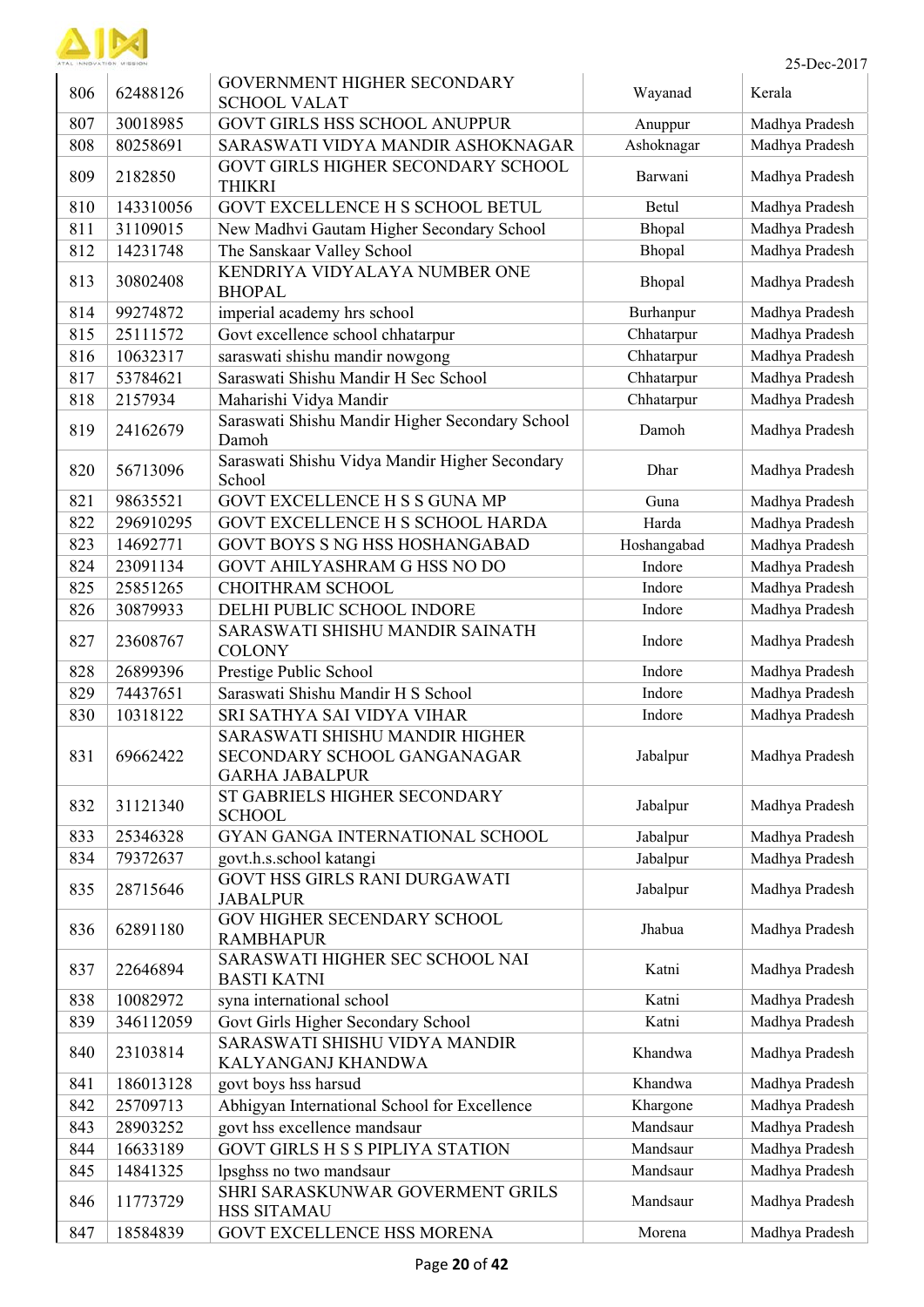

| TAL INNOVATION MISSION |           |                                                                                   |             | 25-Dec-2017    |
|------------------------|-----------|-----------------------------------------------------------------------------------|-------------|----------------|
| 848                    | 29807375  | SARASWATI HIGHER SECONDARY SCHOOL                                                 | Morena      | Madhya Pradesh |
| 849                    | 12892547  | SARASWATI HIGHER SECONDARY SCHOOL<br><b>NARSINGHPUR</b>                           | Narsinghpur | Madhya Pradesh |
| 850                    | 121412740 | SARASWATI HIGHER SECONDARY SCHOOL<br><b>GOTEGAON</b>                              | Narsinghpur | Madhya Pradesh |
| 851                    | 24003603  | HSS KNV GADARWARA                                                                 | Narsinghpur | Madhya Pradesh |
| 852                    | 88794427  | sarswati shishu mandir                                                            | Neemuch     | Madhya Pradesh |
| 853                    | 46335574  | govt girls higher secondary school jawad                                          | Neemuch     | Madhya Pradesh |
| 854                    | 1585739   | goverment excellence higher secondary school<br>manasa                            | Neemuch     | Madhya Pradesh |
| 855                    | 23023949  | <b>GHSS HARDI</b>                                                                 | Panna       | Madhya Pradesh |
| 856                    | 32664986  | GOVT R P H S S FOR EXCELLENCE PANNA                                               | Panna       | Madhya Pradesh |
| 857                    | 21189583  | GOVT.EXE. H.S.S. BEGUMGANJ                                                        | Raisen      | Madhya Pradesh |
| 858                    | 74831933  | Govt Boys Higher Secondary School Bareli                                          | Raisen      | Madhya Pradesh |
| 859                    | 48241990  | Govt girls higher sec school biaora                                               | Rajgarh     | Madhya Pradesh |
| 860                    | 25629897  | <b>GOVT BOYS H SEC SCHOOL BIAORA</b>                                              | Rajgarh     | Madhya Pradesh |
| 861                    | 57844788  | govt girls school pachore                                                         | Rajgarh     | Madhya Pradesh |
| 862                    | 15844292  | SARASWATI VIDHYA MANDIR H S SCHOOL<br><b>SARANGPUR</b>                            | Rajgarh     | Madhya Pradesh |
| 863                    | 277711530 | SARASWATI VIDHYA MANDIR H S SCHOOL                                                | Rajgarh     | Madhya Pradesh |
| 864                    | 1326654   | KENDRIYA VIDYALAYA RAJGARH                                                        | Rajgarh     | Madhya Pradesh |
| 865                    | 286911544 | saraswati shishu mandir HS biaora                                                 | Rajgarh     | Madhya Pradesh |
| 866                    | 14031604  | JAWAHAR NAVODAYA VIDYALAYA<br><b>RATLAM</b>                                       | Ratlam      | Madhya Pradesh |
| 867                    | 84662890  | SARASWATI HIGHER SECONDARY SCHOOL<br>NIRALA NAGAR REWA                            | Rewa        | Madhya Pradesh |
| 868                    | 14933323  | KENDRIYA VIDYALAYA ONE REWA                                                       | Rewa        | Madhya Pradesh |
| 869                    | 46913351  | Government Excellince Higher Secondary School<br>Raipur Karchuliyan Distt Rewa MP | Rewa        | Madhya Pradesh |
| 870                    | 137013000 | GOV EXCELLENT HIGHER SEC SCHOOL<br><b>SIRMOUR</b>                                 | Rewa        | Madhya Pradesh |
| 871                    | 14552610  | government excellence higher secondary school<br>shahgarh                         | Sagar       | Madhya Pradesh |
| 872                    | 142210590 | GOVT EXCELLENCE HIGHER SECONDARY<br><b>SCHOOL SAGAR</b>                           | Sagar       | Madhya Pradesh |
| 873                    | 15152139  | saraswati shishu mandir higher secondary school<br>pagara marg sagar              | Sagar       | Madhya Pradesh |
| 874                    | 12859643  | <b>DNCB HS School</b>                                                             | Sagar       | Madhya Pradesh |
| 875                    | 27023594  | GOVT EXCELLENCE H S SCHOOL MAIHAR<br><b>DISTT SATNA</b>                           | Satna       | Madhya Pradesh |
| 876                    | 808812254 | Govternment excelance higher secondary school<br>amarpatan dist satna mp          | Satna       | Madhya Pradesh |
| 877                    | 30991603  | Govt Excellence Higher Secondary School Sehore                                    | Sehore      | Madhya Pradesh |
| 878                    | 24862894  | GOVT EXCELLENCE HS SCHOOL ASHTA                                                   | Sehore      | Madhya Pradesh |
| 879                    | 12042808  | <b>GOVT HSS BAGER</b>                                                             | Sehore      | Madhya Pradesh |
| 880                    | 2982522   | Netaji Subhash Chandra Bos Higher Secondary<br>School Seoni                       | Seoni       | Madhya Pradesh |
| 881                    | 69654832  | Girls Higher Secondary School Sohagpur dist<br>Shahdol                            | Shahdol     | Madhya Pradesh |
| 882                    | 21152276  | Sarswati Vidhya Mandir Agar Malwa                                                 | Shajapur    | Madhya Pradesh |
| 883                    | 17771958  | SARSWATI SHISHU VIDHYA MANDIR<br>SOYATKALAN                                       | Shajapur    | Madhya Pradesh |
| 884                    | 22849397  | Govt Excellence Higher Secondry School Kalapipal                                  | Shajapur    | Madhya Pradesh |
| 885                    | 18243697  | Saraswati Vidhya Mandir H S School                                                | Shajapur    | Madhya Pradesh |
| 886                    | 22942321  | <b>GOVT. GHSS SHUJALPUR MANDI</b>                                                 | Shajapur    | Madhya Pradesh |
| 887                    | 56692557  | Sarswati vidhya mandir Barode                                                     | Shajapur    | Madhya Pradesh |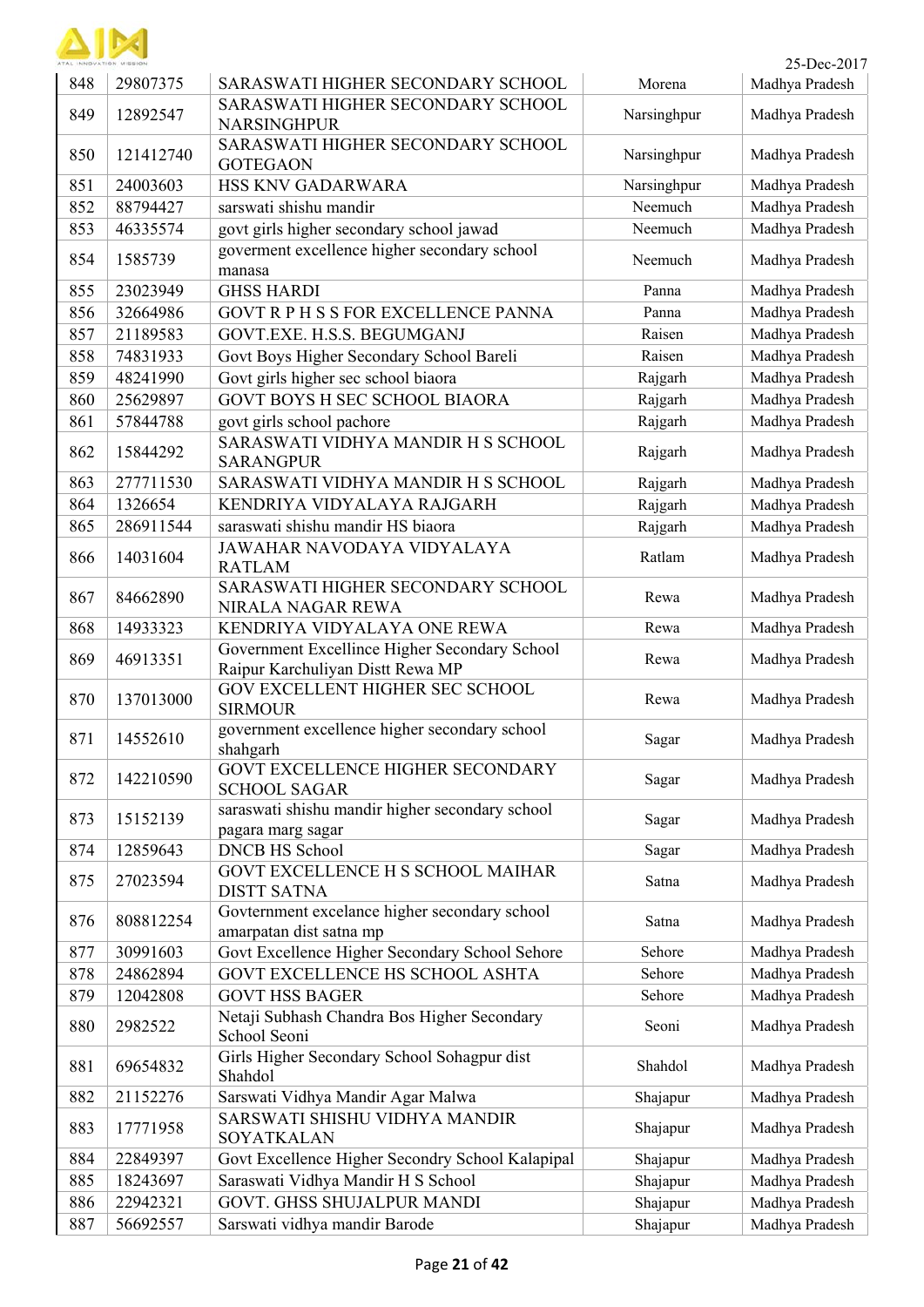| ATAL INNOVATION MISSION |
|-------------------------|

| ATAL INNOVATION MISSION |           |                                                                                                        |            | 25-Dec-2017    |
|-------------------------|-----------|--------------------------------------------------------------------------------------------------------|------------|----------------|
| 888                     | 11944962  | GOVT GIRLS HSS AGAR DIST AGAR MALWA                                                                    | Shajapur   | Madhya Pradesh |
| 889                     | 62752940  | GOVT EXCELLENCE HS SCHOOL SHEOPUR                                                                      | Sheopur    | Madhya Pradesh |
| 890                     | 724210665 | boys hss narwar                                                                                        | Shivpuri   | Madhya Pradesh |
| 891                     | 28684720  | govt excellence h s school no 1 shivpuri                                                               | Shivpuri   | Madhya Pradesh |
| 892                     | 32488912  | GOVT HIGER SECONDARY SCHOOL NO<br>TWO SIDHI MP                                                         | Sidhi      | Madhya Pradesh |
| 893                     | 12716368  | GOVT Hr Sec EXCELLENCE SCHOOL NO ONE<br><b>SIDHI</b>                                                   | Sidhi      | Madhya Pradesh |
| 894                     | 87674808  | <b>KV SIDHI</b>                                                                                        | Sidhi      | Madhya Pradesh |
| 895                     | 356510286 | GOVT HIGHER SECONDARY SCHOOL<br><b>CHAMRADOL SIDHI</b>                                                 | Sidhi      | Madhya Pradesh |
| 896                     | 88595286  | <b>GOVERMENT EXCELLENCE HIGHER</b><br>SECONDARY SCHOOL RAMPUR NAIKIN                                   | Sidhi      | Madhya Pradesh |
| 897                     | 91059875  | govt hr hsec school dhumma sidhi mp                                                                    | Sidhi      | Madhya Pradesh |
| 898                     | 14581583  | KENDRIYA VIDYALAYA SINGRAULI                                                                           | Singrauli  | Madhya Pradesh |
| 899                     | 32312690  | SARASWATI HIGHER SECONDARY SCHOOL<br><b>WAIDHAN</b>                                                    | Singrauli  | Madhya Pradesh |
| 900                     | 623612281 | Govt high school Gobha                                                                                 | Singrauli  | Madhya Pradesh |
| 901                     | 13976407  | JAWAHAR NAVODAYA VIDHYALAYA<br>KUNDESHWAR TIKAMGARH                                                    | Tikamgarh  | Madhya Pradesh |
| 902                     | 20616146  | <b>EXCELLENCE HIGHER SECONDARY</b><br><b>GHATTIYA</b>                                                  | Ujjain     | Madhya Pradesh |
| 903                     | 1447925   | saraswati Vidya mandir mahakalpuram ujjain                                                             | Ujjain     | Madhya Pradesh |
| 904                     | 28577045  | Girls hss badnagar                                                                                     | Ujjain     | Madhya Pradesh |
| 905                     | 288310585 | EXCELANCE HSS YASWANT MAHIDPUR                                                                         | Ujjain     | Madhya Pradesh |
| 906                     | 14666193  | govt girls hss nagda junction                                                                          | Ujjain     | Madhya Pradesh |
| 907                     | 25253628  | GOVT MODEL HSS SCHOOL KARKELI                                                                          | Umaria     | Madhya Pradesh |
| 908                     | 1749579   | Government Excellence Higher Secondary School<br>Vidisha                                               | Vidisha    | Madhya Pradesh |
| 909                     | 211311737 | <b>EXCELLENCE HSS NATERAN</b>                                                                          | Vidisha    | Madhya Pradesh |
| 910                     | 92594584  | Jawahar navodaya vidyalaya shamshabad distt<br>vidisha                                                 | Vidisha    | Madhya Pradesh |
| 911                     | 24312056  | JAWAHAR NAVODAYA VIDYALAYA                                                                             | Ahmednagar | Maharashtra    |
| 912                     | 26978149  | MATOSHRI R D MALPANI VIDYALAYA                                                                         | Ahmednagar | Maharashtra    |
| 913                     | 2093432   | SHRI BALESHWAR VIDYALAYA<br><b>SAROLEPATHAR</b>                                                        | Ahmednagar | Maharashtra    |
| 914                     | 72658469  | VIRBHDRA MADHYAMIK AND UCHHA<br>MADHYAMIK VIDYALAY SAKUR                                               | Ahmednagar | Maharashtra    |
| 915                     | 66049842  | Tulsabai Kawal Secondary and Higher Secondary<br>Vidyalaya Patur                                       | Akola      | Maharashtra    |
| 916                     | 86069451  | SHIVAJI MULTIPURPOSE HIGHER<br>SECONDARY SCHOOL AMRAVATI                                               | Amravati   | Maharashtra    |
| 917                     | 21659106  | Namdeorao Tukaramji Radke High School and<br>Shankarrao Bande Arts and Science Junior college<br>Warud | Amravati   | Maharashtra    |
| 918                     | 1479305   | <b>SCHOOL OF SCHOLARS</b>                                                                              | Amravati   | Maharashtra    |
| 919                     | 16829598  | NARAYANDAS LADDHA HIGH SCHOOL<br><b>AMRAVATI</b>                                                       | Amravati   | Maharashtra    |
| 920                     | 30939475  | BHAWARILAL SAMRA ENGLISH HIGH<br><b>SCHOOL</b>                                                         | Amravati   | Maharashtra    |
| 921                     | 118711325 | Shree Ramkrishna Kreeda Vidyalaya Amravati                                                             | Amravati   | Maharashtra    |
| 922                     | 22659564  | Zilla Parishad Highschool Pimpalner                                                                    | Beed       | Maharashtra    |
| 923                     | 87159226  | DR BABASAHEB AMBEDKAR VIDYALAYA<br>AND JR COLLEGE LAKHANDUR                                            | Bhandara   | Maharashtra    |
| 924                     | 26796002  | JAWAHAR NAVODAYA VIDYALAYA<br><b>BULDANA</b>                                                           | Buldhana   | Maharashtra    |
| 925                     | 26289964  | BHARAT VIDYALAYA BULDANA                                                                               | Buldhana   | Maharashtra    |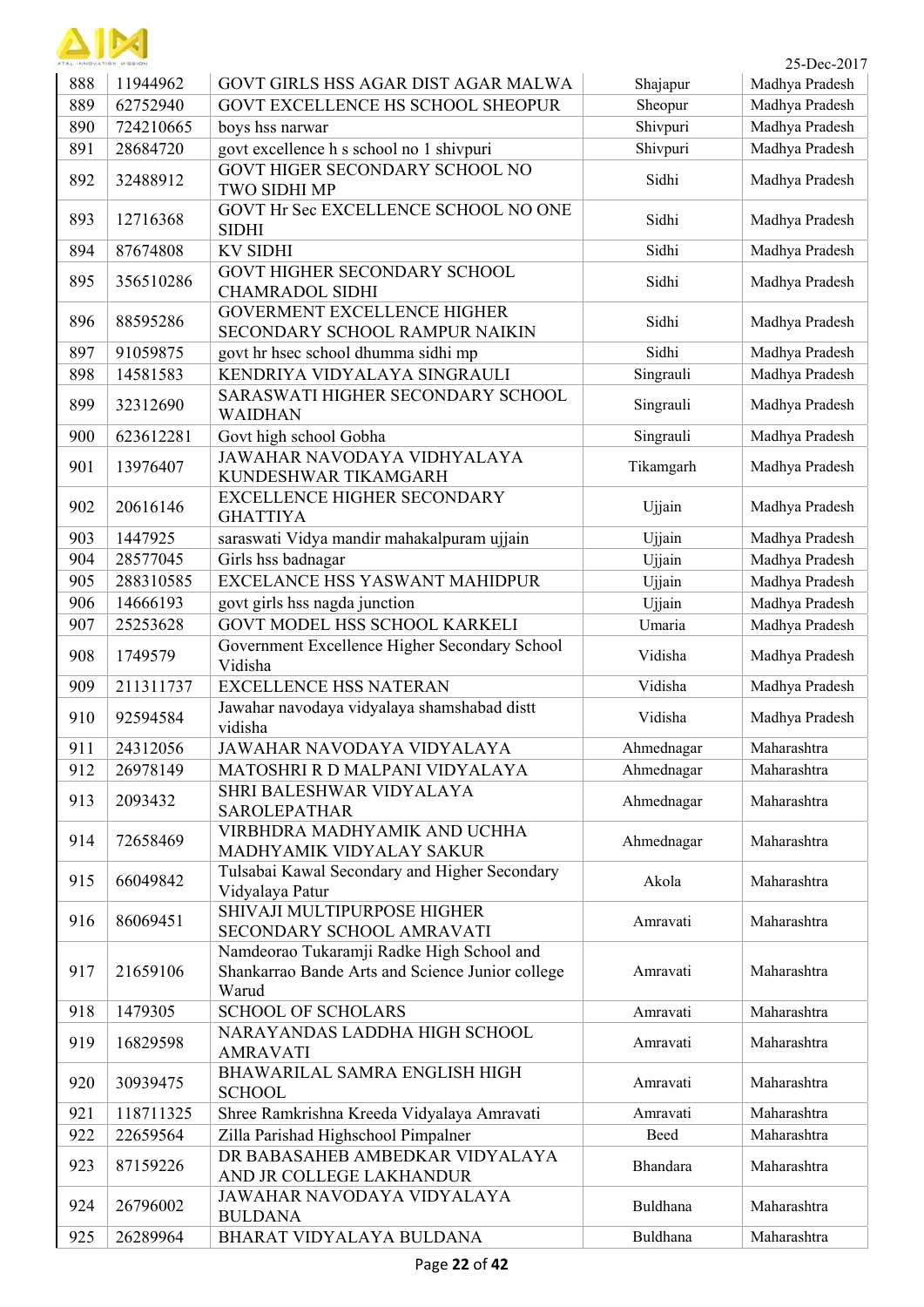

| 25-Dec-2017 |  |  |
|-------------|--|--|
|             |  |  |

| AL INNOVATION MISSIO |           |                                                                             |             | 25-Dec-2017 |
|----------------------|-----------|-----------------------------------------------------------------------------|-------------|-------------|
| 926                  | 62748084  | M. E.S. HIGH SCHOOL AND JR.COLLEGE<br>,MEHKAR                               | Buldhana    | Maharashtra |
| 927                  | 77208740  | LOKMANYA VIDYALAYA BHADRAWATI.                                              | Chandrapur  | Maharashtra |
| 928                  | 124211122 | GANGAMATA KANYA VIDYALAY MHASDI                                             | Dhule       | Maharashtra |
| 929                  | 189511224 | Nutan Highschool Dahiwad                                                    | Dhule       | Maharashtra |
| 930                  | 23127824  | GONDWANA SAINIKI VIDYALAYA<br><b>GADCHIROLI</b>                             | Gadchiroli  | Maharashtra |
| 931                  | 27648080  | PRIYANKA HIGH SCHOOL KANERI                                                 | Gadchiroli  | Maharashtra |
| 932                  | 794910269 | Saraswati Vidyalaya and Jr College                                          | Gondia      | Maharashtra |
| 933                  | 273112802 | SHIVRAM VIDHYALAYA AND JUNIOR<br><b>COLLEGE MARAMJOB</b>                    | Gondia      | Maharashtra |
| 934                  | 492210792 | ManavataVidyalaya and Jr College Bondgaon devi                              | Gondia      | Maharashtra |
| 935                  | 318611978 | HARIHARBHAI PATEL HIGH SCHOOL AND<br>JUNIOR COLLGE CHIRCHALBANDH            | Gondia      | Maharashtra |
| 936                  | 228711353 | Gram Vikas vidyalaya Tirkhedi                                               | Gondia      | Maharashtra |
| 937                  | 191512631 | Shriram Vidyalaya, Khamari                                                  | Gondia      | Maharashtra |
| 938                  | 133712550 | Nutan Vidyalaya, Gondia                                                     | Gondia      | Maharashtra |
| 939                  | 30286340  | JAWAHAR NAVODAYA VIDYALAYA<br><b>BASMAT NAGAR DIST HINGOLI</b>              | Hingoli     | Maharashtra |
| 940                  | 12268002  | Sharada Vidya Mandir and junior collage                                     | Jalgaon     | Maharashtra |
| 941                  | 564510292 | PODAR INTERNATIONAL SCHOOL                                                  | Jalgaon     | Maharashtra |
| 942                  | 4685363   | PODAR INTERNATIONAL SCHOOL JALGAON                                          | Jalgaon     | Maharashtra |
| 943                  | 47597506  | Shri Yoganand Madhyamik Vidyalaya Partur                                    | Jalna       | Maharashtra |
| 944                  | 22118754  | Princess Padmaraje Girls Highschool                                         | Kolhapur    | Maharashtra |
| 945                  | 26572292  | RADHABAI SHINDE ENGLISH MEDIUM<br><b>SCHOOL</b>                             | Kolhapur    | Maharashtra |
| 946                  | 828311328 | MAHARASHTRA HIGH SCHOOL AND JR<br><b>COLLEGE KOLHAPUR</b>                   | Kolhapur    | Maharashtra |
| 947                  | 23577088  | Shikshan Samiti Highschool and Chhatrapati<br>Shivaji junior College Nesari | Kolhapur    | Maharashtra |
| 948                  | 15789440  | Dhananjay Vidyalay Naganwadi                                                | Kolhapur    | Maharashtra |
| 949                  | 16479486  | Mahatma Gandhi Vidyalaya Rukadi                                             | Kolhapur    | Maharashtra |
| 950                  | 13338655  | V S KHANDEKAR PRASHALA                                                      | Kolhapur    | Maharashtra |
| 951                  | 18423433  | <b>NEW HORIZON SCHOOL</b>                                                   | Kolhapur    | Maharashtra |
| 952                  | 53678298  | SANGRUL HIGH SCHOOL AND JUNIOR<br><b>COLLEGE SANGRUL</b>                    | Kolhapur    | Maharashtra |
| 953                  | 93435768  | SHRI KADSIDDHESHWAR HIGHSCHOOL<br>AND JUNIOR COLLEGE KANERI                 | Kolhapur    | Maharashtra |
| 954                  | 63359427  | VIDYAVARDINI SCHOOL AHMEDPUR                                                | Latur       | Maharashtra |
| 955                  | 12598212  | Mahatma Phule Sec And High Sec School<br>Ahmedpur tq Ahmedpur Dist Latur    | Latur       | Maharashtra |
| 956                  | 23099496  | Saraswati vidyalaya, khadgaon, Prakash<br>Nagar, Latur                      | Latur       | Maharashtra |
| 957                  | 124510410 | Maharashtra Vidyalaya Latur                                                 | Latur       | Maharashtra |
| 958                  | 15979535  | ANJUMAN I ISLAM SAIF TYABJI GIRLS HIGH<br><b>SCHOOL</b>                     | Mumbai City | Maharashtra |
| 959                  | 13338473  | Delhi Public School                                                         | Mumbai City | Maharashtra |
| 960                  | 31244807  | St Lawrence High School                                                     | Mumbai City | Maharashtra |
| 961                  | 64478345  | Hansraj Morarji Public School and Junior College                            | Mumbai City | Maharashtra |
| 962                  | 19256972  | COLABA MUNICIPAL SECONDARY SCHOOL                                           | Mumbai City | Maharashtra |
| 963                  | 12564534  | RYAN INTERNATIONAL SCHOOL                                                   | Mumbai City | Maharashtra |
| 964                  | 10081010  | UNIVERSAL HIGH SCHOOL                                                       | Mumbai City | Maharashtra |
| 965                  | 35379468  | R M Bhatt Hgih School                                                       | Mumbai City | Maharashtra |
| 966                  | 60148409  | K M S DR SHIRODKAR HIGH SCHOOL & JR<br>COLLAGE, PAREL                       | Mumbai City | Maharashtra |
| 967                  | 24834434  | RYAN INTERNATIONAL SCHOOL                                                   | Mumbai City | Maharashtra |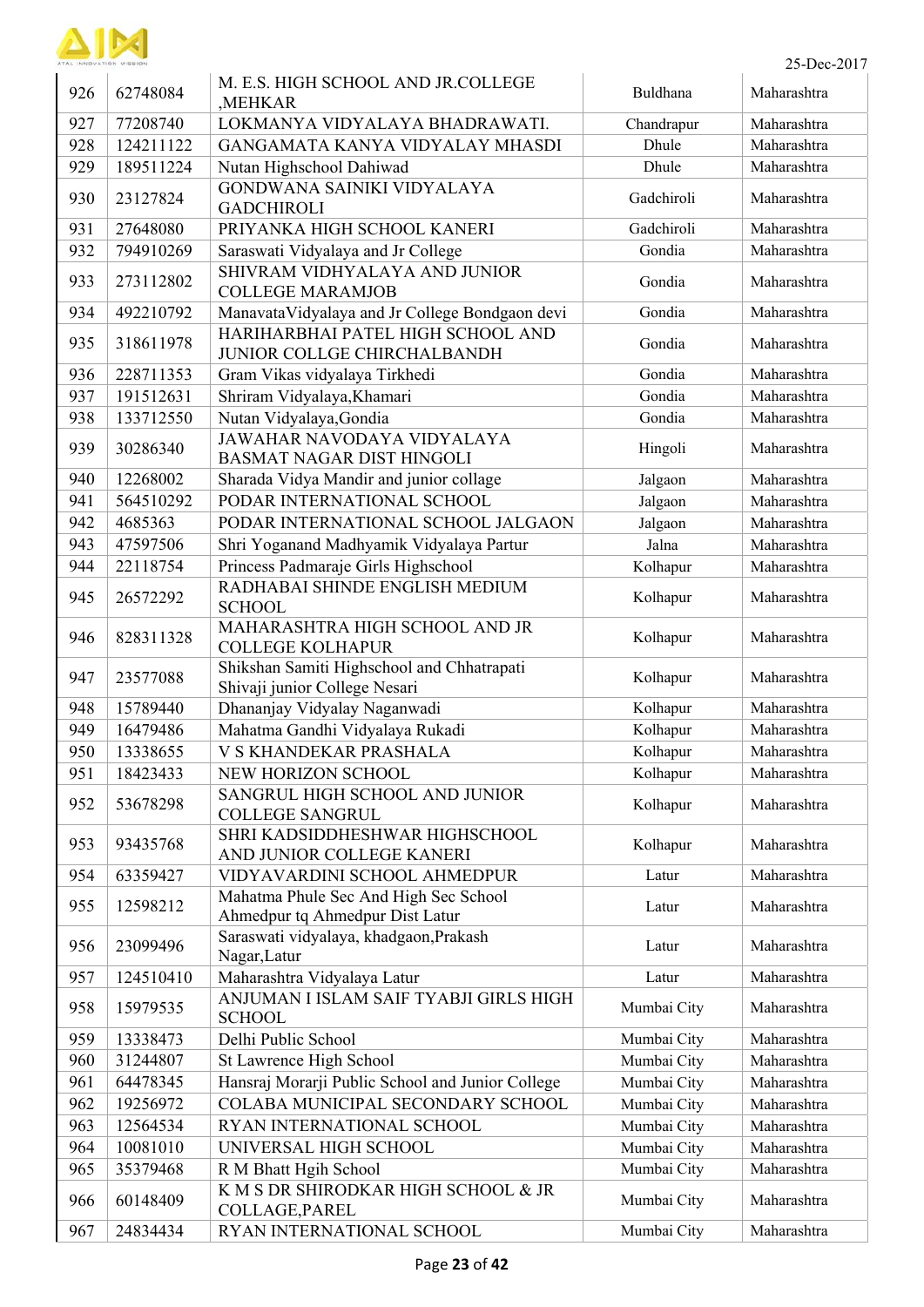| ATAL INNOVATION MISSION |
|-------------------------|

| ATAL INNOVATION MISSION |           |                                                                                                          |                 | 25-Dec-2017 |
|-------------------------|-----------|----------------------------------------------------------------------------------------------------------|-----------------|-------------|
| 968                     | 150310968 | St Xaviers High School                                                                                   | Mumbai Suburban | Maharashtra |
| 969                     | 65147458  | VIDYANIDHI V.P. HIGH SCHOOL                                                                              | Mumbai Suburban | Maharashtra |
| 970                     | 18828516  | Vivekanand English High School                                                                           | Mumbai Suburban | Maharashtra |
| 971                     | 2927645   | St Johns Universal School                                                                                | Mumbai Suburban | Maharashtra |
| 972                     | 97398855  | St Ursula Girls High School And Junior College                                                           | Nagpur          | Maharashtra |
| 973                     | 15492217  | S G Madhymic Ashram School                                                                               | Nagpur          | Maharashtra |
| 974                     | 50752079  | SOMALWAR HIGH SCHOOL AND JUNIOR<br><b>COLLEGE NIKALAS BRANCH</b>                                         | Nagpur          | Maharashtra |
| 975                     | 26985350  | JEEVAN VIKAS VANITA VIDYALAYA                                                                            | Nagpur          | Maharashtra |
| 976                     | 30277021  | School of Scholars Atrey layout Nagpur                                                                   | Nagpur          | Maharashtra |
| 977                     | 152210695 | LAKHOTIA BHUTDA HIGH SCHOOL                                                                              | Nagpur          | Maharashtra |
| 978                     | 14105683  | PANDIT BACHHARAJ VYAS VIDYALAYA                                                                          | Nagpur          | Maharashtra |
| 979                     | 85278935  | Sant Bhagawan Baba Madhymic Vidhayalaya<br>Sawargaon tanda                                               | Nanded          | Maharashtra |
| 980                     | 222812995 | SMT H G SHROFF HIGH SCHOOL AND<br><b>JUNIOR COLLEGE</b>                                                  | Nandurbar       | Maharashtra |
| 981                     | 15325749  | OM GURUDEV SECONDARY AND HIGHER<br>SECONDARY GURUKUL KOKAMTHAN                                           | Nashik          | Maharashtra |
| 982                     | 29773698  | DHANLAXMI BALVIDYA MANDIR &<br>PRIMARY SCHOOL                                                            | Nashik          | Maharashtra |
| 983                     | 16004827  | <b>Espalier The Experimental School</b>                                                                  | Nashik          | Maharashtra |
| 984                     | 19677616  | SYMBIOSIS SCHOOL NASHIK                                                                                  | Nashik          | Maharashtra |
| 985                     | 31475342  | JAWAHAR NAVODAYA VIDYALAYA<br><b>KHEDGAON</b>                                                            | Nashik          | Maharashtra |
| 986                     | 141112034 | CHH SHIVAJI SEC AND HIGHER SEC<br><b>SCHOOL OSMANABAD</b>                                                | Osmanabad       | Maharashtra |
| 987                     | 264113180 | Shri Gurudeo Datta Highschool Bhoom                                                                      | Osmanabad       | Maharashtra |
| 988                     | 62809342  | Sadhana Vidyalaya Boys                                                                                   | Pune            | Maharashtra |
| 989                     | 39525548  | Pirangut English School and Junior College of<br><b>Science Pirangut</b>                                 | Pune            | Maharashtra |
| 990                     | 45106883  | Shri Shahaji Highschool Supe                                                                             | Pune            | Maharashtra |
| 991                     | 53497703  | Mahilashram Highschool and Junior College<br>Vocational Unit                                             | Pune            | Maharashtra |
| 992                     | 21094965  | KAI SOU SUNDARBAI RATHI HIGH SCHOOL<br>AND JUNIOR COLLEGE                                                | Pune            | Maharashtra |
| 993                     | 187911639 | PCMC MADHYAMIK VIDYALAYA<br>PIMPLEGURAV                                                                  | Pune            | Maharashtra |
| 994                     | 29841037  | S.P.M English School Secondary                                                                           | Pune            | Maharashtra |
| 995                     | 31256909  | Pandit Nehru Vidyalaya Kamshet                                                                           | Pune            | Maharashtra |
| 996                     | 18196648  | M E S Waghire High School and Junior College<br>Saswad                                                   | Pune            | Maharashtra |
| 997                     | 31081127  | vidyadeep high school                                                                                    | Pune            | Maharashtra |
| 998                     | 48596122  | PRITHVIRAJ KAPOOR MEMORIAL<br>HIGHSCHOOL LONIKALBHOR                                                     | Pune            | Maharashtra |
| 999                     | 19606095  | Tukaram Hari Wajekar Higher Secondary<br>Highschool Phunde                                               | Raigad          | Maharashtra |
| 100<br>$\boldsymbol{0}$ | 31538431  | Shri Chhatrapati Shivaji Vidyalaya and J A Bhagat<br>Junior college Gavhan                               | Raigad          | Maharashtra |
| 100<br>$\mathbf{1}$     | 97618011  | Rotary English Medium School                                                                             | Ratnagiri       | Maharashtra |
| 100<br>$\overline{2}$   | 89349165  | Shri Vithalrao Joshi Charities Trust English<br>Medium Secondary School and Junior College of<br>Science | Ratnagiri       | Maharashtra |
| 100<br>3                | 126511484 | Vidyaniketan English Medium School Islampur                                                              | Sangli          | Maharashtra |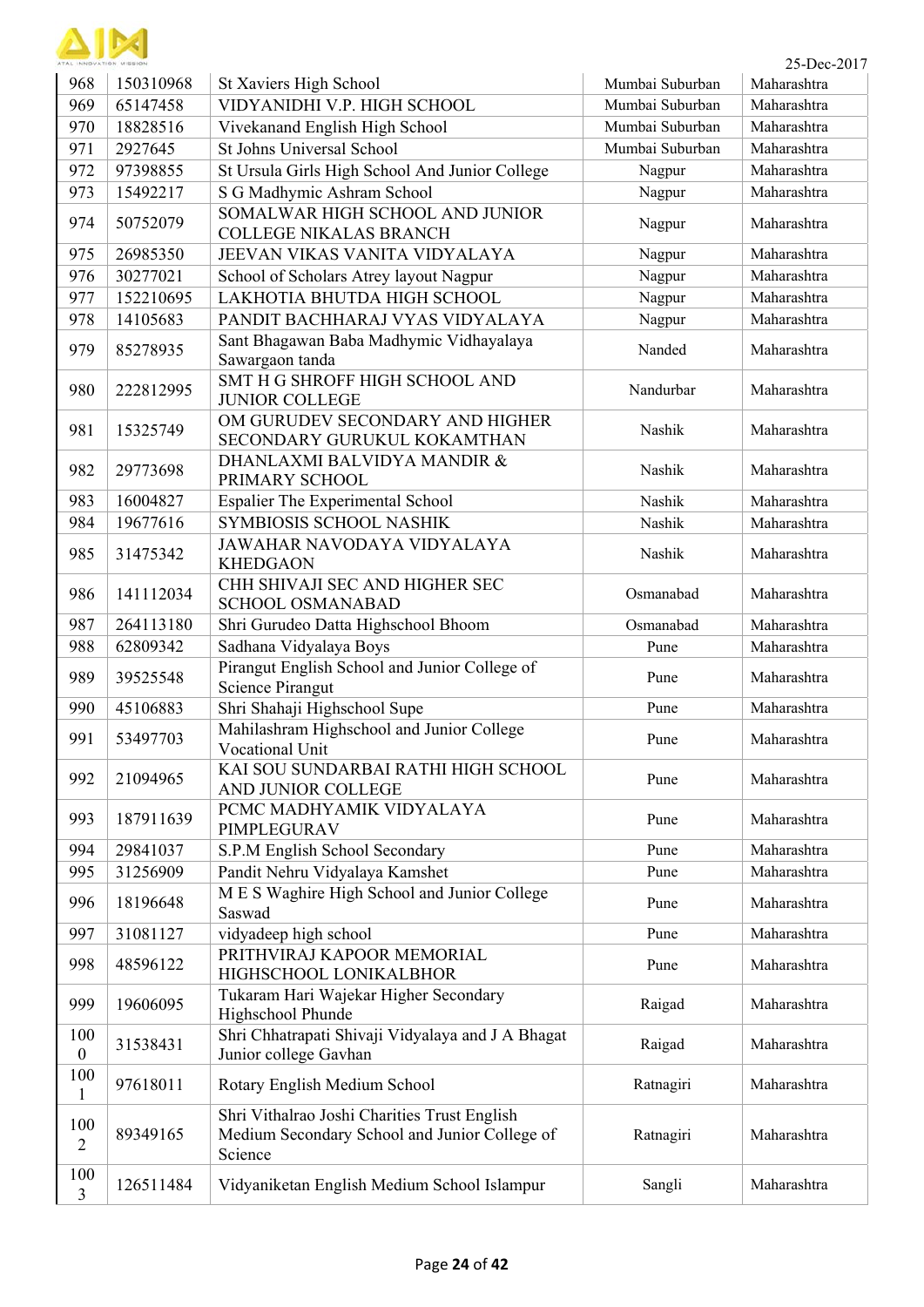

| 100<br>$\overline{4}$   | 29059384  | Late Kishabapu kondopant Gulavani madhyamik<br>Vidyalay and Vatsalabai Ramchandra Diwate<br>Junior College | Sangli    | Maharashtra |
|-------------------------|-----------|------------------------------------------------------------------------------------------------------------|-----------|-------------|
| 100<br>5                | 13437627  | ANNASAHEB KALYANI VIDYALAYA                                                                                | Satara    | Maharashtra |
| 100<br>6                | 93382740  | Maharaja Sayajirao Vidyalaya and Junior College<br>Satara                                                  | Satara    | Maharashtra |
| 100<br>$\overline{7}$   | 31418624  | MAHATMA GANDHI SEC AND HIGHER SEC<br><b>SCHOOL UMBRAJ</b>                                                  | Satara    | Maharashtra |
| 100<br>8                | 68168351  | Parshuram Mahadev Shinde Kanya Vidyalay<br>Dahiwadi                                                        | Satara    | Maharashtra |
| 100<br>9                | 35179891  | Saraswati Vidyamandir and Vidyalaya                                                                        | Satara    | Maharashtra |
| 101<br>$\mathbf{0}$     | 16858587  | YASHWANT HIGH SCHOOL KARAD                                                                                 | Satara    | Maharashtra |
| 101<br>$\mathbf{1}$     | 26329827  | JAYRAM SWAMI VIDYAMANDIR AND<br><b>JUNIOUR COLLEGE VADGAON</b>                                             | Satara    | Maharashtra |
| 101<br>$\overline{2}$   | 11837394  | SADGURU GADGE MAHARAJ MADHYAMIK<br><b>VIDYALAYA</b>                                                        | Satara    | Maharashtra |
| 101<br>$\overline{3}$   | 746711739 | SADASHIVRAO MANE VIDYALAYA AKLUJ                                                                           | Solapur   | Maharashtra |
| 101<br>$\overline{4}$   | 19437745  | New English School and Junior College of Science                                                           | Solapur   | Maharashtra |
| 101<br>5                | 111311346 | K D HIGH SCHOOL CHINCHANI TAL<br>DAHANU DIST PALGHAR                                                       | Thane     | Maharashtra |
| 101<br>6                | 17771280  | JAWAHAR NAVODAYA VIDYALAYA<br>,THANE                                                                       | Thane     | Maharashtra |
| 101<br>7                | 29906582  | Sadhu Vaswani International School                                                                         | Thane     | Maharashtra |
| 101<br>8                | 13071904  | JAWAHAR NAVODAYA VIDYALAYA                                                                                 | Wardha    | Maharashtra |
| 101<br>9                | 28766624  | KESARIMAL NAGAR VIDYALAYA SINDI<br><b>RLY</b>                                                              | Wardha    | Maharashtra |
| 102<br>$\boldsymbol{0}$ | 30494785  | JAWAHAR NAVODAYA VIDYALAYA<br><b>WASHIM</b>                                                                | Washim    | Maharashtra |
| 102<br>$\mathbf{1}$     | 168912845 | KANKUBAI GIRLS HIGH SCHOOL                                                                                 | Washim    | Maharashtra |
| 102<br>$\overline{2}$   | 70267788  | SAU.SUSHILATAI JADHAO VIDYA NIKETAN<br><b>WASHIM</b>                                                       | Washim    | Maharashtra |
| 102<br>$\overline{3}$   | 300312941 | Sau Shobhanatai Narendrakumar Chaware English<br>School                                                    | Washim    | Maharashtra |
| 102<br>$\overline{4}$   | 29819627  | MOHANABAI GIRLS HIGHSCHOOL                                                                                 | Yavatmal  | Maharashtra |
| 102<br>5                | 124912011 | Phulsing Naik Mahavidyalaya                                                                                | Yavatmal  | Maharashtra |
| 102<br>6                | 23547786  | <b>DINBAI VIDYALAYA</b>                                                                                    | Yavatmal  | Maharashtra |
| 102<br>$\overline{7}$   | 79189060  | Loktak christian model high school moirang                                                                 | Bishnupur | Manipur     |
| 102<br>8                | 19799007  | ADVANCE PUBLIC SCHOOL                                                                                      | Bishnupur | Manipur     |
| 102<br>9                | 13119369  | Public school Ningthoukhong                                                                                | Bishnupur | Manipur     |
| 103<br>$\mathbf{0}$     | 32287533  | MOTHERS PRIDE ACADEMY                                                                                      | Bishnupur | Manipur     |
| 103<br>$\mathbf{1}$     | 313211581 | Thangtong Hr Sec School                                                                                    | Senapati  | Manipur     |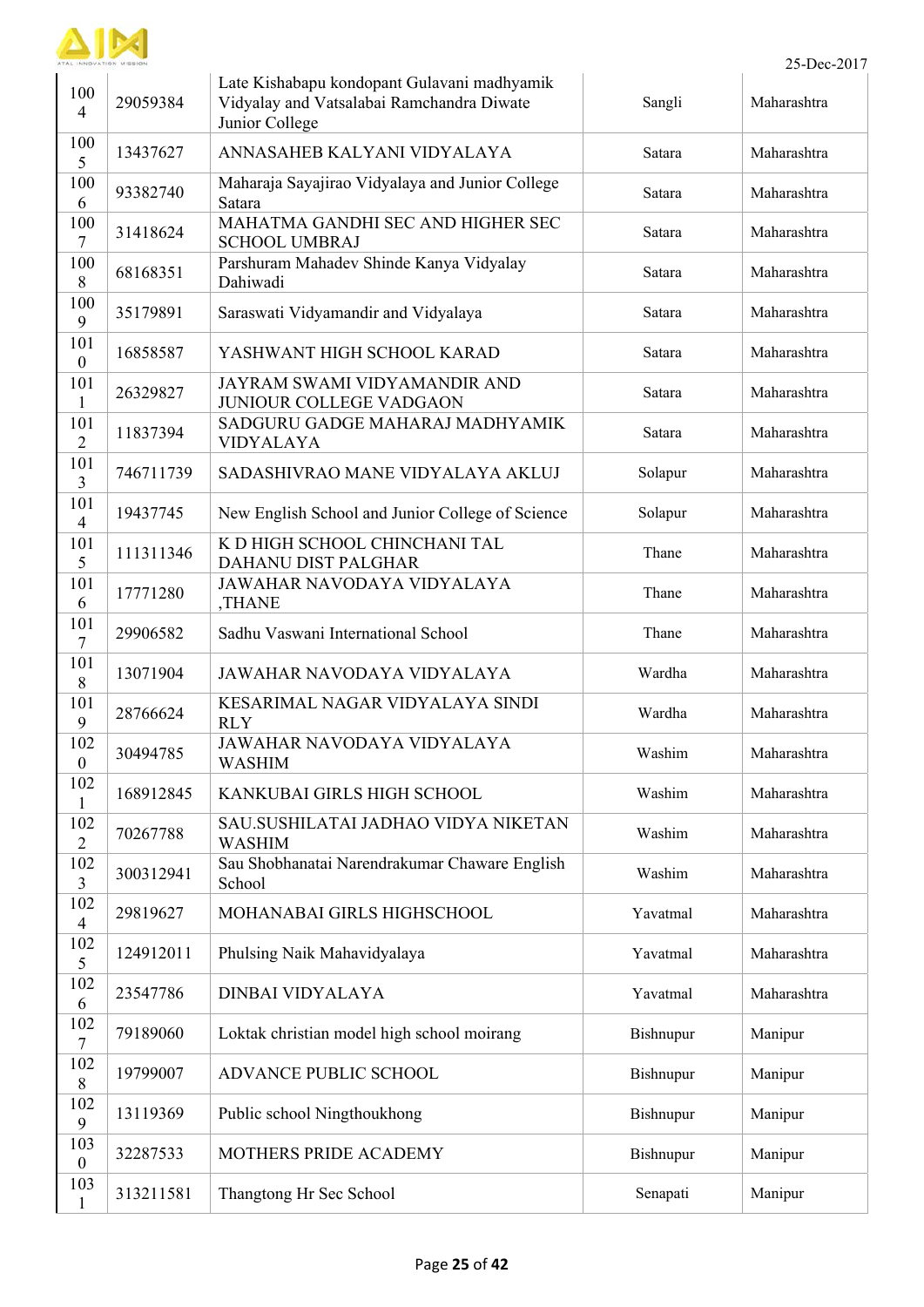

|                         | INNOVATION MISSION |                                                          |                       | 25-Dec-2017 |
|-------------------------|--------------------|----------------------------------------------------------|-----------------------|-------------|
| 103<br>$\overline{2}$   | 25028184           | Eklavya Model Residential School                         | Tamenglong            | Manipur     |
| 103<br>3                | 19073500           | JAWAHAR NAVODAYA VIDYALAYA<br><b>RAMVA</b>               | Ukhrul                | Manipur     |
| 103<br>$\overline{4}$   | 15869208           | Ramakrishna Mission Secondary School Mylliem             | East Khasi Hills      | Meghalaya   |
| 103<br>5                | 8941989            | <b>JAWAHAR NAVODAYA VIDYALAYA</b>                        | South West Garo Hills | Meghalaya   |
| 103<br>6                | 2468513            | Ampati Government Higher Secondary School                | South West Garo Hills | Meghalaya   |
| 103<br>7                | 14716496           | Presbyterian English School Khawzawl Vengthar            | Champhai              | Mizoram     |
| 103<br>8                | 245912952          | Holy Cross Middle School                                 | Champhai              | Mizoram     |
| 103<br>9                | 32596335           | Ngurnunsangi High School                                 | Lawngtlai             | Mizoram     |
| 104<br>$\boldsymbol{0}$ | 21496309           | Downtown High School                                     | Lawngtlai             | Mizoram     |
| 104<br>1                | 10876343           | Baptist Higher Secondary School Serkawn                  | Lunglei               | Mizoram     |
| 104<br>$\overline{2}$   | 20686416           | SACRED HEART HIGHER SECONDARY<br><b>SCHOOL</b>           | Lunglei               | Mizoram     |
| 104<br>3                | 15486223           | Govt HS Lunglei                                          | Lunglei               | Mizoram     |
| 104<br>$\overline{4}$   | 17883105           | JAWAHAR NAVODAYA VIDYALAYA PEREN                         | Peren                 | Nagaland    |
| 104<br>5                | 15763013           | Government Higher Secondary School Pfutsero              | Phek                  | Nagaland    |
| 104<br>6                | 48752548           | St Johns Higher Secondary School Tuensang                | Tuensang              | Nagaland    |
| 104<br>7                | 28833701           | <b>Baptist Thangyen School</b>                           | Tuensang              | Nagaland    |
| 104<br>8                | 272510981          | Don Bosco High School Lakhuti                            | Wokha                 | Nagaland    |
| 104<br>9                | 27055593           | Olympic Hr Sec School                                    | Zunheboto             | Nagaland    |
| 105<br>$\boldsymbol{0}$ | 295512819          | Saraswati Vidya Mandir                                   | Angul                 | Odisha      |
| 105<br>1                | 18436194           | ANGUL HIGH SCHOOL ANGUL ODISHA                           | Angul                 | Odisha      |
| 105<br>$\overline{2}$   | 573812024          | SARASWATI SHISHU VIDYA MANDIR<br><b>GANDHIMARG ANGUL</b> | Angul                 | Odisha      |
| 105<br>3                | 621312748          | MAHENDRA HIGH SCHOOL ATHMALLIK                           | Angul                 | Odisha      |
| 105<br>$\overline{4}$   | 25777101           | SARASWATI SHISHU VIDYA MANDIR<br><b>TALCHER</b>          | Angul                 | Odisha      |
| 105<br>5                | 162113151          | SARASWATI SISHU VIDYA MANDIR<br><b>RENGALI</b>           | Angul                 | Odisha      |
| 105<br>6                | 36667554           | P R HIGH SCHOOL BALANGIR                                 | Balangir              | Odisha      |
| 105<br>7                | 14326150           | GOVT GIRLS HIGH SCHOOL BOLANGIR                          | Balangir              | Odisha      |
| 105<br>$8\,$            | 98886951           | DINA RAGHU MEHER HIGH SCHOOL                             | Balangir              | Odisha      |
| 105<br>9                | 31941522           | KHARASAHAPUR HIGH SCHOOL                                 | Balasore              | Odisha      |
| 106<br>$\boldsymbol{0}$ | 50604238           | s r govt high school, baliapal                           | Balasore              | Odisha      |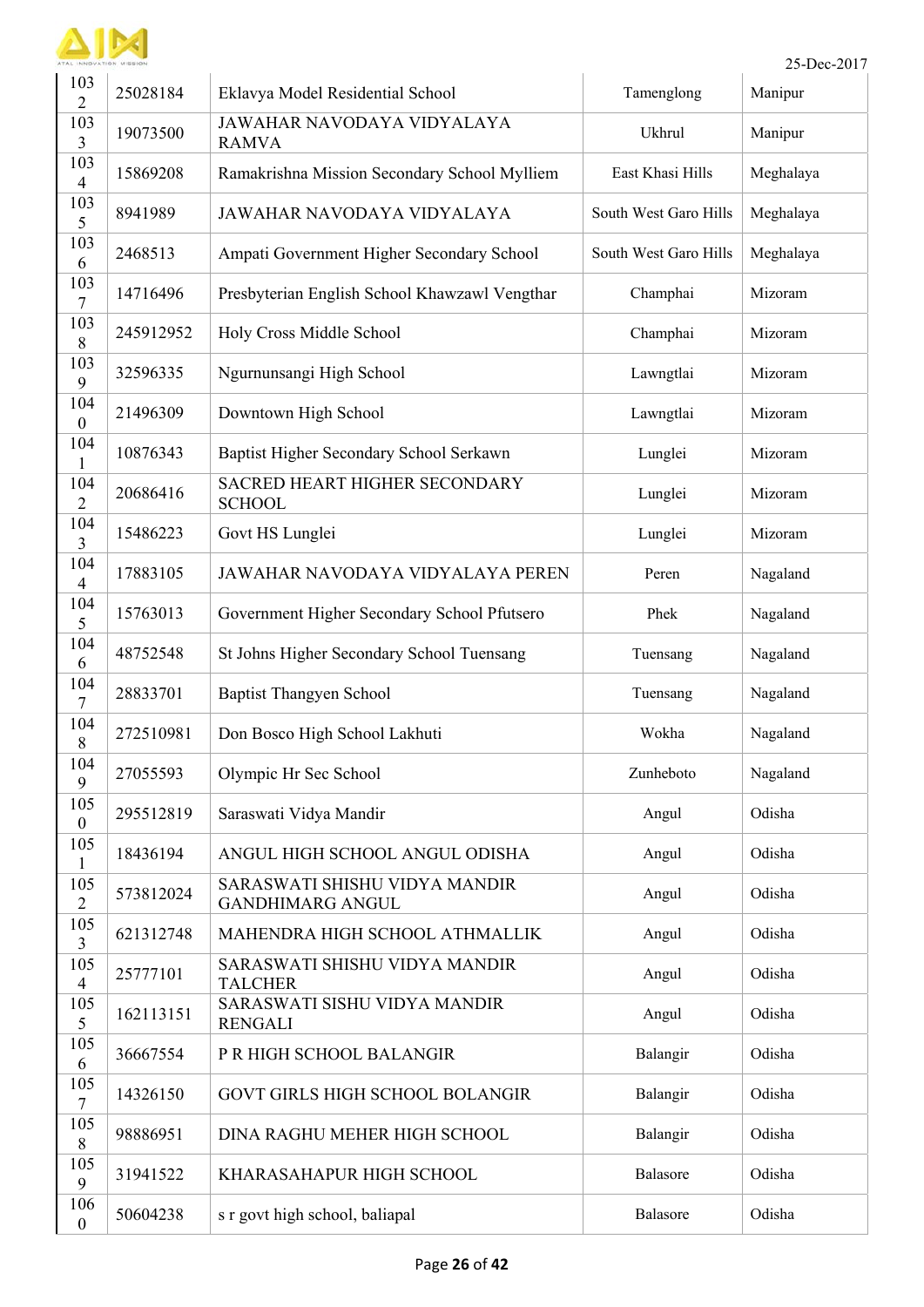

| 106<br>1                | 15971681  | RAGHUNARAYAN HIGH SCHOOL<br><b>MARKOANA</b>             | Balasore       | Odisha |
|-------------------------|-----------|---------------------------------------------------------|----------------|--------|
| 106<br>$\overline{2}$   | 10852199  | <b>GOVT HIGH SCHOOL BIJEPUR</b>                         | Bargarh        | Odisha |
| 106<br>3                | 25993309  | <b>GEORGE HIGH SCHOOL</b>                               | Bargarh        | Odisha |
| 106<br>$\overline{4}$   | 31871301  | <b>S J HIGH SCHOOL BHEDEN</b>                           | Bargarh        | Odisha |
| 106<br>5                | 15091790  | <b>GOVT HIGH SCHOOL GAISILAT</b>                        | Bargarh        | Odisha |
| 106<br>6                | 16986128  | <b>BINDU MADHAB BAGURAI HIGH SCHOOL</b>                 | <b>Bhadrak</b> | Odisha |
| 106<br>7                | 25455910  | GIRIDHARI PANDA UCHHA VIDYAPITHA<br><b>MANJURI ROAD</b> | <b>Bhadrak</b> | Odisha |
| 106<br>8                | 98356188  | R.N. HIGH SCHOOL, DOLASAHI                              | <b>Bhadrak</b> | Odisha |
| 106<br>9                | 24436134  | Ravenshaw Collegiate School                             | Cuttack        | Odisha |
| 107<br>$\boldsymbol{0}$ | 26998646  | GOVT GIRLS HIGH SCHOOL BARAMBA                          | Cuttack        | Odisha |
| 107<br>1                | 67652261  | DELHI PUBLIC SCHOOL KALINGA                             | Cuttack        | Odisha |
| 107<br>$\overline{2}$   | 442012803 | VIVEKANANDA VIDYAPITHA                                  | Cuttack        | Odisha |
| 107<br>$\overline{3}$   | 24678765  | MAHESWAR BIDYAPITHA                                     | Cuttack        | Odisha |
| 107<br>$\overline{4}$   | 40358017  | GOVT GIRLS HIGH SCHOOL KAZIBAZAR<br><b>CUTTACK</b>      | Cuttack        | Odisha |
| 107<br>5                | 991612472 | RAVENSHAW GIRLS SCHOOL                                  | Cuttack        | Odisha |
| 107<br>6                | 11562119  | JAWAHAR NAVODAYA VIDYALAYA                              | Deogarh        | Odisha |
| 107<br>7                | 70032773  | SULAKHYANA DEVI GIRLS HIGH SCHOOL                       | Dhenkanal      | Odisha |
| 107<br>$\,8\,$          | 31861348  | PANCHAYATRAJ HIGH SCHOOL                                | Dhenkanal      | Odisha |
| 107<br>9                | 23754521  | GOVERNMENT GIRLS HIGH SCHOOL                            | Dhenkanal      | Odisha |
| 108<br>$\boldsymbol{0}$ | 17414786  | JAWAHAR NAVODAYA VIDAYALAYA<br><b>SARANG DHENKANAL</b>  | Dhenkanal      | Odisha |
| 108<br>$\mathbf{1}$     | 13312568  | BRAJANATH BADAJENA HIGHSCHOO<br>,DHENKANAL.             | Dhenkanal      | Odisha |
| 108<br>$\overline{2}$   | 29991395  | <b>CENTURION PUBLIC SCHOOL</b>                          | Gajapati       | Odisha |
| 108<br>3                | 89653757  | JAWAHAR NAVODAYA VIDYALAYA                              | Gajapati       | Odisha |
| 108<br>$\overline{4}$   | 60986205  | VARANASI GOVT HIGH SCHOOL<br><b>KASHINAGAR</b>          | Gajapati       | Odisha |
| 108<br>5                | 2913657   | Maharaja Boys High School                               | Gajapati       | Odisha |
| 108<br>6                | 20056540  | SKCG HIGH SCHOOL GURANDI GAJAPATI                       | Gajapati       | Odisha |
| 108<br>$\tau$           | 44671215  | Govt high school chelligada                             | Gajapati       | Odisha |
| 108<br>$8\,$            | 15371741  | Gram Vikas Residential School                           | Ganjam         | Odisha |
| 108<br>9                | 19523006  | SRI G J HIGH SCHOOL SIKULA                              | Ganjam         | Odisha |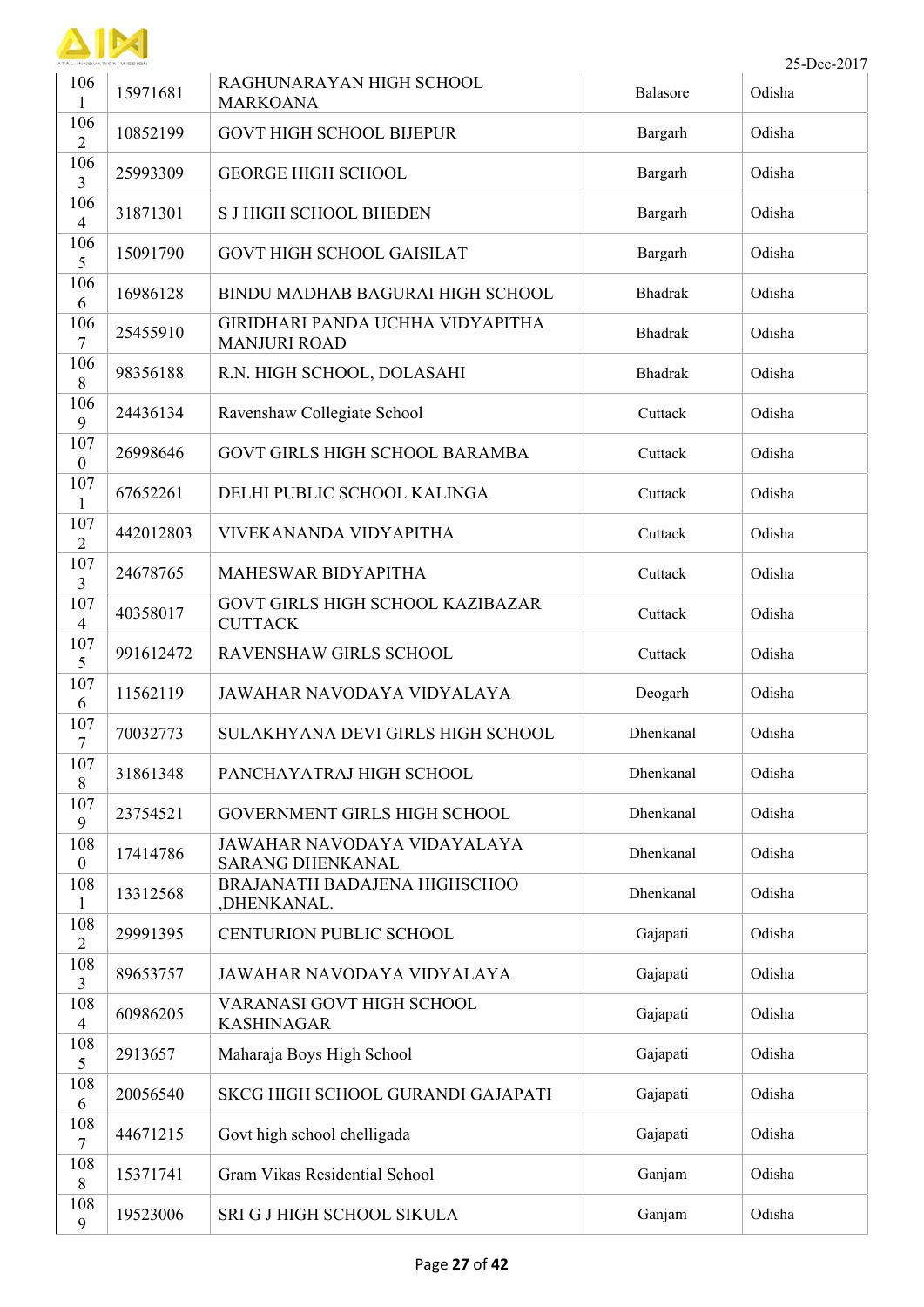

| 109<br>$\mathbf{0}$     | 310013018 | <b>GOPABANDHU HIGH SCHOOL</b>                        | Ganjam               | Odisha |
|-------------------------|-----------|------------------------------------------------------|----------------------|--------|
| 109<br>1                | 12017847  | <b>TARIKUND HIGH SCHOOL</b>                          | Jagatsinghapur       | Odisha |
| 109<br>$\overline{2}$   | 40064487  | Balikuda High School                                 | Jagatsinghapur       | Odisha |
| 109<br>3                | 12143407  | Jajpur Zilla School                                  | Jajpur               | Odisha |
| 109<br>$\overline{4}$   | 32338620  | DHARMASALA BANEEPEETHA<br><b>DHARMASALA</b>          | Jajpur               | Odisha |
| 109<br>5                | 71434499  | NC HIGH SCHOOL                                       | Jajpur               | Odisha |
| 109<br>6                | 26961970  | PRAHALLADA CHANDRA BRAHMACHARI<br><b>HIGH SCHOOL</b> | Jajpur               | Odisha |
| 109<br>7                | 20549078  | UTTANGARA HIGH SCHOOL                                | Jajpur               | Odisha |
| 109<br>8                | 26131467  | BELPAHAR REFRACTORIES HIGH SCHOOL                    | Jharsuguda           | Odisha |
| 109<br>9                | 18124497  | Government Girls High school jharsuguda              | Jharsuguda           | Odisha |
| 110<br>$\boldsymbol{0}$ | 27924754  | Govt high school.Junagarh                            | Kalahandi            | Odisha |
| 110<br>1                | 15553401  | <b>GOVT GIRLS HIGH SCHOOL PHULBANI</b>               | Kandhamal            | Odisha |
| 110<br>$\overline{2}$   | 17084183  | <b>ICHHAPUR HIGH SCHOOL</b>                          | Kendrapara           | Odisha |
| 110<br>3                | 21002192  | saraswati sishu mandir,                              | Kendrapara           | Odisha |
| 110<br>$\overline{4}$   | 13046580  | <b>BALADEV HIGH SCHOOL</b>                           | Kendrapara           | Odisha |
| 110<br>5                | 54323275  | Jagannath Bidyapitha                                 | Kendrapara           | Odisha |
| 110<br>6                | 28393450  | <b>BARAHI HIGH SCHOOL</b>                            | Kendujhar (Keonjhar) | Odisha |
| 110<br>7                | 17886187  | HARICHANDANPUR HIGH SCHOOL                           | Kendujhar (Keonjhar) | Odisha |
| 110<br>8                | 33346484  | SAI INTERNATIONAL SCHOOL                             | Khordha              | Odisha |
| 110<br>9                | 32676297  | Saraswati Sishu Mandir                               | Khordha              | Odisha |
| 111<br>$\boldsymbol{0}$ | 22661985  | GOVERNMENT HIGH SCHOOL BORIGUMMA                     | Koraput              | Odisha |
| 111<br>1                | 13796956  | <b>GOVT NEW SASN KUNDURA</b>                         | Koraput              | Odisha |
| 111<br>$\overline{2}$   | 15744797  | <b>GOVT HIGH SCHOOL BALIMELA</b>                     | Malkangiri           | Odisha |
| 111<br>$\overline{3}$   | 17604489  | Govt High School Kalimela                            | Malkangiri           | Odisha |
| 111<br>$\overline{4}$   | 10443418  | <b>UDALA HIGH SCHOOL</b>                             | Mayurbhanj           | Odisha |
| 111<br>5                | 10038480  | MPC HIGH SCHOOL BETNOTI MAYURBHANJ                   | Mayurbhanj           | Odisha |
| 111<br>6                | 89645968  | Suprava Pradhan                                      | Mayurbhanj           | Odisha |
| 111<br>7                | 32224535  | GOVERNMENT HIGH SCHOOL TURUDIHI                      | Nabarangpur          | Odisha |
| 111<br>8                | 89254067  | RADHAMOHAN JEW HIGH SCHOOL<br><b>SATAPATNA</b>       | Nayagarh             | Odisha |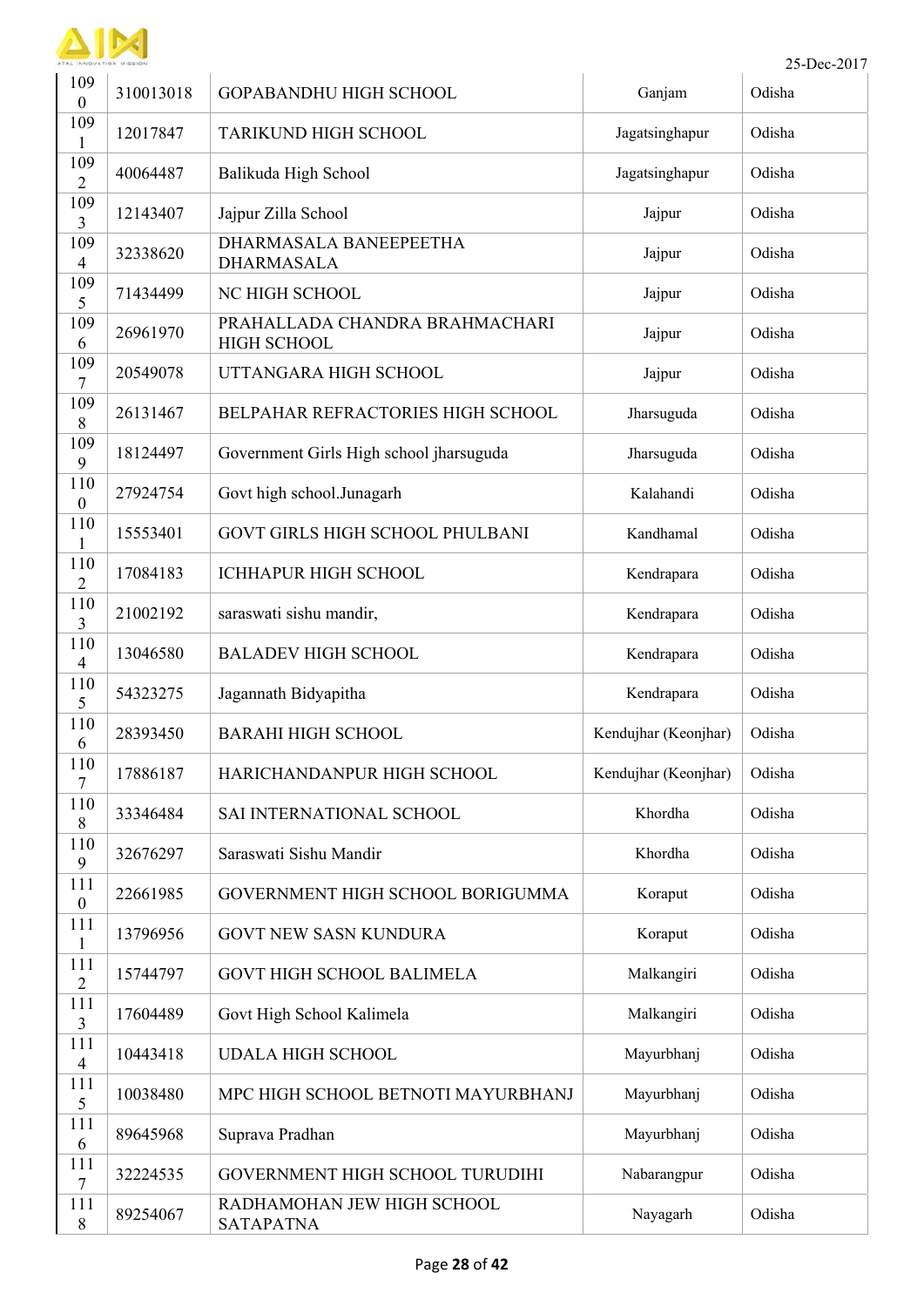

 $\mathbf{I}$ 

|                                 | INNOVATION MISSION |                                                                |             | 25-Dec-2017 |
|---------------------------------|--------------------|----------------------------------------------------------------|-------------|-------------|
| 111<br>9                        | 25314181           | RAJA A T HIGH SCHOOL KHARIAR                                   | Nuapada     | Odisha      |
| 112<br>$\boldsymbol{0}$         | 11774494           | PANCHAYAT HIGH SCHOOL BELTUKRI                                 | Nuapada     | Odisha      |
| 112<br>1                        | 10234543           | biswambhar bidyapitha, puri                                    | Puri        | Odisha      |
| 112<br>$\overline{2}$           | 11616105           | PURI ZILA SCHOOL                                               | Puri        | Odisha      |
| 112<br>3                        | 43324308           | Gadadhar high school                                           | Puri        | Odisha      |
| 112<br>$\overline{\mathcal{A}}$ | 65144490           | <b>GOVT HIGH SCHOOL KANAS</b>                                  | Puri        | Odisha      |
| 112<br>5                        | 55757582           | <b>GOVT HIGH SCHOOL KAKATPUR</b>                               | Puri        | Odisha      |
| 112<br>6                        | 20945947           | JAWAHAR NAVODAYA VIDYALAYA                                     | Rayagada    | Odisha      |
| 112<br>7                        | 25225989           | P.M HIGH SCHOOL JAGANNATH PRASAD                               | Sambalpur   | Odisha      |
| 112<br>8                        | 24056262           | SARASWATI SHISHU VIDYA MANDIR<br><b>DHANUPALI</b>              | Sambalpur   | Odisha      |
| 112<br>9                        | 17424748           | SARASWATI SISHU VIDYA MANDIR<br><b>DUNGURIPALI</b>             | Sonepur     | Odisha      |
| 113<br>$\boldsymbol{0}$         | 32246766           | Government High School Uditnagar                               | Sundargarh  | Odisha      |
| 113<br>$\mathbf{1}$             | 22856363           | RASTRIYA VIDYALAYA RAJGANGPUR                                  | Sundargarh  | Odisha      |
| 113<br>$\overline{2}$           | 12916542           | SARASWATI SHISHU VIDYA MANDIR<br>ROURKELA TOWN                 | Sundargarh  | Odisha      |
| 113<br>3                        | 10548738           | SUNDARGARH PUBLIC SCHOOL                                       | Sundargarh  | Odisha      |
| 113<br>4                        | 72198764           | Govt SSD High School Dengula                                   | Sundargarh  | Odisha      |
| 113<br>5                        | 15084712           | SARASWATI SISHU VIDYA<br>MANDIR, SUNDARGARH                    | Sundargarh  | Odisha      |
| 113<br>6                        | 647711550          | DAV PUBLIC SCHOOL ROURKELA                                     | Sundargarh  | Odisha      |
| 113<br>7                        | 15873905           | KUTRA HIGH SCHOOL                                              | Sundargarh  | Odisha      |
| 113<br>$\,8\,$                  | 27937306           | Kesramal High School                                           | Sundargarh  | Odisha      |
| 113<br>9                        | 40275040           | SARASWATI SHISHU VIDYA MANDIR                                  | Sundargarh  | Odisha      |
| 114<br>$\boldsymbol{0}$         | 8718288            | JAWAHAR NAVODAYA VIDYALAYA<br><b>KARAIKAL</b>                  | Karaikal    | Puducherry  |
| 114<br>$\mathbf{1}$             | 17076494           | GOVERNMENT GIRLS HIGHER SECONDARY<br><b>SCHOOL</b>             | Pondicherry | Puducherry  |
| 114<br>$\overline{2}$           | 19981391           | Govt. Secondary school, chabba.                                | Amritsar    | Punjab      |
| 114<br>3                        | 11533269           | <b>GGSSS MALLROAD AMRITSAR</b>                                 | Amritsar    | Punjab      |
| 114<br>$\overline{4}$           | 28393366           | Shri Ram Ashram Public School                                  | Amritsar    | Punjab      |
| 114<br>5                        | 34241845           | YS PUBLIC SCHOOL                                               | Barnala     | Punjab      |
| 114<br>6                        | 79999109           | LALA KASTURI LAL SENIOR SECONDARY<br>VIDYA MANDIR RAMPURA PHUL | Bathinda    | Punjab      |
| 114<br>$\tau$                   | 226710064          | GOVERNMENT SENIOR SECONDARY<br><b>SCHOOL JHUMBA</b>            | Bathinda    | Punjab      |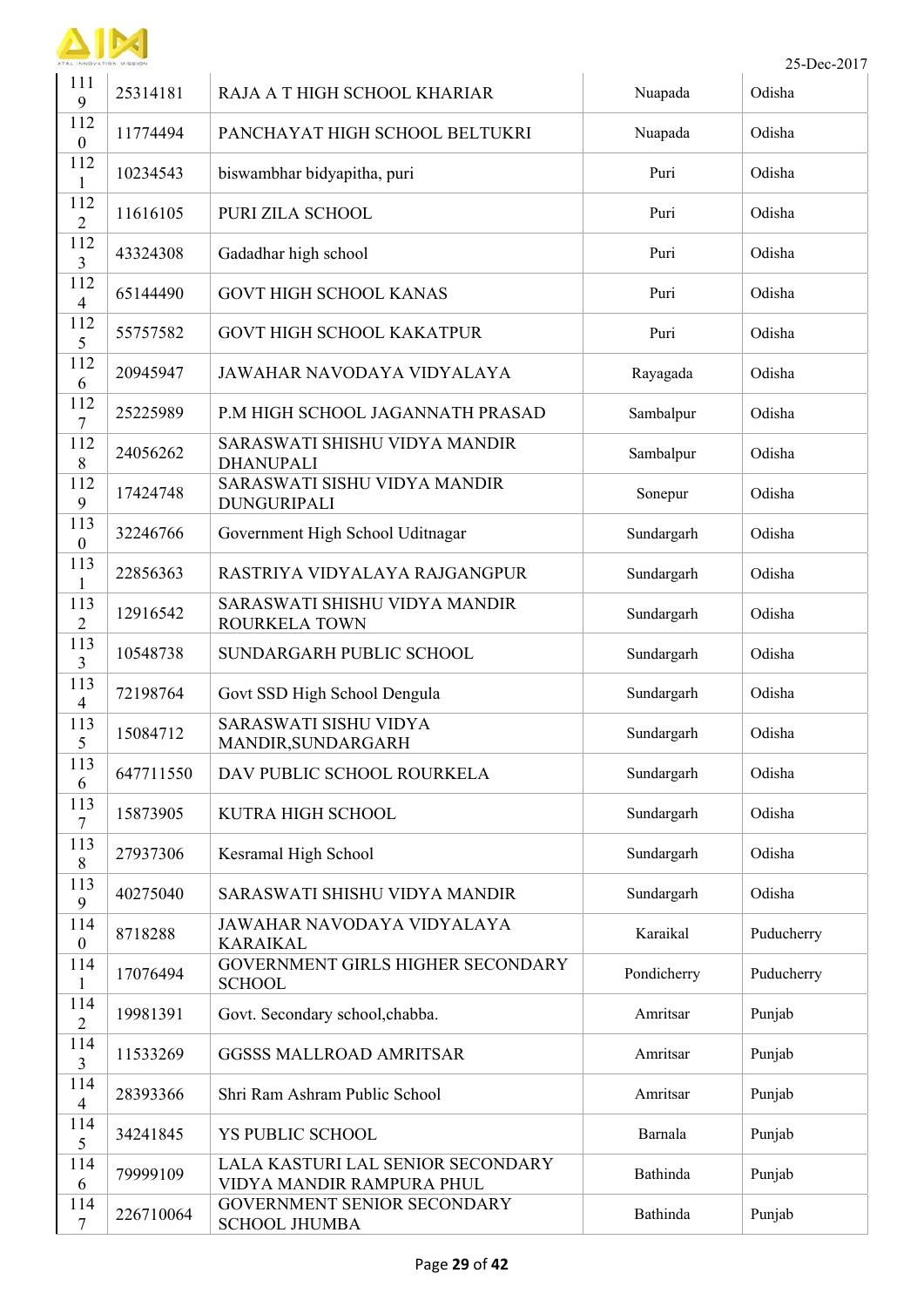

 $\mathbf{I}$ 

|                         | L INNOVATION MISSION |                                                           |                 | 25-Dec-2017 |
|-------------------------|----------------------|-----------------------------------------------------------|-----------------|-------------|
| 114<br>8                | 10493997             | Major Ajaib Singh Convent School                          | Faridkot        | Punjab      |
| 114<br>9                | 28883284             | <b>GOVERNMENT GIRLS SENIOR SECONDARY</b><br>SCHOOL, JAITU | Faridkot        | Punjab      |
| 115<br>$\boldsymbol{0}$ | 26881341             | KENDRIYA VIDYALAYA FARIDKOT                               | Faridkot        | Punjab      |
| 115<br>1                | 243512370            | Om Parkash Bansal Modern School                           | Fatehgarh Sahib | Punjab      |
| 115<br>$\overline{2}$   | 225426               | DC Model International School                             | Ferozepur       | Punjab      |
| 115<br>3                | 30572511             | SHAHID SUKHWINDER SINGH GSSS<br><b>MALLAN WALA KHAS</b>   | Ferozepur       | Punjab      |
| 115<br>$\overline{4}$   | 15416378             | GOVENMENT GIRLS SENIOR SECONDARY<br><b>SCHOOL BATALA</b>  | Gurdaspur       | Punjab      |
| 115<br>5                | 14516842             | Jiya Lal Mittal DAV Public School                         | Gurdaspur       | Punjab      |
| 115<br>6                | 23573616             | SD Sarvhitkari Vidya Mandir Senior Secondary<br>Talwara   | Hoshiarpur      | Punjab      |
| 115<br>7                | 12814003             | <b>GGSS RAILWAY MANDI</b>                                 | Hoshiarpur      | Punjab      |
| 115<br>8                | 138710866            | KENDRIYA VIDYALAYA NO III JALANDHAR<br><b>CANTT</b>       | Jalandhar       | Punjab      |
| 115<br>9                | 94869411             | GOVT GIRLS SR SEC SCHOOL KAPURTHALA                       | Kapurthala      | Punjab      |
| 116<br>$\boldsymbol{0}$ | 30612675             | <b>GSSS KHERA DONA</b>                                    | Kapurthala      | Punjab      |
| 116<br>$\mathbf{1}$     | 64951804             | Kamla Nehru Public School                                 | Kapurthala      | Punjab      |
| 116<br>$\overline{2}$   | 21467781             | BCM Arya Model Sr Sec School                              | Ludhiana        | Punjab      |
| 116<br>$\overline{3}$   | 90635753             | <b>BCM SCHOOL</b>                                         | Ludhiana        | Punjab      |
| 116<br>4                | 31896360             | DAV PUBLIC SCHOOL                                         | Ludhiana        | Punjab      |
| 116<br>5                | 39598375             | Sacred Heart Convent Senior Secondary School              | Ludhiana        | Punjab      |
| 116<br>6                | 29687906             | Bal Bharati Public School                                 | Ludhiana        | Punjab      |
| 116<br>7                | 27182007             | <b>GOVT GIRLS SEC SCHOOL MANSA</b>                        | Mansa           | Punjab      |
| 116<br>8                | 47854026             | GOVT GIRLS SEN SEC SCHOOL MOGA                            | Moga            | Punjab      |
| 116<br>9                | 13185283             | <b>GSSS PATTO HIRA SINGH</b>                              | Moga            | Punjab      |
| 117<br>$\boldsymbol{0}$ | 149912823            | <b>GGSSS GIDDERBAHA</b>                                   | Muktsar         | Punjab      |
| 117<br>$\mathbf{1}$     | 64551421             | Kendriya Vidyalaya No four                                | Pathankot       | Punjab      |
| 117<br>$\overline{2}$   | 16562633             | KENDRIYA VIDYALAYA NO. 1 AFS<br><b>PATHANKOT</b>          | Pathankot       | Punjab      |
| 117<br>3                | 13003258             | GOVERNMENT GIRLS SENIOR SECONDRY<br><b>SCHOOL ROPAR</b>   | Rupnagar        | Punjab      |
| 117<br>$\overline{4}$   | 27294758             | GOVERNMENT SENIOR SECONDARY<br><b>SCHOOL PURKHALI</b>     | Rupnagar        | Punjab      |
| 117<br>5                | 14104032             | SHIWALIK PUBLIC SCHOOL                                    | Rupnagar        | Punjab      |
| 117<br>6                | 12104852             | <b>GSSS CHEEMA</b>                                        | Sangrur         | Punjab      |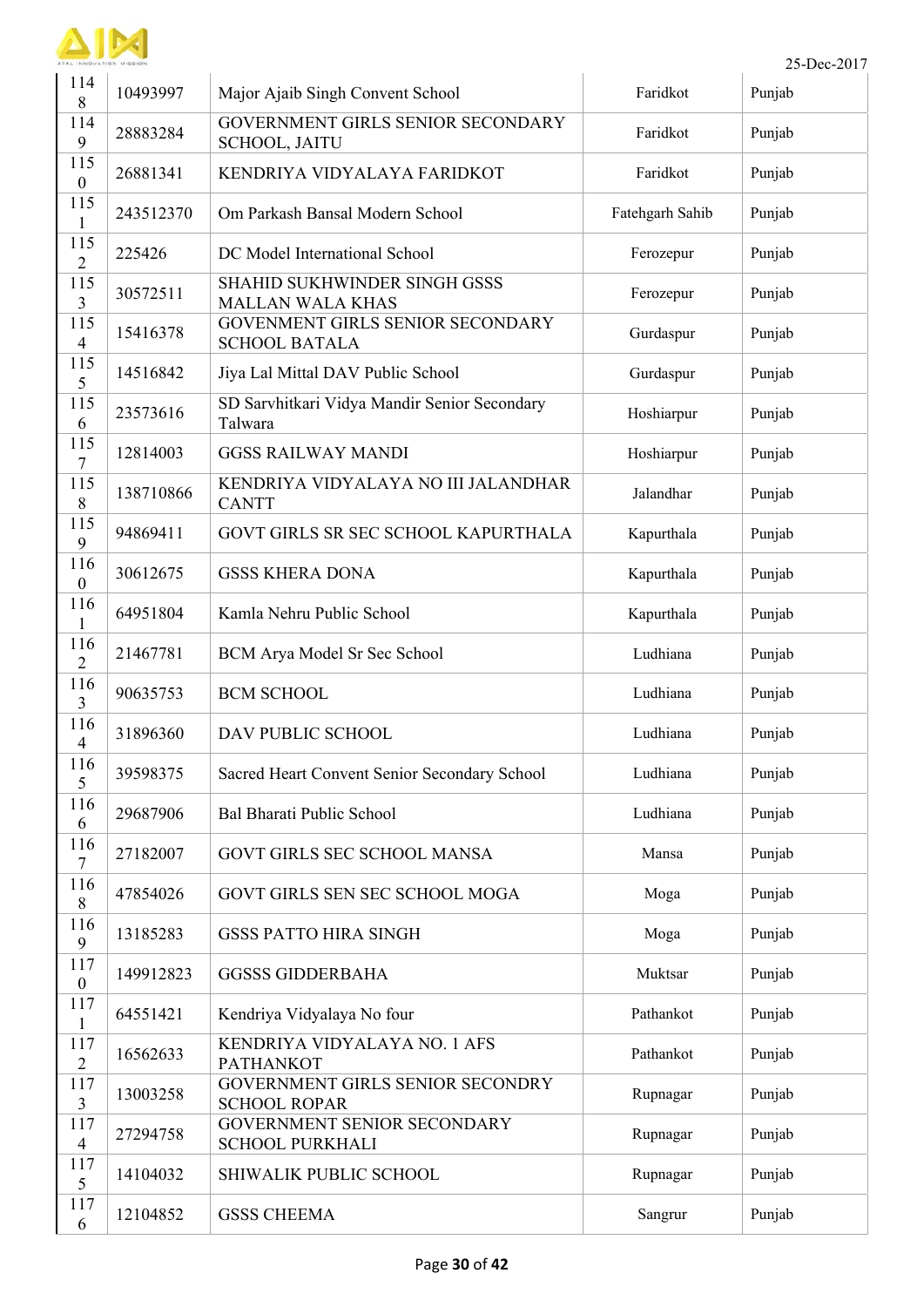

| 117<br>7                | 94859983  | GOVT SENIOR SECONDARY SCHOOL<br><b>CHHAJLI</b>                 | Sangrur            | Punjab    |
|-------------------------|-----------|----------------------------------------------------------------|--------------------|-----------|
| 117<br>8                | 2457867   | Learning Paths School                                          | SAS Nagar (Mohali) | Punjab    |
| 117<br>9                | 139711359 | SHIVALIK PUBLIC SCHOOL                                         | SAS Nagar (Mohali) | Punjab    |
| 118<br>$\boldsymbol{0}$ | 32606144  | The Gurukul                                                    | SAS Nagar (Mohali) | Punjab    |
| 118<br>$\mathbf{1}$     | 81353356  | GGS KHALSA SENIOR SECONDARY SCHOOL                             | Tarn Taran         | Punjab    |
| 118<br>$\overline{2}$   | 46107029  | Govt. senior secondary school Harike                           | Tarn Taran         | Punjab    |
| 118<br>3                | 56793272  | SAVITRI GOVT. GIRLS SR. SECONDARY<br><b>SCHOOL</b>             | Ajmer              | Rajasthan |
| 118<br>$\overline{4}$   | 20049417  | Shikshaniketan School                                          | Ajmer              | Rajasthan |
| 118<br>5                | 40403044  | VIJAY SHREE PUBLIC SR SEC SCHCOOL<br><b>SURSURA AJMER</b>      | Ajmer              | Rajasthan |
| 118<br>6                | 1615959   | UCSKM PUBLIC SCHOOL                                            | Alwar              | Rajasthan |
| 118<br>7                | 29136281  | sunrise public sec. school                                     | Alwar              | Rajasthan |
| 118<br>8                | 28415832  | JAWAHAR NAVODAYA VIDYALAYA<br><b>BUDWA BANSWARA</b>            | Banswara           | Rajasthan |
| 118<br>9                | 20535098  | <b>Maxfort Education School</b>                                | Banswara           | Rajasthan |
| 119<br>$\boldsymbol{0}$ | 61445950  | JAWAHAR NAVODAYA VIDYALAYA ATRU<br><b>BARAN RAJASTHAN</b>      | Baran              | Rajasthan |
| 119<br>$\mathbf{1}$     | 615710051 | GOVT SR SECONDARY SCHOOL CHHABRA                               | Baran              | Rajasthan |
| 119<br>$\overline{2}$   | 24174095  | KENDRIYA VIDYALAYA BARAN                                       | Baran              | Rajasthan |
| 119<br>3                | 14937110  | JAWAHAR NAVODAYA VIDYALAYA<br><b>PACHPADRA</b>                 | Barmer             | Rajasthan |
| 119<br>$\overline{4}$   | 35516382  | SWAMI VIVEKANAND GOVERNMENT<br>MODEL SCHOOL CHULI BLOCK BARMER | Barmer             | Rajasthan |
| 119<br>5                | 4455953   | KENDRIYA VIDYALAYA AFS UTTARLAI                                | Barmer             | Rajasthan |
| 119<br>6                | 21664294  | KENDRIYA VIDYALAYA BHARATPUR                                   | Bharatpur          | Rajasthan |
| 119<br>$\tau$           | 128810167 | kala vidya mandir senior secondary school                      | Bharatpur          | Rajasthan |
| 119<br>$\,8\,$          | 13651705  | GOVT HR SEC SCHOOL RAJENDRAMARG<br><b>BHILWARA</b>             | Bhilwara           | Rajasthan |
| 119<br>9                | 12615779  | JAWAHAR NAVODAYA VIDYALYA HURDA                                | Bhilwara           | Rajasthan |
| 120<br>$\boldsymbol{0}$ | 31851129  | <b>SVGMS JAHAJPUR</b>                                          | Bhilwara           | Rajasthan |
| 120<br>$\mathbf{1}$     | 23541169  | SVGMS MANDALGARH BHILWARA                                      | Bhilwara           | Rajasthan |
| 120<br>$\overline{2}$   | 13763865  | SWAMI VIVEKANAND GOVERNMENT<br>MODEL SCHOOL                    | Bhilwara           | Rajasthan |
| 120<br>3                | 15896424  | Govt girls senior secondary School Shridungargarh              | Bikaner            | Rajasthan |
| 120<br>$\overline{4}$   | 154212661 | CENTRAL ACADEMY SR SEC SCHOOL<br><b>CHITTORGARH</b>            | Chittorgarh        | Rajasthan |
| 120<br>5                | 28615821  | jawahar navodaya vidyalaya                                     | Chittorgarh        | Rajasthan |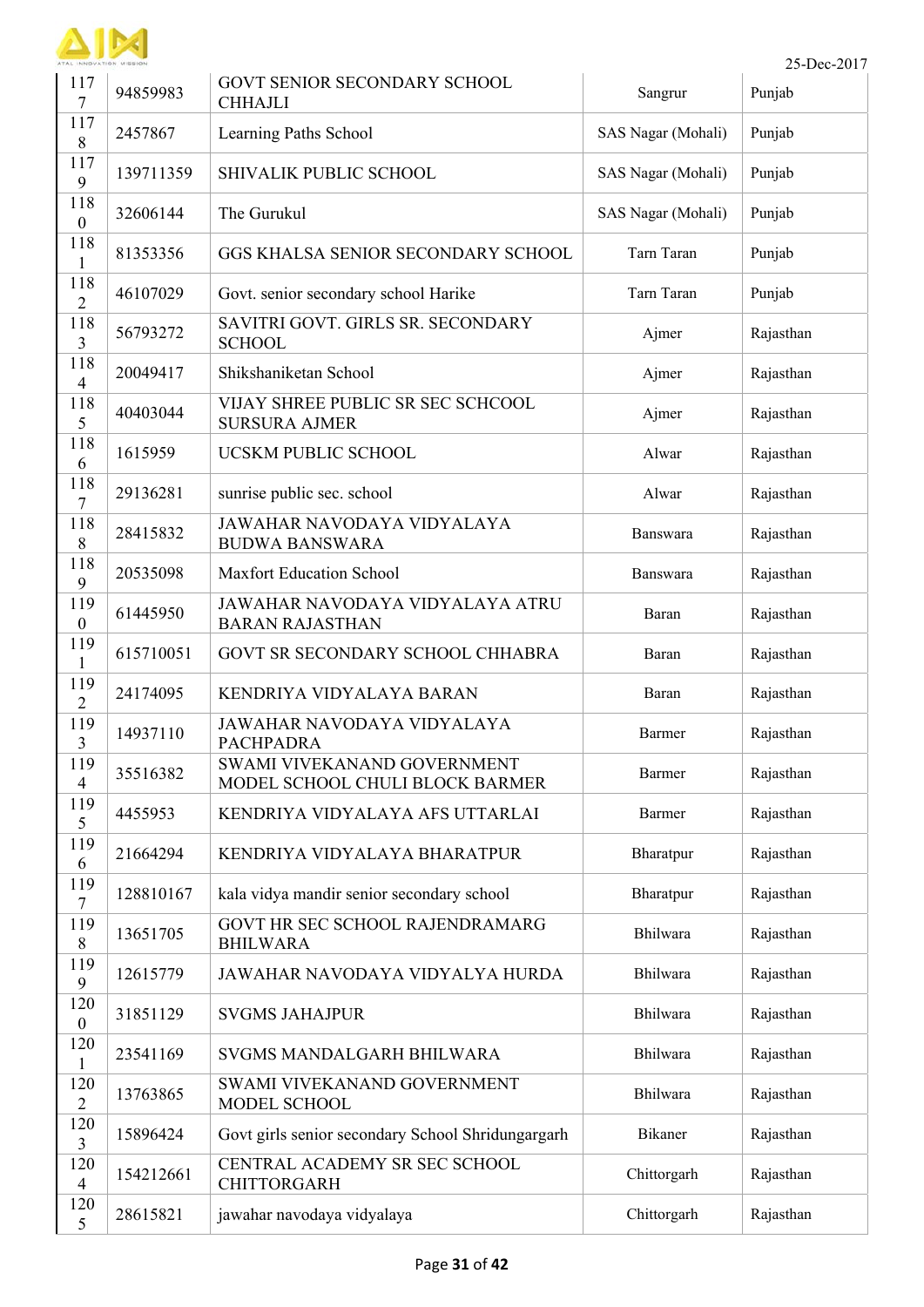

| 25-Dec-2017<br>TAL INNOVATION MISSION |           |                                                                      |             |           |
|---------------------------------------|-----------|----------------------------------------------------------------------|-------------|-----------|
| 120<br>6                              | 24073408  | <b>GOVT.AADARSH SS SCHOOL SIDHMUKH</b>                               | Churu       | Rajasthan |
| 120<br>7                              | 99595599  | <b>GOVT SR SEC SCH BHALERI</b>                                       | Churu       | Rajasthan |
| 120<br>8                              | 27881983  | SWAMI VIVEKANAND GOVT MODEL<br>SCHOOL DIDWANA LALSOT                 | Dausa       | Rajasthan |
| 120<br>9                              | 664912421 | PRATAP ADARSH VIDYA MANDIR SENIOR<br><b>SECONDARY SCHOOL</b>         | Dausa       | Rajasthan |
| 121<br>$\boldsymbol{0}$               | 2918497   | <b>GOVERNMENT SENIOR SECONDARY</b><br><b>SCHOOL SAIPAU DHOLPUR</b>   | Dholpur     | Rajasthan |
| 121<br>1                              | 64136994  | <b>GSSS BASAI NAWAB DHOLPUR</b>                                      | Dholpur     | Rajasthan |
| 121<br>$\overline{2}$                 | 474111665 | SWAMI VIVEKANAND GOVT MODEL<br><b>SCHOOL SAGWARA</b>                 | Dungarpur   | Rajasthan |
| 121<br>3                              | 32326160  | <b>GSSS SUREWALA</b>                                                 | Hanumangarh | Rajasthan |
| 121<br>$\overline{\mathcal{A}}$       | 279012323 | <b>SRSEC ADARSH VIDHYA MANDIR</b>                                    | Jaipur      | Rajasthan |
| 121<br>5                              | 88446019  | Delhi Public School Jaipur                                           | Jaipur      | Rajasthan |
| 121<br>6                              | 136012704 | SHRI BALRAM SENIOR SECONDARY<br>ADARSH VIDYA MANDIR BASSI            | Jaipur      | Rajasthan |
| 121<br>7                              | 22046790  | <b>SRN</b> International School                                      | Jaipur      | Rajasthan |
| 121<br>8                              | 2413357   | Maharani Gayatri Devi Girls School                                   | Jaipur      | Rajasthan |
| 121<br>9                              | 50786249  | Sanskar School                                                       | Jaipur      | Rajasthan |
| 122<br>$\boldsymbol{0}$               | 12368842  | GOVT ADARSH SR SEC SCHOOL RAMGARH                                    | Jaisalmer   | Rajasthan |
| 122<br>1                              | 31808430  | GOVT SR SEC SCHOOL SANKARA                                           | Jaisalmer   | Rajasthan |
| 122<br>$\boldsymbol{2}$               | 6347877   | <b>GOVT GIRLS SR SEC SCH</b>                                         | Jhalawar    | Rajasthan |
| 122<br>$\overline{3}$                 | 44681020  | <b>GSSS JHALAWAR</b>                                                 | Jhalawar    | Rajasthan |
| 122<br>$\overline{4}$                 | 119611430 | Mata Shravani International School                                   | Jhunjhunu   | Rajasthan |
| 122<br>5                              | 25263261  | BIRLA BALIKA VIDYAPEETH                                              | Jhunjhunu   | Rajasthan |
| 122<br>6                              | 19157437  | DELHI PUBLIC SCHOOL JODHPUR                                          | Jodhpur     | Rajasthan |
| 122<br>$\tau$                         | 19606455  | <b>GOVERNMENT SENIOR SECONDARY</b><br>SCHOOL DAIKADA MANDORE JODHPUR | Jodhpur     | Rajasthan |
| 122<br>8                              | 77202542  | Government higher secondary school Bilara<br>Jodhpur                 | Jodhpur     | Rajasthan |
| 122<br>9                              | 63832981  | KENDRIYA VIDYALAYA NUMBER ONE AFS<br><b>JODHPUR</b>                  | Jodhpur     | Rajasthan |
| 123<br>$\boldsymbol{0}$               | 27017572  | SR SEC ADARSH VIDYA MANDIR                                           | Karauli     | Rajasthan |
| 123<br>$\mathbf{1}$                   | 14016178  | KENDRIYA VIDYALAYA NO 1                                              | Kota        | Rajasthan |
| 123<br>$\overline{2}$                 | 205611458 | Shiv Jyoti convent school                                            | Kota        | Rajasthan |
| 123<br>$\overline{3}$                 | 21745311  | S R Public Sr Sec School                                             | Kota        | Rajasthan |
| 123<br>$\overline{4}$                 | 234411887 | Sir Padampat Singhania School                                        | Kota        | Rajasthan |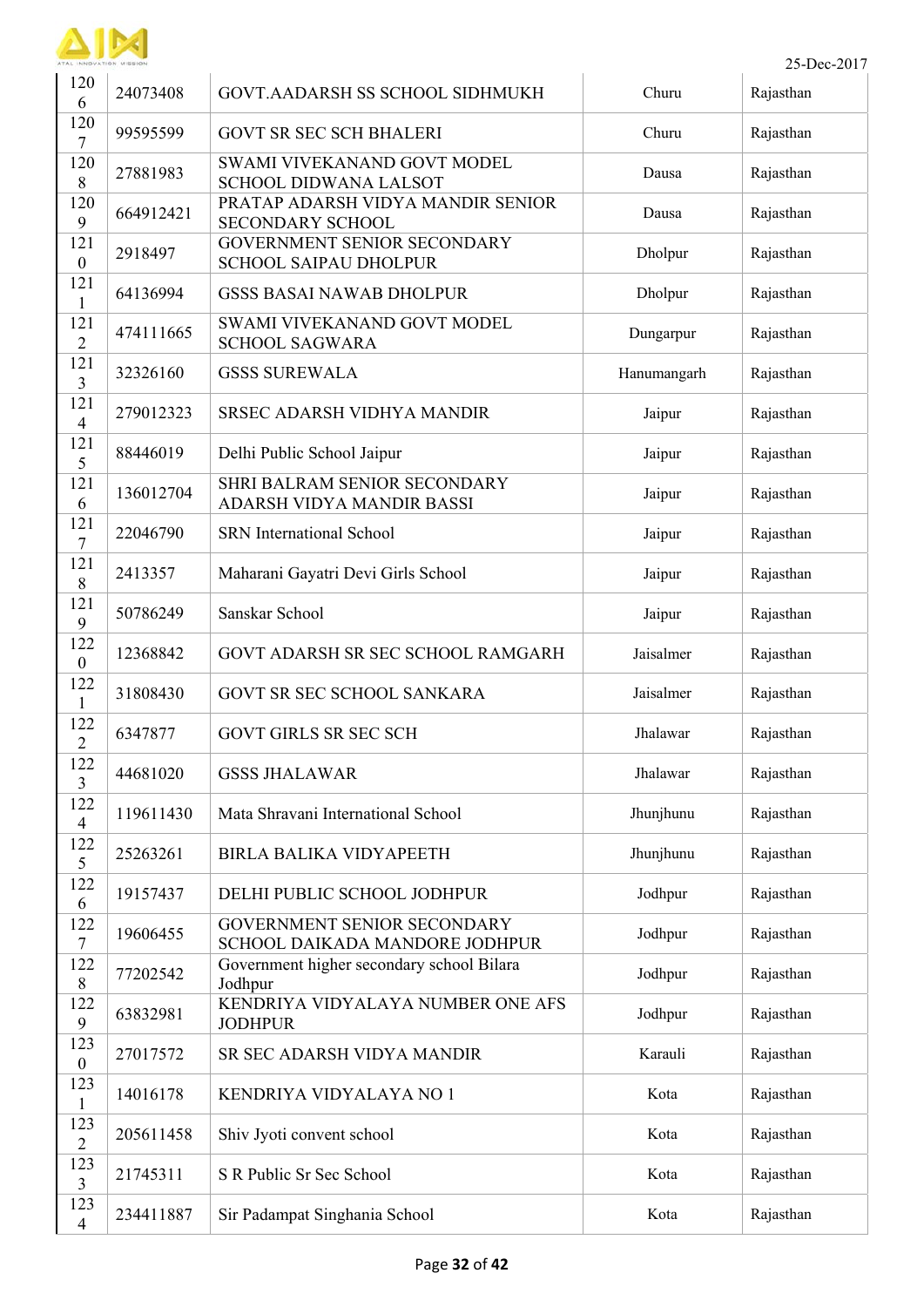

| 123<br>5                | 128810059 | SHARDA BAL NIKETAN SENIOR<br><b>SECONDARY NAGAUR</b>              | Nagaur         | Rajasthan  |
|-------------------------|-----------|-------------------------------------------------------------------|----------------|------------|
| 123<br>6                | 161310191 | shree vageeshwaree vidhya mandir senior<br>secondary school       | Nagaur         | Rajasthan  |
| 123<br>7                | 30421676  | SHRI RATAN CHAND LODHA BAL NIKETAN<br>SR SEC SCHOOL PALI          | Pali           | Rajasthan  |
| 123<br>8                | 17466679  | VIDHYA NIKETAN SENIOR SECONDARY<br><b>SCHOOL CHHOTI SADRI</b>     | Pratapgarh     | Rajasthan  |
| 123<br>9                | 27755413  | JAWAHAR NAVODAYA VIDYALAYA<br><b>RAJSAMAND</b>                    | Rajsamand      | Rajasthan  |
| 124<br>$\boldsymbol{0}$ | 973512501 | balika sr sec adarsh vidhya mandir mantown                        | Sawai Madhopur | Rajasthan  |
| 124<br>$\mathbf{1}$     | 19876114  | JAWAHAR NAVODAYA VIDYALAYA                                        | Sawai Madhopur | Rajasthan  |
| 124<br>$\overline{2}$   | 1922895   | GOVT SR SEC SCHOOL GANGAPUR CITY                                  | Sawai Madhopur | Rajasthan  |
| 124<br>3                | 17185773  | Jawahar Navodaya Vidyalaya                                        | Sikar          | Rajasthan  |
| 124<br>$\overline{4}$   | 22995808  | JAWAHAR NAVODAYA VIDYALAYA                                        | Sirohi         | Rajasthan  |
| 124<br>5                | 48127578  | KENDRIYA VIDYALAYA NO ONE AFS<br><b>SURATGARH</b>                 | Sri Ganganagar | Rajasthan  |
| 124<br>6                | 25233806  | GOVERNMENT SENIOR SECONDARY<br><b>SCHOOL TONK</b>                 | Tonk           | Rajasthan  |
| 124<br>7                | 16113437  | GOVT SENIOR SECONDRY SCHOOL MOR                                   | Tonk           | Rajasthan  |
| 124<br>8                | 424311270 | Sr. Sec. Sarswati Vidhya Mandir Newai                             | Tonk           | Rajasthan  |
| 124<br>9                | 814812500 | ADRSH VIDYA MANDIR JHILAY                                         | Tonk           | Rajasthan  |
| 125<br>$\overline{0}$   | 24141811  | ABHINAV SENIOR SECONDARY SCHOOL                                   | Udaipur        | Rajasthan  |
| 125<br>1                | 15024660  | Central Public Senior Secondary School                            | Udaipur        | Rajasthan  |
| 125<br>$\overline{2}$   | 13147796  | GOVERNMENT HIGHER SECONDARY<br>SCHOOL ELAIYUR VARIYANKAVAL        | Ariyalur       | Tamil Nadu |
| 125<br>3                | 19513709  | JAIGOPAL GARODIA GOVERNMENT GIRLS<br>HIGHER SECONDARY SCHOOL      | Chennai        | Tamil Nadu |
| 125<br>$\overline{4}$   | 21847258  | Chinmaya Vidyalaya Senior Secondary School                        | Chennai        | Tamil Nadu |
| 125<br>5                | 2109321   | SBOA Matriculation and Higher Secondary School<br>Coimbatore      | Coimbatore     | Tamil Nadu |
| 125<br>6                | 15305917  | KPM School and Rathinam International Public<br>School            | Coimbatore     | Tamil Nadu |
| 125<br>7                | 247512753 | ST ANNES GIRLS HR SEC SCHOOL                                      | Cuddalore      | Tamil Nadu |
| 125<br>8                | 12427975  | SACRED HEART HIGHER SECONDARY<br><b>SCHOOL</b>                    | Cuddalore      | Tamil Nadu |
| 125<br>9                | 24078049  | GOVERNMENT GIRLS HIGHER SECONDARY<br><b>SCHOOL THIRUPAPULIYUR</b> | Cuddalore      | Tamil Nadu |
| 126<br>$\boldsymbol{0}$ | 14948762  | ARUNA HIGHER SECONDARY SCHOOL                                     | Cuddalore      | Tamil Nadu |
| 126<br>$\mathbf{1}$     | 14459893  | GOVERNMENT GIRLS HSS KURINJIPADI                                  | Cuddalore      | Tamil Nadu |
| 126<br>$\overline{2}$   | 326313108 | GOVERNMENT GIRLS HIGHER SECONDARY<br><b>SCHOOL</b>                | Dharmapuri     | Tamil Nadu |
| 126<br>3                | 20287773  | STANLEY MATRIC HR SEC SCHOOL                                      | Dharmapuri     | Tamil Nadu |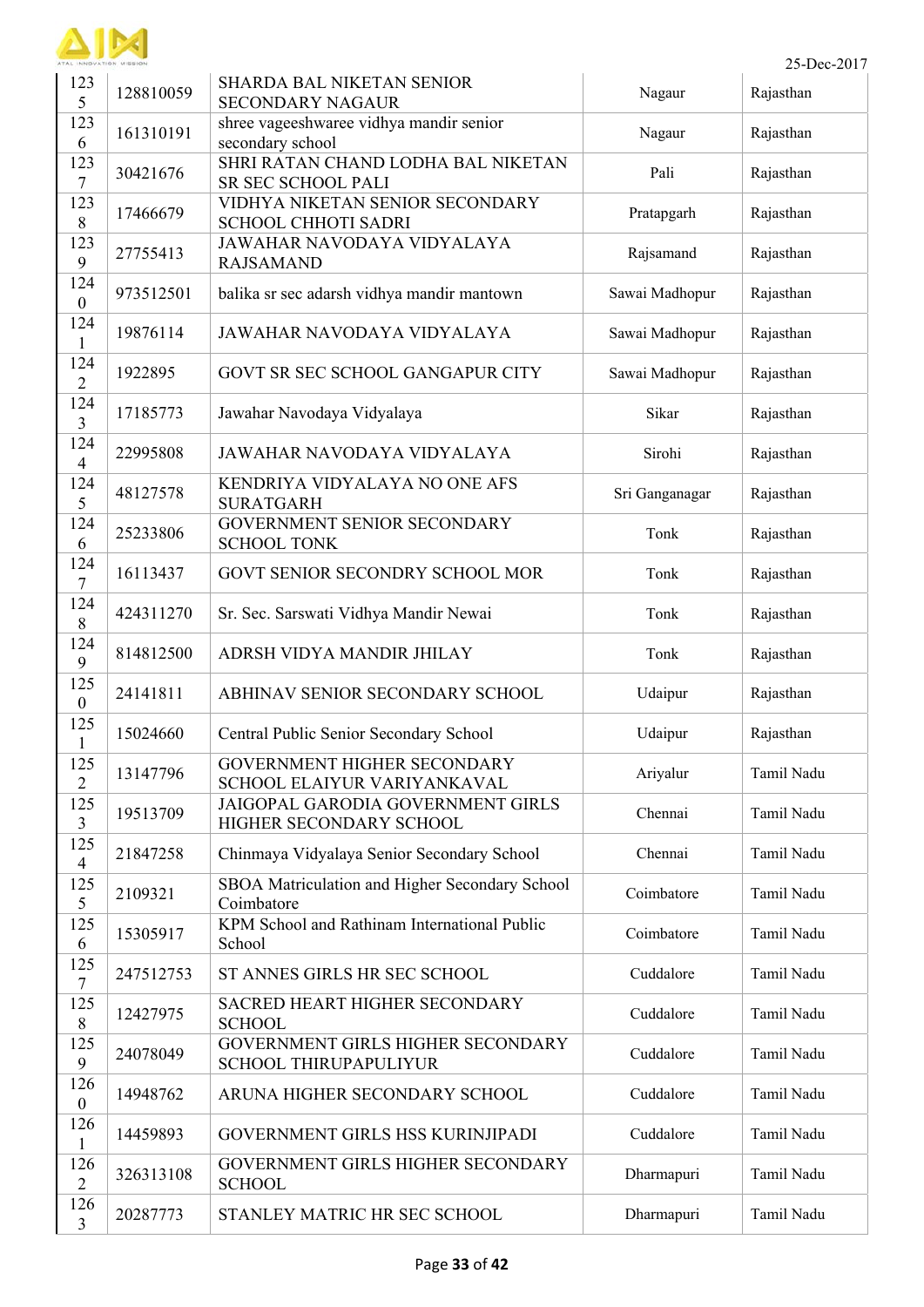

|                         | 25-Dec-2017 |                                                                                |              |            |  |
|-------------------------|-------------|--------------------------------------------------------------------------------|--------------|------------|--|
| 126<br>$\overline{4}$   | 235312842   | ANNAMALAIAR MILLS GIRLS HR SEC<br><b>SCHOOL</b>                                | Dindigul     | Tamil Nadu |  |
| 126<br>5                | 24229970    | BANNARI AMMAN VIDYA NIKETAN<br>MATRICULATION HIGHER SECONDARY<br><b>SCHOOL</b> | Erode        | Tamil Nadu |  |
| 126<br>6                | 220911657   | KONGU VELLALAR MATRIC HIGHER<br><b>SECONDARY SCHOOL</b>                        | Erode        | Tamil Nadu |  |
| 126<br>7                | 23348979    | St Theresa girls Hr Sec School                                                 | Kanchipuram  | Tamil Nadu |  |
| 126<br>$8\,$            | 304512944   | <b>GGHSS</b>                                                                   | Kanchipuram  | Tamil Nadu |  |
| 126<br>9                | 2395939     | SRDF Vivekananda Vidyalaya                                                     | Kanchipuram  | Tamil Nadu |  |
| 127<br>$\mathbf{0}$     | 198010428   | JAIGOPAL GARODIA NATIONAL HR SEC<br><b>SCHOOL</b>                              | Kanchipuram  | Tamil Nadu |  |
| 127<br>$\mathbf{1}$     | 23129033    | GOVT GIRLS HR SEC SCHOOL WALAJABAD                                             | Kanchipuram  | Tamil Nadu |  |
| 127<br>$\overline{2}$   | 25879822    | Sri Sankara Vidyalayaa                                                         | Karur        | Tamil Nadu |  |
| 127<br>$\overline{3}$   | 215110774   | <b>GOVT GIRLS HR SEC SCHOOL</b><br><b>KAVERIPATTINAM</b>                       | Krishnagiri  | Tamil Nadu |  |
| 127<br>$\overline{4}$   | 28688413    | <b>GOVT BOYS HR SEC SCHOOL</b>                                                 | Krishnagiri  | Tamil Nadu |  |
| 127<br>5                | 380711952   | GOVT GIRLS HR SEC SCHOOL UTHANGARAI                                            | Krishnagiri  | Tamil Nadu |  |
| 127<br>6                | 24264099    | <b>GOVT BOYS HR SEC SCHOOL</b>                                                 | Krishnagiri  | Tamil Nadu |  |
| 127<br>7                | 528510489   | GOVERNMENT GIRLS HIGHER SECONDARY<br><b>SCHOOL KRISHNAGIRI</b>                 | Krishnagiri  | Tamil Nadu |  |
| 127<br>8                | 19457233    | <b>SBOA MATRICULATION HIGHER</b><br>SECONDARY SCHOOL                           | Madurai      | Tamil Nadu |  |
| 127<br>9                | 24707520    | SRI RAM NALLAMANI YADAVA GIRLS HR<br><b>SEC SCHOOL</b>                         | Madurai      | Tamil Nadu |  |
| 128<br>$\mathbf{0}$     | 1537642     | Mahatma Montessori School CBSE                                                 | Madurai      | Tamil Nadu |  |
| 128<br>$\mathbf{1}$     | 252710124   | Keren Matriculation Higher Secondary School                                    | Madurai      | Tamil Nadu |  |
| 128<br>$\overline{2}$   | 19817368    | KENDRIYA VIDYALAYA NO 1 MADURAI                                                | Madurai      | Tamil Nadu |  |
| 128<br>$\overline{3}$   | 243911017   | SHARMILA GODDESS SM MATRIC HR SEC<br><b>SCHOOL</b>                             | Nagapattinam | Tamil Nadu |  |
| 128<br>$\overline{4}$   | 38359837    | GOVERNMENT HIGHER SECONDARY<br><b>SCHOOL</b>                                   | Namakkal     | Tamil Nadu |  |
| 128<br>5                | 80477898    | SENGUNTHAR MAHAJANA HIGHER<br><b>SECONDARY SCHOOL</b>                          | Namakkal     | Tamil Nadu |  |
| 128<br>6                | 46188947    | GOVERNMENT HIGHER SECONDARY<br><b>SCHOOL</b>                                   | Namakkal     | Tamil Nadu |  |
| 128<br>$\tau$           | 15253451    | KONGUNADU MATRIC HR SEC SCHOOL                                                 | Namakkal     | Tamil Nadu |  |
| 128<br>$8\,$            | 63318941    | Government Higher Secondary School R<br>Pudupalayam                            | Namakkal     | Tamil Nadu |  |
| 128<br>9                | 13701553    | Selvam Matriculation Higher Secondary School                                   | Namakkal     | Tamil Nadu |  |
| 129<br>$\boldsymbol{0}$ | 31607033    | ST MARYS GIRLS HR SEC SCHOOL<br><b>COONOOR</b>                                 | Nilgiris     | Tamil Nadu |  |
| 129<br>$\mathbf{1}$     | 46818500    | Sri Ramakrishna Matric Hr Sec School                                           | Perambalur   | Tamil Nadu |  |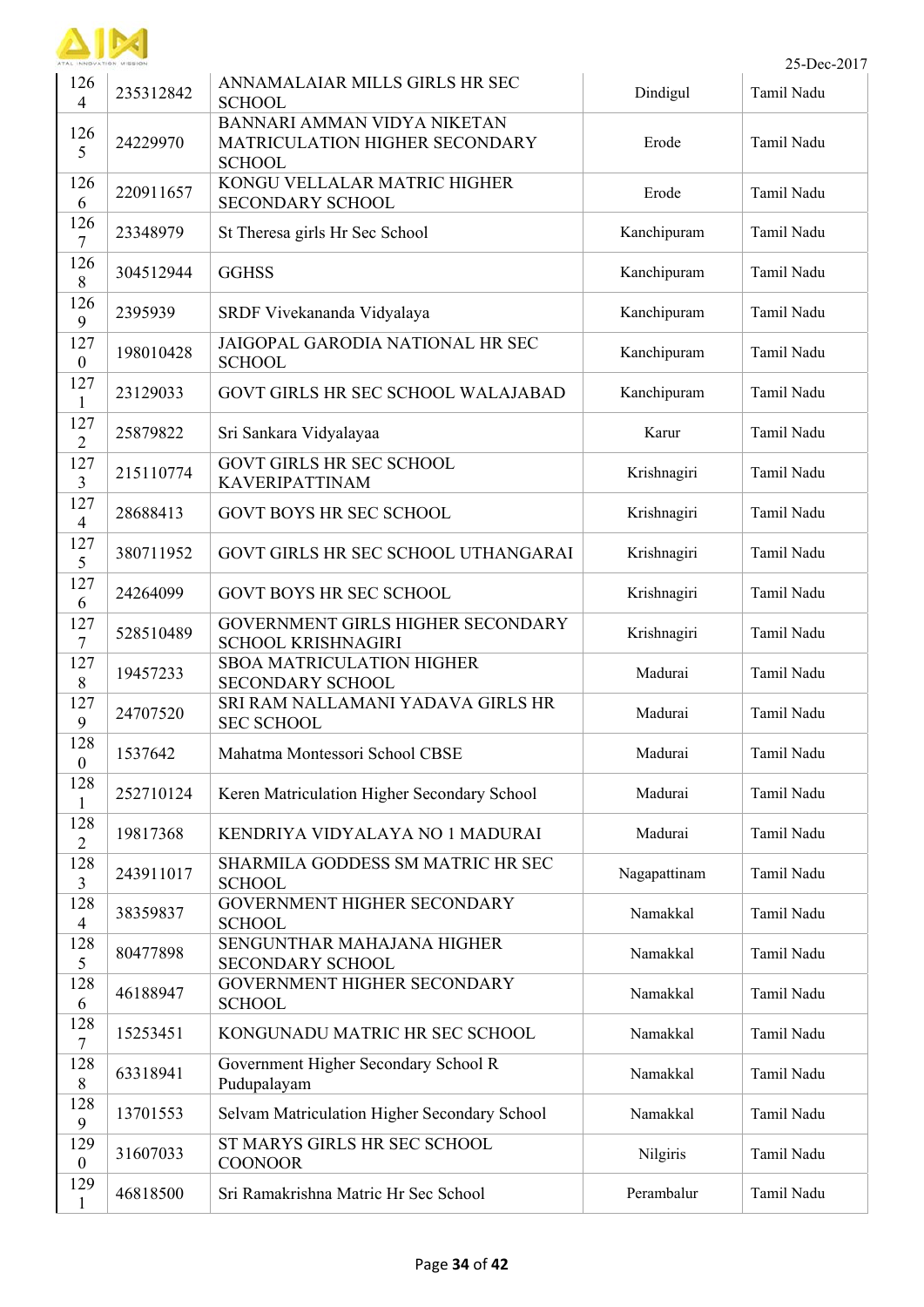

|                         | ATAL INNOVATION MISSION<br>25-Dec-2017 |                                                                            |                            |            |  |  |
|-------------------------|----------------------------------------|----------------------------------------------------------------------------|----------------------------|------------|--|--|
| 129<br>$\overline{2}$   | 19318746                               | THANTHAI HANS ROEVER HR SEC SCHOOL<br>PERAMBALUR                           | Perambalur                 | Tamil Nadu |  |  |
| 129<br>3                | 237311659                              | SRI SARADHA DEVI GIRLS HR SEC SCHOOL                                       | Perambalur                 | Tamil Nadu |  |  |
| 129<br>$\overline{4}$   | 26197858                               | GOVT BOYS HIGHER SECONDARY SCHOOL                                          | Pudukkottai                | Tamil Nadu |  |  |
| 129<br>5                | 22598401                               | Holy Angels' Matriculation Hr. Sec. School                                 | Salem                      | Tamil Nadu |  |  |
| 129<br>6                | 819110530                              | MALCOVIDYALAYA MATRIC HR SEC<br><b>SCHOOL</b>                              | Salem                      | Tamil Nadu |  |  |
| 129<br>$\overline{7}$   | 11747397                               | S M S V HR SEC SCHOOL KARAIKUDI                                            | Sivaganga                  | Tamil Nadu |  |  |
| 129<br>8                | 10098834                               | S.U.M.HR.SEC.SCHOOL                                                        | Theni                      | Tamil Nadu |  |  |
| 129<br>9                | 162712193                              | Anitha Kumaran Matric & Hr.Sec.School,                                     | Thoothukudi<br>(Tuticorin) | Tamil Nadu |  |  |
| 130<br>$\boldsymbol{0}$ | 17722502                               | KAMLAVATI SECONDARY SCHOOL                                                 | Thoothukudi<br>(Tuticorin) | Tamil Nadu |  |  |
| 130<br>1                | 18337232                               | Ravilla KR Appaswamy Naidu Vidhyashram<br>Matric Higher Secondary School   | Thoothukudi<br>(Tuticorin) | Tamil Nadu |  |  |
| 130<br>$\overline{2}$   | 162610571                              | <b>GOVT GIRLS HR SEC SCHOOL</b><br>MANNACHANALLUR                          | Tiruchirappalli            | Tamil Nadu |  |  |
| 130<br>3                | 13377583                               | Sri Sivananda Balalaya                                                     | Tiruchirappalli            | Tamil Nadu |  |  |
| 130<br>$\overline{4}$   | 12356578                               | Kamala Niketan Montessori School                                           | Tiruchirappalli            | Tamil Nadu |  |  |
| 130<br>5                | 72473903                               | S B I O A MATRICULATION HR SEC SCHOOL                                      | Tiruchirappalli            | Tamil Nadu |  |  |
| 130<br>6                | 14359579                               | <b>BHARATH VIDYA MANDIR</b>                                                | Tirunelveli                | Tamil Nadu |  |  |
| 130<br>$\overline{7}$   | 39918727                               | BHARATH MONTESSORI MATRIC HR SEC<br><b>SCHOOL</b>                          | Tirunelveli                | Tamil Nadu |  |  |
| 130<br>$8\,$            | 87139012                               | MUNICIPAL GIRLS HIGHER SECONDARY<br><b>SCHOOL</b>                          | Tirunelveli                | Tamil Nadu |  |  |
| 130<br>9                | 25779567                               | SRI VAIYAPURI VIDYALAYA<br>MATRICULATION HIGHER SECONDARY<br><b>SCHOOL</b> | Tirunelveli                | Tamil Nadu |  |  |
| 131<br>$\boldsymbol{0}$ | 313212209                              | Gomathi Ambal Government Higher Secondary<br>School                        | Tirunelveli                | Tamil Nadu |  |  |
| 131<br>$\mathbf{1}$     | 942312936                              | VIVEKANANDA SILVER JUBILEE MATRIC<br>HR SEC SCHOOL                         | Tirunelveli                | Tamil Nadu |  |  |
| 131<br>$\overline{2}$   | 154311242                              | SRI MUPPUDATHI AMMAN<br>MATRICULATION HIGHER SECONDARY<br><b>SCHOOL</b>    | Tirunelveli                | Tamil Nadu |  |  |
| 131<br>$\overline{3}$   | 18527254                               | HILTON MATRICULATION HIGHER<br>SECONDARY SCHOOL                            | Tirunelveli                | Tamil Nadu |  |  |
| 131<br>$\overline{4}$   | 68503345                               | SRINIVASA VIDHYALAYA<br>MATRICULATION HIGHER SECONDARY<br><b>SCHOOL</b>    | Tiruppur                   | Tamil Nadu |  |  |
| 131<br>5                | 259111847                              | BHARATHIAR CENTENARY GOVERNMENT<br>HIGHER SECONDARY SCHOOL                 | Tiruppur                   | Tamil Nadu |  |  |
| 131<br>6                | 26848627                               | SHANTHINIKETHAN HIGHER SECONDARY<br><b>SCHOOL</b>                          | Tiruppur                   | Tamil Nadu |  |  |
| 131<br>$\tau$           | 58429079                               | KMC PUBLIC SCHOOL                                                          | Tiruppur                   | Tamil Nadu |  |  |
| 131<br>8                | 22705555                               | The Frontline Academy Matriculation Higher<br>Secondary School             | Tiruppur                   | Tamil Nadu |  |  |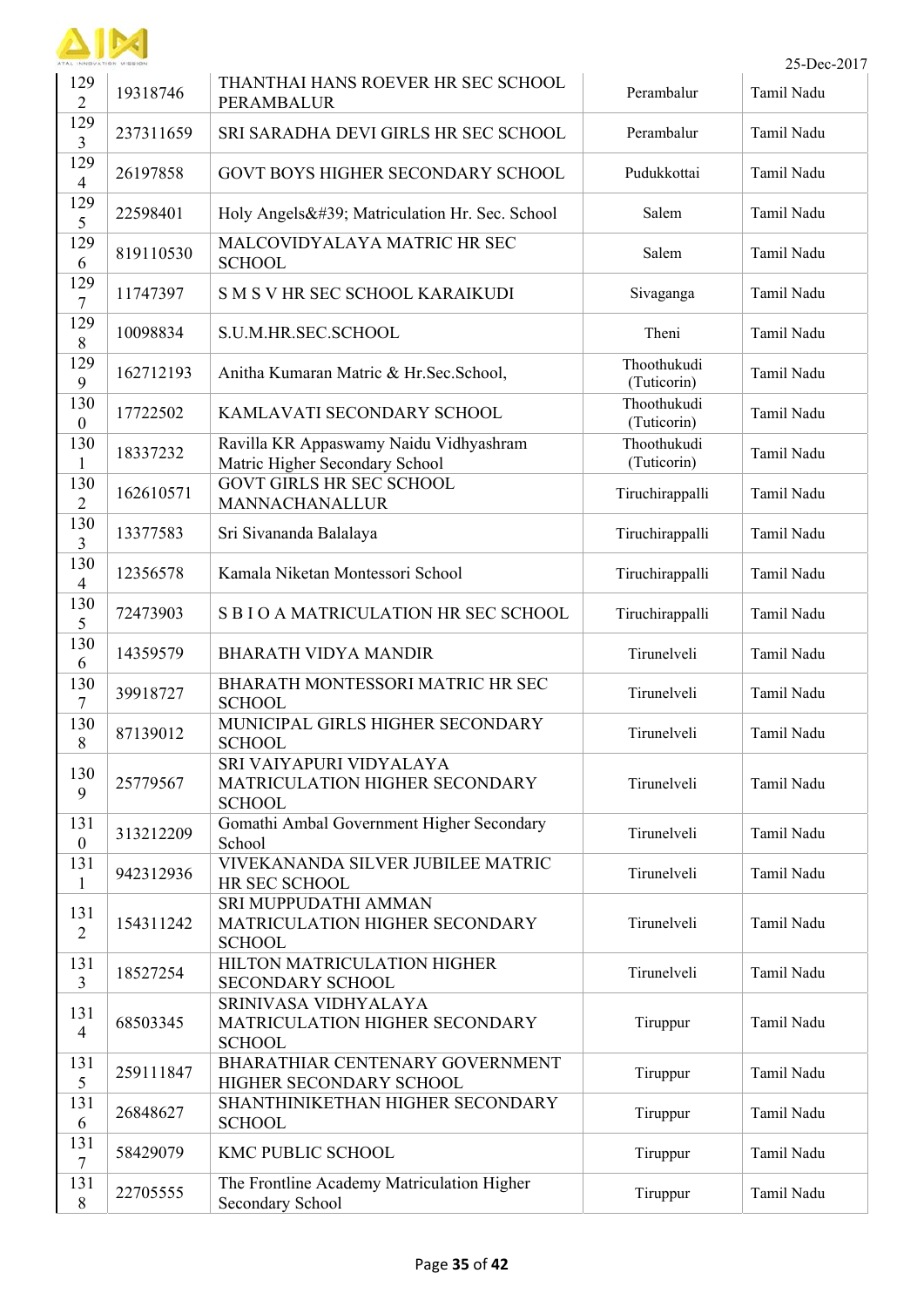

| 131<br>9                | 23146248  | KONGU MATRICULATION HIGHER<br><b>SECONDARY SCHOOL</b>           | Tiruppur       | Tamil Nadu |
|-------------------------|-----------|-----------------------------------------------------------------|----------------|------------|
| 132<br>$\mathbf{0}$     | 20688442  | KSC GOVT HR SEC SCHOOL TIRUPUR                                  | Tiruppur       | Tamil Nadu |
| 132<br>1                | 12058321  | VELAMMAL VIDHYASHRAM                                            | Tiruvallur     | Tamil Nadu |
| 132<br>$\overline{2}$   | 39934344  | Sri Venkateswara Matriculation Hr Sec School                    | Tiruvallur     | Tamil Nadu |
| 132<br>$\overline{3}$   | 27608167  | <b>VELAMMAL MATRICULATION HIGHER</b><br><b>SECONDARY SCHOOL</b> | Tiruvallur     | Tamil Nadu |
| 132<br>$\overline{4}$   | 41518555  | SETHU BHASKARA MATRIC HR SEC<br><b>SCHOOL</b>                   | Tiruvallur     | Tamil Nadu |
| 132<br>5                | 14288046  | ROUND TABLE THIRTY VIVEKANANDA<br><b>VIDYALAYA</b>              | Tiruvallur     | Tamil Nadu |
| 132<br>6                | 152811695 | <b>JAYA MATRICULATION HIGHER</b><br><b>SECONDARY SCHOOL</b>     | Tiruvallur     | Tamil Nadu |
| 132<br>$\overline{7}$   | 14713157  | MAHARISHI SCHOOL OF EXCELLENCE                                  | Tiruvallur     | Tamil Nadu |
| 132<br>$\,8\,$          | 125910421 | Govt Girls Hr Sec SChool Cheyyar                                | Tiruvannamalai | Tamil Nadu |
| 132<br>9                | 16248732  | DrVGN MATRICULATION SCHOOL                                      | Tiruvannamalai | Tamil Nadu |
| 133<br>$\boldsymbol{0}$ | 236912746 | Dharani Matric Higher seondary school                           | Tiruvarur      | Tamil Nadu |
| 133<br>1                | 325413027 | NATIONAL HIGHER SECONDARY SCHOOL                                | Tiruvarur      | Tamil Nadu |
| 133<br>$\overline{2}$   | 45448466  | SWAMI DAYANANDA HIGHER SECONDARY<br><b>SCHOOL</b>               | Tiruvarur      | Tamil Nadu |
| 133<br>3                | 167213087 | VELUDAYAR HIGHER SECONDARY SCHOOL                               | Tiruvarur      | Tamil Nadu |
| 133<br>$\overline{4}$   | 327010801 | <b>GOVT GIRLS HR SEC SCHOOL</b>                                 | Tiruvarur      | Tamil Nadu |
| 133<br>5                | 32293571  | Rahmath Girls Matriculation Higher Secondary<br>School          | Tiruvarur      | Tamil Nadu |
| 133<br>6                | 26879063  | Islamiah Girls Higher Sec School                                | Vellore        | Tamil Nadu |
| 133<br>7                | 321410697 | GOVERNMENT GIRLS HIGHER SECONDARY<br><b>SCHOOL</b>              | Viluppuram     | Tamil Nadu |
| 133<br>8                | 12639439  | VALLALAR GOVERNMENT HIGHER<br><b>SECONDARY SCHOOL</b>           | Viluppuram     | Tamil Nadu |
| 133<br>9                | 9499154   | <b>NOBLE MATRICULATION HIGHER</b><br><b>SECONDARY SCHOOL</b>    | Virudhunagar   | Tamil Nadu |
| 134<br>$\boldsymbol{0}$ | 17658788  | DEVANGAR GIRLS HIGHER SECONDARY<br><b>SCHOOL</b>                | Virudhunagar   | Tamil Nadu |
| 134<br>$\mathbf{1}$     | 13226522  | V.S.K.Duraiswamy Nadar Matriculation Higher<br>Secondary School | Virudhunagar   | Tamil Nadu |
| 134<br>$\overline{2}$   | 39749467  | <b>SLATE HIGH SCHOOL</b>                                        | Adilabad       | Telangana  |
| 134<br>3                | 21846863  | <b>MANAIR HIGH SCHOOL</b>                                       | Karimnagar     | Telangana  |
| 134<br>$\overline{4}$   | 13442897  | ALPHORES HIGH SCHOOL                                            | Karimnagar     | Telangana  |
| 134<br>5                | 13601006  | JAWAHAR NAVODAYA VIDYALAYA                                      | Karimnagar     | Telangana  |
| 134<br>6                | 24168246  | <b>E RAJKUMAR</b>                                               | Karimnagar     | Telangana  |
| 134<br>$\tau$           | 32316252  | tsresidential school and junior college girls wyra<br>khammam   | Khammam        | Telangana  |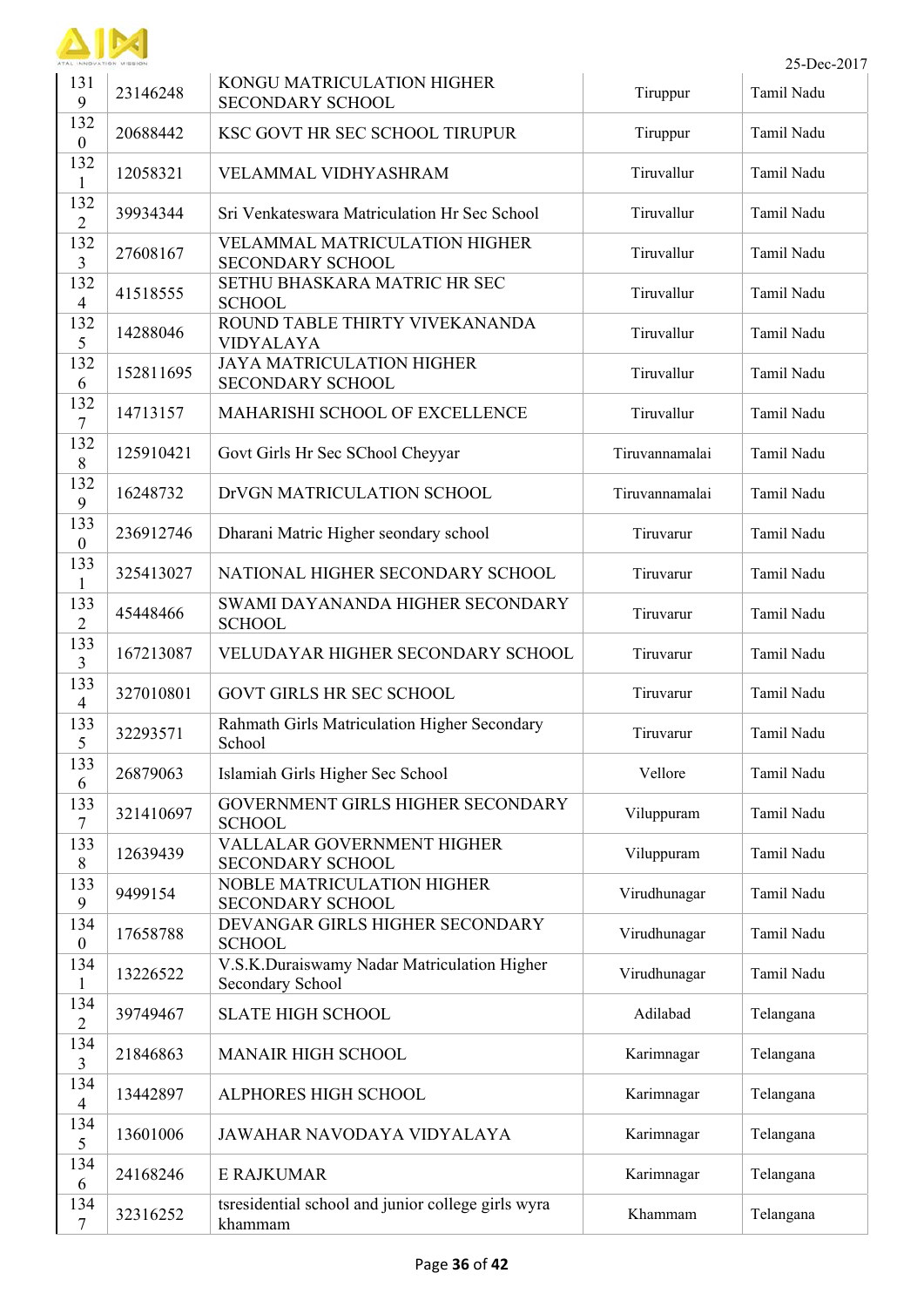

 $\blacksquare$ 

|                         | 25-Dec-2017<br>AL INNOVATION MISSION |                                                                                |               |           |  |
|-------------------------|--------------------------------------|--------------------------------------------------------------------------------|---------------|-----------|--|
| 134<br>8                | 57259350                             | ST FRANCIS EM HIGH SCHOOL                                                      | Khammam       | Telangana |  |
| 134<br>9                | 10887279                             | MONTESSORI HIGH SCHOOL                                                         | Mahabubnagar  | Telangana |  |
| 135<br>$\boldsymbol{0}$ | 151111837                            | <b>BRIGHT STARS HIGH SCHOOL</b>                                                | Mahabubnagar  | Telangana |  |
| 135<br>1                | 22607222                             | M V RAMAN HIGH SCHOOL                                                          | Mahabubnagar  | Telangana |  |
| 135<br>$\overline{2}$   | 71097072                             | <b>ZPHS NARWA</b>                                                              | Mahabubnagar  | Telangana |  |
| 135<br>3                | 269112335                            | KOTHAKOTA PUPILS SCHOOL                                                        | Mahabubnagar  | Telangana |  |
| 135<br>$\overline{4}$   | 26328397                             | ZPHS INDIRANAGAR                                                               | Medak         | Telangana |  |
| 135<br>5                | 15596750                             | ST MARYS VIDYANIKETAN HIGH SCHOOL<br><b>PREGNAPUR</b>                          | Medak         | Telangana |  |
| 135<br>6                | 989313030                            | Telangana Model School Jr College                                              | Medak         | Telangana |  |
| 135<br>$\tau$           | 10177299                             | NARAYANA HIGH SCHOOL                                                           | Medak         | Telangana |  |
| 135<br>8                | 20712237                             | TELANGANA SOCIAL WELFARE<br>RESIDENTIAL SCHOOL AND COLLEGE FOR<br><b>GIRLS</b> | Nalgonda      | Telangana |  |
| 135<br>9                | 40502416                             | <b>TSWRSJC Mattampally</b>                                                     | Nalgonda      | Telangana |  |
| 136<br>$\boldsymbol{0}$ | 20622922                             | <b>JAWAHAR NAVODAYA VIDYALAYA</b>                                              | Nizamabad     | Telangana |  |
| 136<br>1                | 17891730                             | FROBELS RESIDENTIAL HIGH SCHOOL                                                | Nizamabad     | Telangana |  |
| 136<br>$\overline{2}$   | 12384309                             | <b>K V UPPAL</b>                                                               | Rangareddy    | Telangana |  |
| 136<br>3                | 2694343                              | TELANGANA MODEL SCHOOL                                                         | Rangareddy    | Telangana |  |
| 136<br>$\overline{4}$   | 305011998                            | DEFENCE LABORATORIES SCHOOL RCI                                                | Rangareddy    | Telangana |  |
| 136<br>5                | 18658438                             | TS MODEL SCHOOL PARVATHAGIRI                                                   | Warangal      | Telangana |  |
| 136<br>6                | 20354624                             | <b>TSTWRS G Kuravi</b>                                                         | Warangal      | Telangana |  |
| 136<br>$\tau$           | 55844316                             | TSWRSCHOOL AND JUNIOR COLLEGE FOR<br><b>GIRLS</b>                              | Warangal      | Telangana |  |
| 136<br>8                | 25341771                             | JAWAHAR NAVODAYA VIDYALAYA                                                     | Warangal      | Telangana |  |
| 136<br>9                | 184912263                            | MONTESSORI HIGH SCHOOL EM                                                      | Warangal      | Telangana |  |
| 137<br>$\boldsymbol{0}$ | 234710006                            | TELANGANA STATE MODEL SCHOOL<br><b>KAMALAPUR</b>                               | Warangal      | Telangana |  |
| 137<br>1                | 16701360                             | JAWAHAR NAVODAYA VIDYALAYA                                                     | Dhalai        | Tripura   |  |
| 137<br>$\overline{2}$   | 29072912                             | JAWAHAR NAVODAYA VIDYALAYA<br><b>GOMATI</b>                                    | Gomati        | Tripura   |  |
| 137<br>$\overline{3}$   | 299610264                            | KENDRIYA VIDYALAYA PANISAGAR                                                   | North Tripura | Tripura   |  |
| 137<br>$\overline{4}$   | 148410065                            | SONAMURA ENGLISH MEDIUM H S SCHOOL                                             | Sepahijala    | Tripura   |  |
| 137<br>5                | 174312361                            | Sabroom H S School                                                             | South Tripura | Tripura   |  |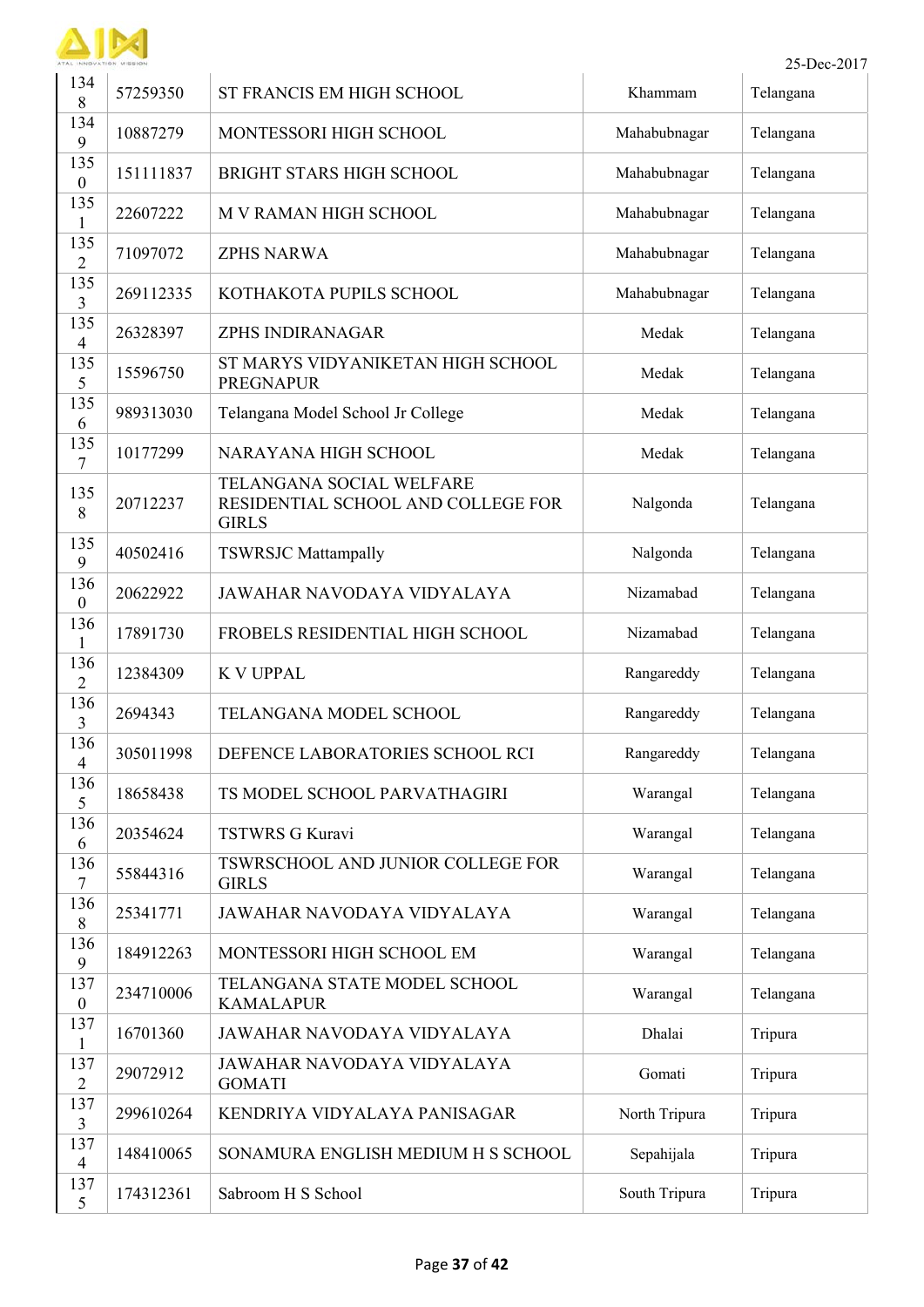

 $\blacksquare$ 

|                         | 25-Dec-2017<br>AL INNOVATION MISSION |                                                                                                  |                     |                      |  |
|-------------------------|--------------------------------------|--------------------------------------------------------------------------------------------------|---------------------|----------------------|--|
| 137<br>6                | 10177359                             | Belonia Vidyapith H S School                                                                     | South Tripura       | Tripura              |  |
| 137<br>$\tau$           | 30738333                             | Belonia Government English Medium H S School                                                     | South Tripura       | Tripura              |  |
| 137<br>$8\,$            | 732212781                            | DEI Prem Vidyalaya Girls Intermediate College                                                    | Agra                | <b>Uttar Pradesh</b> |  |
| 137<br>9                | 24881947                             | KENDRIYA VIDYALAYA AGRA CANTT                                                                    | Agra                | <b>Uttar Pradesh</b> |  |
| 138<br>$\boldsymbol{0}$ | 270511622                            | AGRASEN INTER COLLEGE HARDUAGANJ<br><b>ALIGARH</b>                                               | Aligarh             | <b>Uttar Pradesh</b> |  |
| 138<br>1                | 245112008                            | Mahatma Gandhi Gurdutt Smarak Inter College                                                      | Aligarh             | <b>Uttar Pradesh</b> |  |
| 138<br>$\overline{2}$   | 29532484                             | SHREE MAHAPRABHU PUBLIC SCHOOL<br><b>AND COLLEGE</b>                                             | Allahabad           | <b>Uttar Pradesh</b> |  |
| 138<br>$\overline{3}$   | 163813009                            | JWALA DEVI SARSWATI VIDYA MANDIR<br><b>INTER COLLEGE GANGAPURI RASULABAD</b><br><b>ALLAHABAD</b> | Allahabad           | <b>Uttar Pradesh</b> |  |
| 138<br>$\overline{4}$   | 15554538                             | <b>GURUKUL MONTESSORI SCHOOL</b>                                                                 | Allahabad           | Uttar Pradesh        |  |
| 138<br>5                | 184713005                            | JAI BAJRANG INTERMEDIATE COLLEGE                                                                 | Ambedkar Nagar      | <b>Uttar Pradesh</b> |  |
| 138<br>6                | 29622385                             | JAWAHAR NAVODAYA VIDYALAYA<br><b>AMROHA</b>                                                      | Amroha (J.P. Nagar) | Uttar Pradesh        |  |
| 138<br>$\tau$           | 125812320                            | SARASWATI VIDYA MANDIR INTER<br><b>COLLEGE</b>                                                   | Auraiya             | <b>Uttar Pradesh</b> |  |
| 138<br>8                | 263011904                            | THAKUR VIKRAMASINGH SMARAK IC<br><b>AMNAVE MARTINGANJ</b>                                        | Azamgarh            | <b>Uttar Pradesh</b> |  |
| 138<br>9                | 20608690                             | Jawahar Navodaya Vidyalaya Jiyanpur Azamgarh                                                     | Azamgarh            | <b>Uttar Pradesh</b> |  |
| 139<br>$\boldsymbol{0}$ | 162713194                            | children senior secondary school                                                                 | Azamgarh            | <b>Uttar Pradesh</b> |  |
| 139<br>1                | 262313204                            | children higher secondary school                                                                 | Azamgarh            | <b>Uttar Pradesh</b> |  |
| 139<br>$\overline{2}$   | 143412171                            | SARASWATI VIDYA MANDIR INTER<br><b>COLLEGE</b>                                                   | Bahraich            | <b>Uttar Pradesh</b> |  |
| 139<br>$\mathfrak{Z}$   | 29724952                             | <b>JAWAHAR NAVODAYA VIDYALAYA</b><br>SINHACHAWAR BALLIA                                          | Ballia              | <b>Uttar Pradesh</b> |  |
| 139<br>$\overline{4}$   | 249212322                            | Saraswati balika vidhya mandir inter college                                                     | Banda               | <b>Uttar Pradesh</b> |  |
| 139<br>5                | 61641098                             | JAWAHAR NAVODAYA VIDYALAYA                                                                       | Barabanki           | <b>Uttar Pradesh</b> |  |
| 139<br>6                | 264010046                            | JAWAHAR NAVODAYA VIDYALAYA                                                                       | Bareilly            | <b>Uttar Pradesh</b> |  |
| 139<br>$\tau$           | 1825576                              | Jawahar Navodaya Vidyalaya                                                                       | Bijnor              | Uttar Pradesh        |  |
| 139<br>8                | 30848843                             | SURAJBHAN SARASWATI VIDYA MANDIR<br><b>INTER COLLEGE</b>                                         | Bulandshahr         | <b>Uttar Pradesh</b> |  |
| 139<br>9                | 27717237                             | Kendriya Vidyalaya Mughalsarai                                                                   | Chandauli           | <b>Uttar Pradesh</b> |  |
| 140<br>$\boldsymbol{0}$ | 31441206                             | JAWAHAR NAVODAYA VIDYALAYA                                                                       | Chitrakoot          | <b>Uttar Pradesh</b> |  |
| 140<br>$\mathbf{1}$     | 21356998                             | SARASWATI SR SEC VIDYA MANDIR<br>DEORIA KHAS DEORIA                                              | Deoria              | <b>Uttar Pradesh</b> |  |
| 140<br>$\overline{2}$   | 3049428                              | SHRI GANDHI SMARAK INTER COLLEGE<br><b>ETAH</b>                                                  | Etah                | <b>Uttar Pradesh</b> |  |
| 140<br>$\overline{3}$   | 99357326                             | JAWAHAR NAVODAYA VIDYALAYA<br><b>BEGAUR ETAH</b>                                                 | Etah                | <b>Uttar Pradesh</b> |  |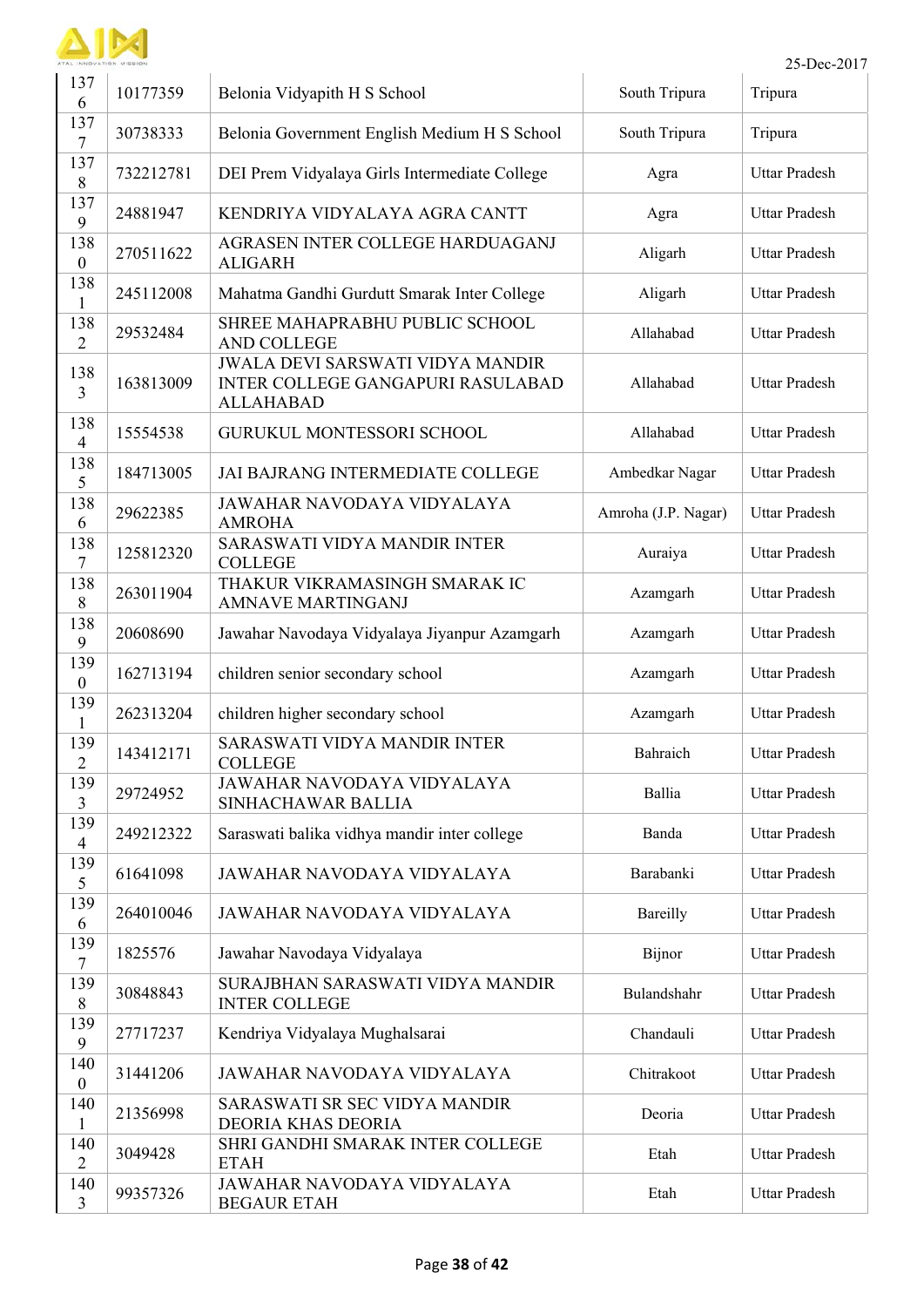

|                         |           |                                                                |                        | 25-Dec-2017          |
|-------------------------|-----------|----------------------------------------------------------------|------------------------|----------------------|
| 140<br>$\overline{4}$   | 987011704 | Saint Vivekanand Senior Secondary Public School                | Etawah                 | <b>Uttar Pradesh</b> |
| 140<br>5                | 240312594 | Archana Memorial Saraswati Gyan Mandir Inter<br>College        | Etawah                 | <b>Uttar Pradesh</b> |
| 140<br>6                | 30227307  | Desh Deepak Adarsh Inter College Tenduvamafi                   | Faizabad               | Uttar Pradesh        |
| 140<br>7                | 22027338  | Udaya Public School                                            | Faizabad               | <b>Uttar Pradesh</b> |
| 140<br>$8\,$            | 38851799  | Tiny Tots Senior Secondary School Faizabad                     | Faizabad               | Uttar Pradesh        |
| 140<br>9                | 269412716 | SARASWATI VIDYA MANDIR INTER<br>COLLEGE SHYAMNAGAR FARRUKHABAD | Farrukhabad            | Uttar Pradesh        |
| 141<br>$\boldsymbol{0}$ | 20301384  | SARASWATI VIDYA MANDIR I C KHAGA                               | Fatehpur               | <b>Uttar Pradesh</b> |
| 141<br>$\mathbf{1}$     | 410212375 | Saraswati Vidya Mandir Inter College                           | Fatehpur               | <b>Uttar Pradesh</b> |
| 141<br>$\overline{2}$   | 145612822 | Adarsh Janta Inter College                                     | Fatehpur               | <b>Uttar Pradesh</b> |
| 141<br>3                | 25381863  | Jawahar Navodaya Vidyalaya Fatehpur                            | Fatehpur               | <b>Uttar Pradesh</b> |
| 141<br>$\overline{4}$   | 21609599  | TH BALRAM VIDHYA NIKETAL HIGHER<br><b>SECONDRY SCHOOL</b>      | Fatehpur               | <b>Uttar Pradesh</b> |
| 141<br>5                | 62528088  | ARYA JANTA INTER COLLEGE PAIGE<br><b>FIROZABAD</b>             | Firozabad              | <b>Uttar Pradesh</b> |
| 141<br>6                | 23602550  | KIDS CORNER HAPPY SENIOR SECONDARY<br><b>SCHOOL</b>            | Firozabad              | <b>Uttar Pradesh</b> |
| 141<br>7                | 18483763  | Amity International School Noida                               | Gautam Buddha<br>Nagar | Uttar Pradesh        |
| 141<br>$8\,$            | 311812800 | <b>DPS GBN</b>                                                 | Gautam Buddha<br>Nagar | <b>Uttar Pradesh</b> |
| 141<br>9                | 23017862  | JP INTERNATIONAL SCHOOL                                        | Gautam Buddha<br>Nagar | <b>Uttar Pradesh</b> |
| 142<br>$\theta$         | 15072606  | DELHI PUBLIC SCHOOL                                            | Gautam Buddha<br>Nagar | Uttar Pradesh        |
| 142<br>$\mathbf{1}$     | 29647790  | SARLA CHOPRA DAV PUBLIC SCHOOL                                 | Gautam Buddha<br>Nagar | Uttar Pradesh        |
| 142<br>$\overline{2}$   | 23247850  | ARMY PUBLIC SCHOOL                                             | Gautam Buddha<br>Nagar | <b>Uttar Pradesh</b> |
| 142<br>$\overline{3}$   | 24367911  | GOVERNMENT GIRLS INTER COLLEGE                                 | Ghaziabad              | <b>Uttar Pradesh</b> |
| 142<br>$\overline{4}$   | 26921154  | JAWAHAR NAVODAYA VIDYALAYA<br><b>GHAZIABAD</b>                 | Ghaziabad              | <b>Uttar Pradesh</b> |
| 142<br>5                | 46261894  | KDB PUBLIC SCHOOL                                              | Ghaziabad              | Uttar Pradesh        |
| 142<br>6                | 205611306 | DAV PUBLIC SCHOOL                                              | Ghaziabad              | <b>Uttar Pradesh</b> |
| 142<br>$\tau$           | 394313039 | SANT RAM RATAN DAS U M V RAIPUR<br><b>GHAZIPUR</b>             | Ghazipur               | <b>Uttar Pradesh</b> |
| 142<br>$8\,$            | 249412853 | Ma Bhawani National Uchtar Madhyamic Vidyalay                  | Ghazipur               | <b>Uttar Pradesh</b> |
| 142<br>9                | 77563029  | KENDRIYA VIDYALAYA ITI MANKAPUR                                | Gonda                  | <b>Uttar Pradesh</b> |
| 143<br>$\boldsymbol{0}$ | 152712314 | SARASWATI VIDYA MANDIR INTER<br><b>COLLEGE</b>                 | Jalaun                 | <b>Uttar Pradesh</b> |
| 143<br>$\mathbf{1}$     | 24049067  | SHRI GANDHI SMARAK INTER COLLEGE<br><b>SAMODHPUR JAUNPUR</b>   | Jaunpur                | <b>Uttar Pradesh</b> |
| 143<br>$\overline{2}$   | 271212117 | BHANI DEVI GOYAL SARASWATI VIDYA<br>MANDIR INTER COLLEGE       | Jhansi                 | <b>Uttar Pradesh</b> |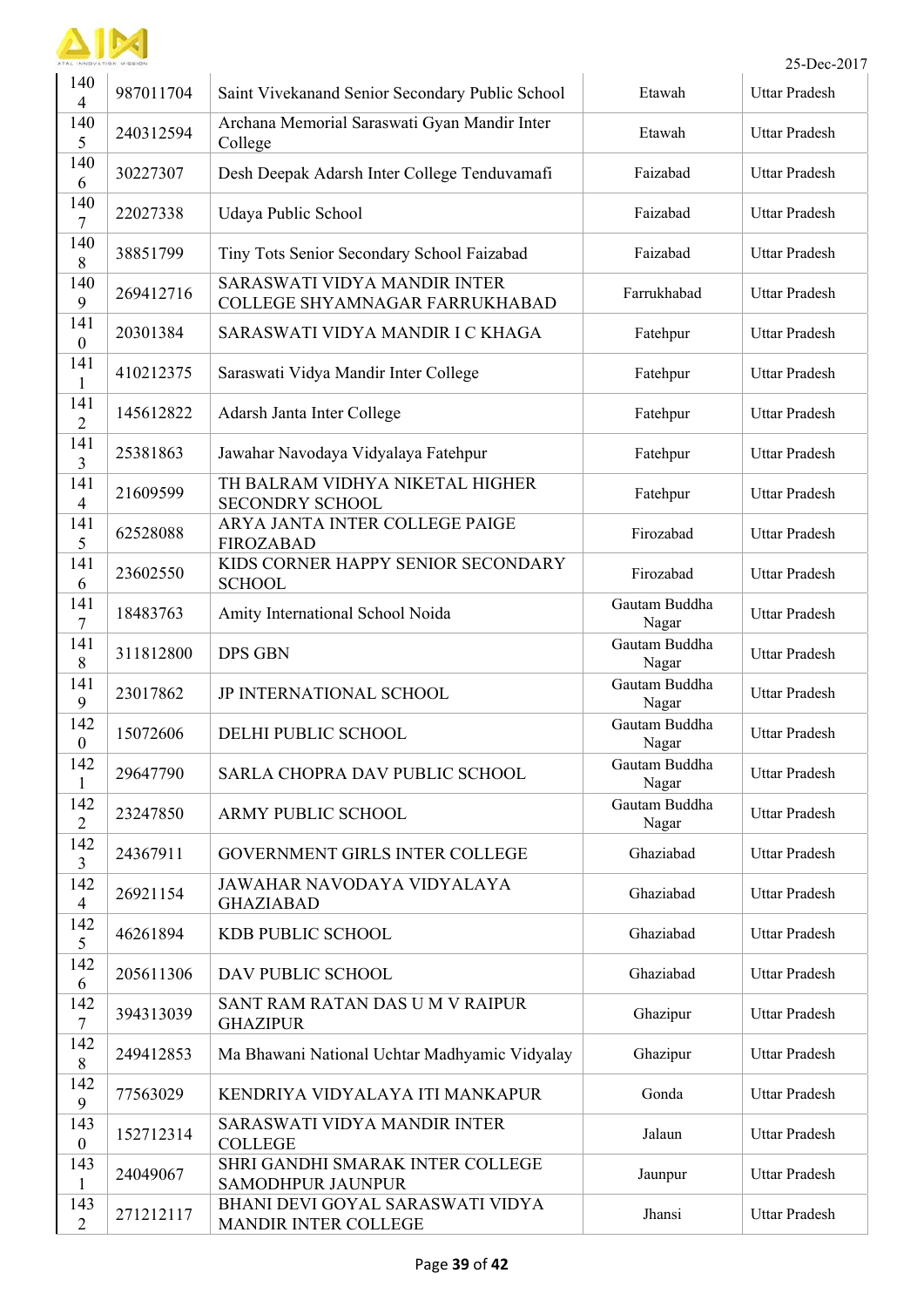

| 143<br>3                | 64742514  | KENDRIYA VIDYALAYA NO I JHANSI<br><b>CANTT</b>                   | Jhansi                       | <b>Uttar Pradesh</b> |
|-------------------------|-----------|------------------------------------------------------------------|------------------------------|----------------------|
| 143<br>$\overline{4}$   | 28131267  | KENDRIYA VIDYALAYA NO II JHANSI<br><b>CANTT JHANSI</b>           | Jhansi                       | <b>Uttar Pradesh</b> |
| 143<br>5                | 11021251  | SARASWATI VIDYA MANDIR INTER<br>COLLEGE TIRWA KANNAUJ            | Kannauj                      | <b>Uttar Pradesh</b> |
| 143<br>6                | 29202106  | JAWAHAR NAVODAYA VIDYALAYA                                       | Kanpur Dehat                 | Uttar Pradesh        |
| 143<br>$\overline{7}$   | 233612321 | jay narayan vidya mandir inter college                           | Kanpur Nagar                 | <b>Uttar Pradesh</b> |
| 143<br>$\,8\,$          | 23767793  | KENDRIYA VIDYALAYA IIT KANPUR                                    | Kanpur Nagar                 | <b>Uttar Pradesh</b> |
| 143<br>9                | 21659223  | Veena Pani Inter College                                         | Kanpur Nagar                 | <b>Uttar Pradesh</b> |
| 144<br>$\boldsymbol{0}$ | 121212837 | Shri Jagannath Ji Pt Girigashankar Shukla Inter<br>College       | Kanpur Nagar                 | <b>Uttar Pradesh</b> |
| 144<br>1                | 224312387 | Chitra Inter College                                             | Kanpur Nagar                 | <b>Uttar Pradesh</b> |
| 144<br>$\overline{2}$   | 78179420  | KARAM DEVI MEMORIAL ACADEMY                                      | Kanpur Nagar                 | <b>Uttar Pradesh</b> |
| 144<br>3                | 14248667  | SHRI SURAJ PRASAD DAGA SARSWATI<br>VIDYA MANDIR INTER COLLEGE    | Kanshiram Nagar<br>(Kasganj) | Uttar Pradesh        |
| 144<br>$\overline{4}$   | 25959710  | S G B K G I C KAPTAINGANJ KUSHINAGAR                             | Kushinagar<br>(Padrauna)     | Uttar Pradesh        |
| 144<br>5                | 28154532  | Jawahar Navodaya Vidyalay Milki Rasoolpur<br>Kushinagar          | Kushinagar<br>(Padrauna)     | <b>Uttar Pradesh</b> |
| 144<br>6                | 20052878  | JAWAHAR NAVODAYA VIDYALAYA                                       | Lakhimpur - Kheri            | <b>Uttar Pradesh</b> |
| 144<br>7                | 258812867 | svmic mehroni                                                    | Lalitpur                     | <b>Uttar Pradesh</b> |
| 144<br>8                | 17932520  | Bal Vidya Mandir Sr Sec School                                   | Lucknow                      | <b>Uttar Pradesh</b> |
| 144<br>9                | 320711370 | <b>SURYA PUBLIC SCHOOL</b>                                       | Lucknow                      | <b>Uttar Pradesh</b> |
| 145<br>$\boldsymbol{0}$ | 25041795  | JAWAHAR NAVODAYA VIDYALAYA                                       | Maharajganj                  | Uttar Pradesh        |
| 145<br>$\mathbf{1}$     | 60846185  | HAMIDIYA ISLAMIYA INTER COLLEGE                                  | Mahoba                       | <b>Uttar Pradesh</b> |
| 145<br>$\overline{2}$   | 18015499  | Parmeshwari Devi Dhanuka Saraswati Vidya<br>Mandir Sr Sec School | Mathura                      | <b>Uttar Pradesh</b> |
| 145<br>$\overline{3}$   | 174112042 | <b>A B INTER COLLEGE</b>                                         | Mau                          | <b>Uttar Pradesh</b> |
| 145<br>$\overline{4}$   | 33067611  | KENDRIYA VIDYALAYA MAU                                           | Mau                          | <b>Uttar Pradesh</b> |
| 145<br>5                | 19714733  | JAWAHAR NAVODAYA VIDYALAYA                                       | Meerut                       | <b>Uttar Pradesh</b> |
| 145<br>6                | 22358928  | Dayawati Modi Academy                                            | Meerut                       | <b>Uttar Pradesh</b> |
| 145<br>$\overline{7}$   | 20886498  | KENDRIYA VIDYALAYA SIKH LINES<br><b>MEERUT CANTT</b>             | Meerut                       | <b>Uttar Pradesh</b> |
| 145<br>$8\,$            | 11227205  | MEERUT PUBLIC GIRLS SCHOOL                                       | Meerut                       | <b>Uttar Pradesh</b> |
| 145<br>9                | 26811607  | Baleram Brijbhushan Saraswati Shishu Mandir<br>Inter College     | Meerut                       | <b>Uttar Pradesh</b> |
| 146<br>$\boldsymbol{0}$ | 25496781  | C A B INTER COLLEGE MEERUT CANTT                                 | Meerut                       | <b>Uttar Pradesh</b> |
| 146<br>$\mathbf{1}$     | 267412206 | DELHI PUBLIC SCHOOL MORADABAD                                    | Moradabad                    | <b>Uttar Pradesh</b> |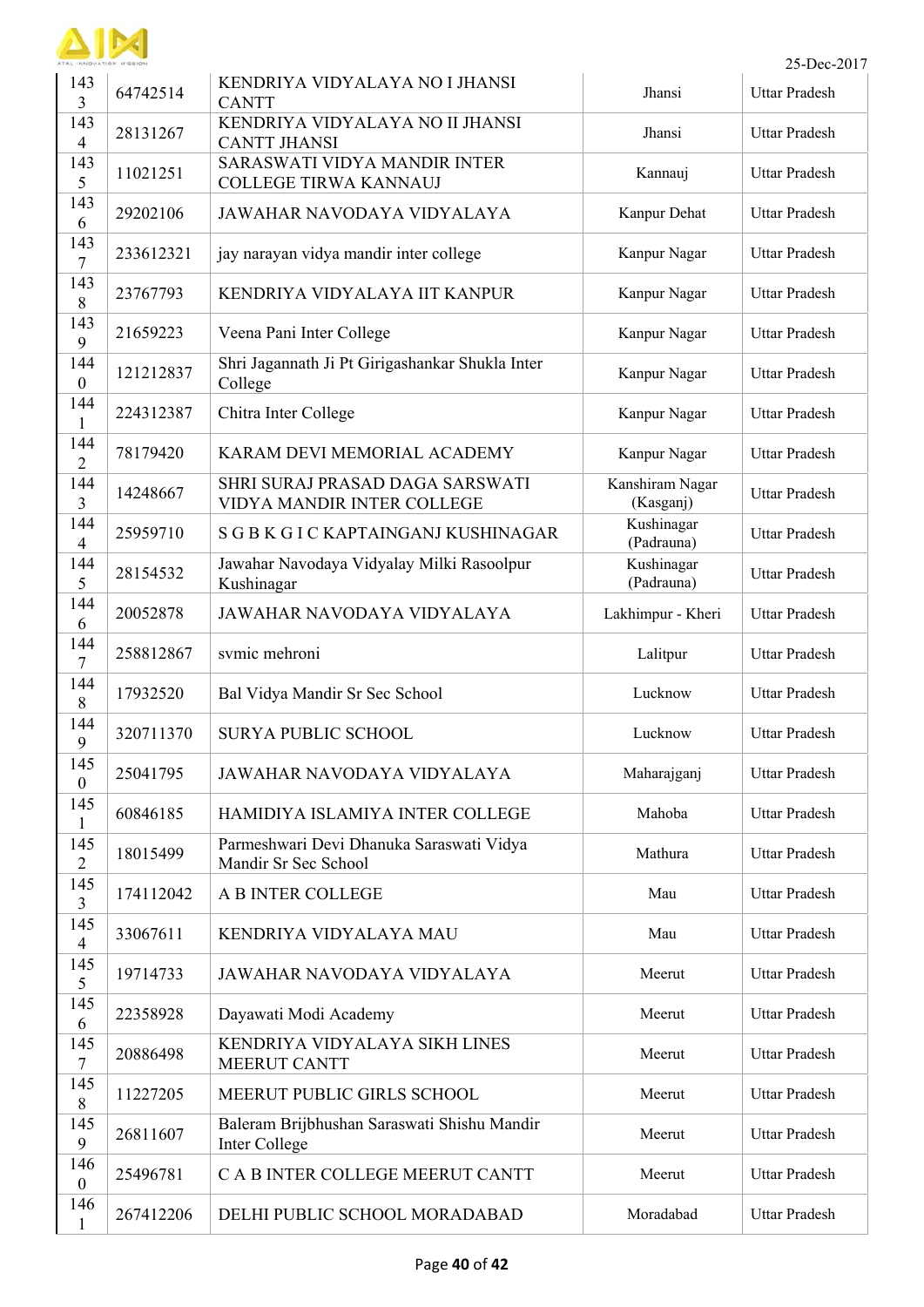

|                         | ATAL INNOVATION MISSION<br>25-Dec-2017 |                                                                               |                     |                      |  |
|-------------------------|----------------------------------------|-------------------------------------------------------------------------------|---------------------|----------------------|--|
| 146<br>$\overline{2}$   | 75058165                               | BHAGWANTI SARASWATI VIDYA MANDIR<br><b>INTER COLLEGE</b>                      | Muzaffarnagar       | <b>Uttar Pradesh</b> |  |
| 146<br>$\overline{3}$   | 325512312                              | SARASWATI VIDYA MANDIR INTER<br><b>COLLEGE</b>                                | Pratapgarh (UP)     | <b>Uttar Pradesh</b> |  |
| 146<br>$\overline{4}$   | 30476274                               | BRAHMDUTT SARASWATI VIDYA MANDIR<br>SENIOR SECONDARY SCHOOL                   | Rampur              | <b>Uttar Pradesh</b> |  |
| 146<br>5                | 14126907                               | Star Paper Mills Saraswati Vidya Mandir Inter<br>College Saharanpur           | Saharanpur          | <b>Uttar Pradesh</b> |  |
| 146<br>6                | 226412261                              | SHRI VISWANATH PANDEY CONVENT<br><b>GIRLS INTER COLLEGE</b>                   | Sant Ravidas Nagar  | <b>Uttar Pradesh</b> |  |
| 146<br>$\overline{7}$   | 32005387                               | Jawahar Navodaya Vidyalaya                                                    | Shahjahanpur        | <b>Uttar Pradesh</b> |  |
| 146<br>8                | 20291133                               | Jawahar Navodaya Vidyalaya                                                    | Siddharth Nagar     | <b>Uttar Pradesh</b> |  |
| 146<br>9                | 5476633                                | DAV PUBLIC SENIOR SECONDARY SCHOOL<br><b>BINA PROJECT</b>                     | Sonbhadra           | <b>Uttar Pradesh</b> |  |
| 147<br>$\boldsymbol{0}$ | 337812289                              | SARASWATI VIDYA MANDIR ENTER<br>COLLEGE JHARKHAND KADIPUR<br><b>SULTANPUR</b> | Sultanpur           | <b>Uttar Pradesh</b> |  |
| 147<br>1                | 301512316                              | SARASWATI VIDYA MANDIR INTER<br><b>COLLEGE</b>                                | Unnao               | <b>Uttar Pradesh</b> |  |
| 147<br>$\overline{2}$   | 68096663                               | Sunbeam English School                                                        | Varanasi            | <b>Uttar Pradesh</b> |  |
| 147<br>$\overline{3}$   | 14505019                               | Sunbeam School Varun                                                          | Varanasi            | <b>Uttar Pradesh</b> |  |
| 147<br>$\overline{4}$   | 29452451                               | KENDRIYA VIDYALAYA DLW                                                        | Varanasi            | <b>Uttar Pradesh</b> |  |
| 147<br>5                | 30062483                               | Sunbeam School                                                                | Varanasi            | <b>Uttar Pradesh</b> |  |
| 147<br>6                | 12107827                               | <b>GICHAWALBAGH</b>                                                           | Almora              | Uttarakhand          |  |
| 147<br>7                | 19311828                               | VIVEKANAND INTER COLLAGE ALMORA                                               | Almora              | Uttarakhand          |  |
| 147<br>8                | 2214464                                | Purkal Youth development Society Learning<br>Academy                          | Dehradun            | Uttarakhand          |  |
| 147<br>9                | 28805442                               | Parwati Prema Jagati Saraswati Vihar Senior<br>Secondary School               | Nainital            | Uttarakhand          |  |
| 148<br>$\boldsymbol{0}$ | 25509351                               | KENDRIYA VIDYALAYA NHPC<br><b>DHARCHULA</b>                                   | Pithoragarh         | Uttarakhand          |  |
| 148<br>$\mathbf{1}$     | 28895347                               | HIMALAYAN ENGLISH SCHOOL                                                      | Tehri Garhwal       | Uttarakhand          |  |
| 148<br>$\overline{2}$   | 19959813                               | KENDRIYA VIDYALAYA UTTARKASHI                                                 | Uttarkashi          | Uttarakhand          |  |
| 148<br>$\overline{3}$   | 23676198                               | Saldiha High School HS                                                        | Bankura             | West Bengal          |  |
| 148<br>$\overline{4}$   | 23878533                               | Birbhum Zilla School                                                          | Birbhum             | West Bengal          |  |
| 148<br>5                | 24851536                               | Patha Bhavana                                                                 | Birbhum             | West Bengal          |  |
| 148<br>6                | 3842329                                | DAV MODEL SCHOOL                                                              | Burdwan (Bardhaman) | West Bengal          |  |
| 148<br>$\tau$           | 322910241                              | TECHNO INDIA GROUP PUBLIC SCHOOL                                              | Cooch Behar         | West Bengal          |  |
| 148<br>$8\,$            | 864911110                              | UTTARPARA GOVT HIGH SCHOOL                                                    | Hooghly             | West Bengal          |  |
| 148<br>9                | 114511451                              | <b>JALPAIGURI ZILLA SCHOOL</b>                                                | Jalpaiguri          | West Bengal          |  |